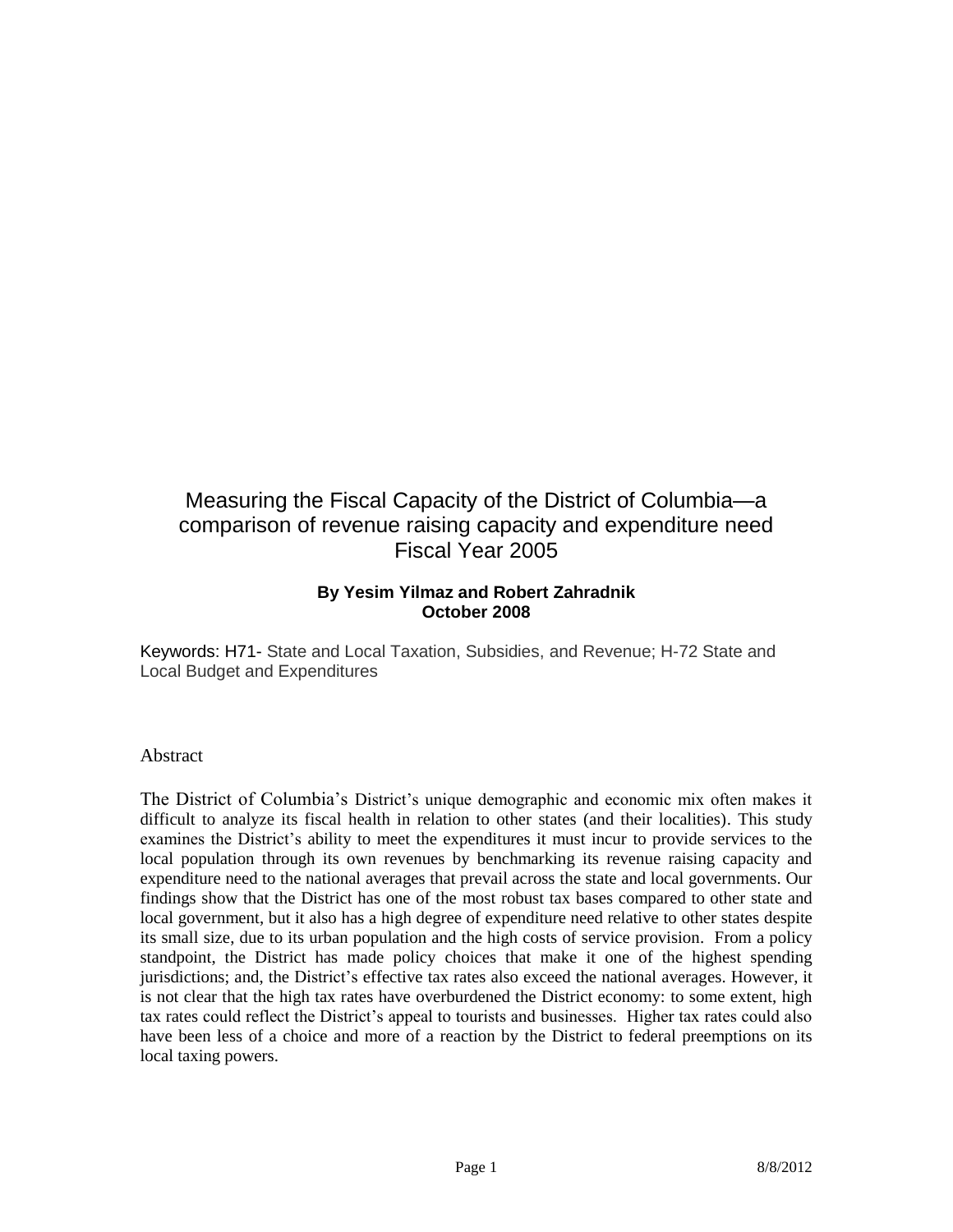## **Measuring the Fiscal Capacity of the District of Columbia—a comparison of revenue raising capacity and expenditure need, Fiscal Year 2005**

## **1 Introduction**

 $\overline{a}$ 

The District of Columbia is a state disguised as a city, and both sides of its financial ledger show for it. In Fiscal Year 2005 (FY 2005)<sup>I</sup> the District ranked second in the nation (after Alaska) for both its per capita state and local collections and per capita expenditures. The District's \$9,203 per capita own-source revenue collections reveal the concentration of riches one would expect to find in a city experiencing economic revival. Its expenditures, at \$12,446 per capita per year, signal the high needs of a city at the center of a large metropolitan area, which must provide statelevel services it has for all of its residents and support a large commuter population.

The District's unique demographic and economic mix often makes it hard to analyze its fiscal health in relation to other states (and their localities)<sup>2</sup>. As the capital of the nation, the District houses the Federal government and the businesses that benefit from proximity to the Federal government.<sup>3</sup> The strong demand for a District address gives its government the ability to levy relatively high taxes on businesses and to a lesser extent, on its residents, while Federal preemptions restrict it from taxing commuters and a sizeable portion of its real property. At the same time, as the largest urban area in Metropolitan Washington D.C., the District also houses the poorest in the region, and must provide the social support services for this neediest group. These characteristics complicate the fiscal analysis of the city.

This study examines the District's ability to meet the expenditures it must incur to service the local population through its own revenues. We use the representative revenue system (RRS) and representative expenditure system (RES) approach to benchmark states against the national averages in per capita collections and expenditures.<sup>4</sup> We find that the District's tax base is one of

<sup>\*</sup> To obtain a full data set, calculations and the description of the data please contact Yesim Yilmaz at [yesim.yilmaz@dc.gov.](mailto:yesim.yilmaz@dc.gov)

<sup>&</sup>lt;sup>1</sup> The Fiscal Year runs from July 1 to June 30 for all states except Alabama, Washington DC, Michigan (October 1 to September 31 for these three states), New York (April 1 to March 31) and Texas (September 1 to August 31).

 $2$  In this study, we use the term "state" to include the state and all of its local governments, including counties, municipalities, townships, special districts, and school districts. This level of aggregation is necessary because states vary greatly in terms of the level of government that collect each type of revenue or provide a specific service.

<sup>&</sup>lt;sup>3</sup> Presence of federal government and its urban nature to some extent protects the District and its finances from systemic risks that afflict the rest of the nation. For example, compared to its neighboring counties and states, the sub-prime mortgage crises left the District largely untouched in 2007: In October 2007, for example, only 1 foreclosure was reported for 3388 households as opposed to 1 in 645 in MD and 1 in 1261 in VA [RealtyTrac, 2007]. The District also appears to experience milder revenue shocks: it finished FY 2007 with a projected surplus of \$190.6 [District of Columbia Government, 2007, 24] in stark contrast to the budget shortcomings that dominated the agendas in Maryland, Virginia, and their counties.

<sup>&</sup>lt;sup>4</sup> Because of the unique demographic nature of the District, often times, it is excluded from comparative interstate studies. The alternative method is to compare the fiscal health of the District to other cities. For example, a report prepared by the General Accounting Office on the structural deficit in the District does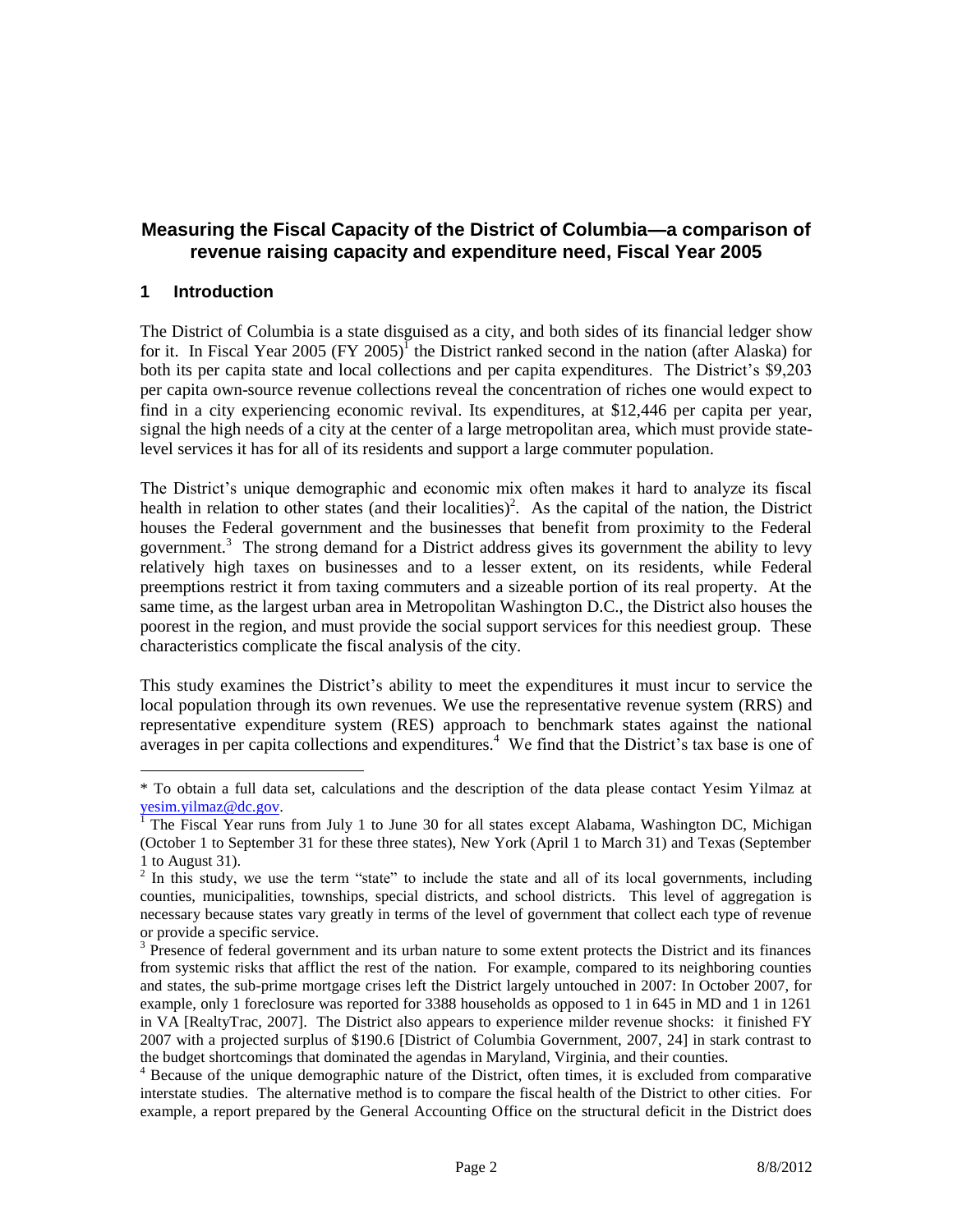the strongest in the nation. We also find that the District's expenditure need is among the highest in the nation across many different state and local services, again owing to the urban nature of the District.

Two caveats are in order in interpreting the results: First, our study uses national averages calculated using the representative framework as benchmarks. . It would be misleading to treat benchmark expenditures or revenues as "desired," "optimal," or "necessary" levels of collections and spending. Second, the estimations omit important variables on administrative, institutional and historical factors, constituent preferences, and limitations or inefficiencies in service delivery, which might shed further light on the variations in revenue collections and expenditures across states and their localities.<sup>5</sup>

Interested readers could find a detailed explanation of the RRS and RES frameworks including the history of the methodology in Yilmaz *et. al.* [2006]. The full dataset and calculations including a detailed description of the data is available from the authors.

The rest of this paper is organized as follows: Section 2 presents the results in brief. Section 3 discusses the revenue capacity and revenue effort in the District. Section 4 presents the expenditure need results. Section 5 concludes.

## **2 Results in Brief**

 $\overline{a}$ 

The District has the richest per capita tax base in the nation, and therefore has the highest per capita revenue raising capacity even after taking into consideration the Federal preemptions on its taxing power (Table 1).<sup>6</sup> In FY 2005, the District would have collected \$8,618 per capita had it taxed its revenue bases at rates that prevail as average in the nation, compared to the national average state and local collections of \$5,345. In this measure, the District leads the nation with a wide margin—Massachusetts had the second highest per capita revenue capacity, at \$7,256. The average per capita revenue capacity in the South Atlantic Census division for this fiscal year was \$5,595, slightly above the national average, whereas the greater South Census region, which includes relatively poorer states, had a revenue collection capacity of \$4,655, at only 87 percent of the national average per capita collections.

During the same fiscal year, the District collected \$9,203 per capita through taxes, user fees and other non-tax revenue sources. This is the second highest level of per capita collections after

both interstate and inter-city comparisons to calculate the structural deficit in the District for FY2000 [General Accounting Office, 2003]. However, the practicality of this approach is limited when it comes to fiscal capacity: While cities have demographic structures similar to the District, the public services for their residents are met by different levels of local and state governments whereas only one level of government exists in the District and is therefore responsible for both state-level and local services. On the revenue side, the District also has both state and local level taxing powers. Therefore, measuring the fiscal capacity of the District in comparison to other states (and their localities) with similar taxing powers and expenditure responsibilities has theoretical and practical appeal.

<sup>&</sup>lt;sup>5</sup> In other words, a high measure of revenue or expenditure effort, for example, tells us little about why a state taxes/spends more than the representative amount.

<sup>&</sup>lt;sup>6</sup> This number reflects the restrictions on the District's ability to tax non-residents and federal property. In FY2005, the District was not able to tax \$36 billion of personal income earned in the District by commuters. This translates into additional \$2,333 per capita revenue capacity (calculated using the representative tax rate). The federal restriction on taxation of federal property is not unique to the District, but with 29% of its assessed property values in federal buildings, the District is certainly unique in terms of the impact of these restrictions on its tax revenues.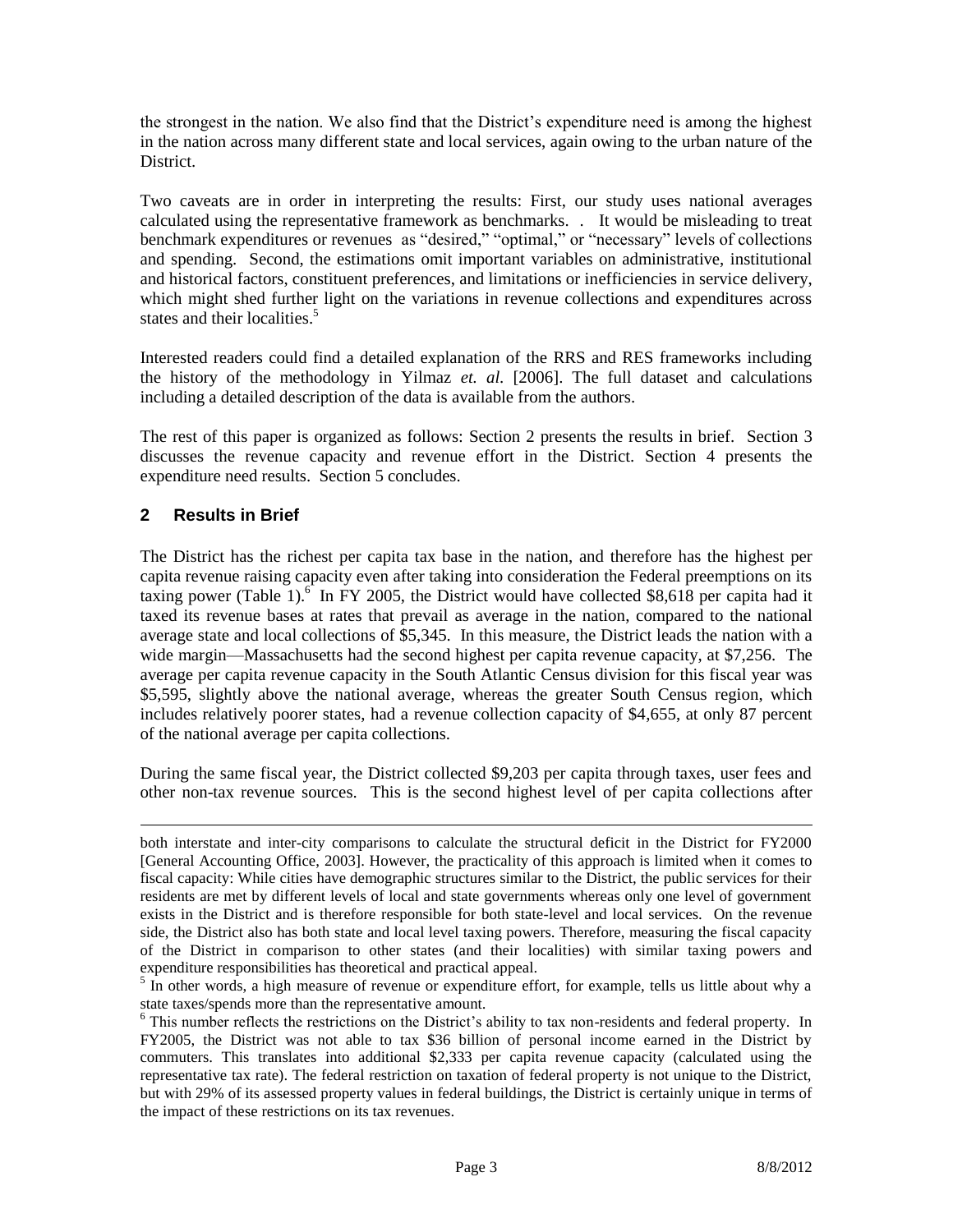Alaska.<sup>7</sup> The District's actual collections were 107 percent of its revenue capacity—that is, District's overall effective tax rates are seven percent higher than the national benchmark tax rates. To see this, recall that the revenue capacity compares a jurisdiction's per capita tax base to the national per capita benchmark, keeping tax rates constant. The comparison of actual collections to revenue capacity keeps the tax base constant, and indirectly compares a jurisdiction's effective tax rates to the national average. A figure of greater than 100 percent indicates that the jurisdictions tax rates exceed the national average. In this aspect, the District ranked  $14<sup>th</sup>$  in the nation. On average, the South Atlantic division's per capita revenue collections, at \$5,578 were above the national average, but almost identical to the division's average revenue capacity. The revenue collections in the greater South Region, despite being significantly below the national average, were two percent above the regional revenue capacity.

|                               | District of<br>Columbia | <b>South Atlantic</b><br>Division* | <b>South Region</b> | <b>United States</b> |
|-------------------------------|-------------------------|------------------------------------|---------------------|----------------------|
| Per Capita Revenue Capacity   | \$8,618                 | \$5,595                            | \$4,655             | \$5,345              |
| % of national average         | 161                     | 105                                | 87                  | 100                  |
| Rank in the nation            |                         |                                    |                     |                      |
| Per Capita Revenue Collection | \$9,203                 | \$5,578                            | \$4,692             | \$5,345              |
| Rank in the nation            | 2                       |                                    |                     |                      |
| % of revenue capacity         | 107                     | 100                                | 102                 | 100                  |
| Rank in the nation            | 14                      |                                    |                     |                      |
| <b>Expenditure Need</b>       | \$8,905                 | \$6,616                            | \$6,532             | \$6,778              |
| % of national average         | 131                     | 98                                 | 94                  | 100                  |
| Rank in the nation            |                         |                                    |                     |                      |
| Actual expenditure            | \$12,446                | \$7,105                            | \$6,035             | \$6,778              |
| Rank in the nation            | 2                       |                                    |                     |                      |
| % of expenditure need         | 140                     | 106                                | 95                  | 100                  |
| Rank in the nation            | 3                       |                                    |                     |                      |

#### **Table 1- Results in Brief, FY 2005**

 $\overline{a}$ 

\* South Atlantic Division includes D.C., Delaware, Florida, Georgia, Maryland, North and South Carolina, Virginia and West Virginia.

\*\* The South Region includes in addition to the South Atlantic Division states Alabama, Arkansas, Louisiana, Kentucky, Mississippi, Oklahoma, Tennessee and Texas.

On the expenditure side, had the District provided a basket of public goods and services that prevailed as average in the nation for FY 2005, it would have spent \$8,905 per capita. This measure of expenditure need**,** which reflects both the urban population characteristics, and the high cost of providing public services due to higher input costs, places the District as first place in the nation, at 131 percent of the national average per capita expenditure of \$6,778.

The District's actual expenditures were 140 percent of its expenditure need, ranking the District third in the nation, after Alaska (actual expenditure at 179 percent of its expenditure need) and Wyoming (f 161 percent).<sup>8</sup> The comparison of actual expenditures to expenditures need indicates the degree to which a jurisdiction expends relative to what is needed to provide an average level of services. Spending higher than actual expenditure need could signal policy choices that reflect

 $<sup>7</sup>$  Alaska's results are not typical: its high dependence on severance revenues (from oil) and rent and royalty</sup> payments suggest that the revenue collections are not necessarily borne by Alaska residents.

 $8 \text{ Cash relates to residents funded through the oil windfalls constitute a significant amount of expenditures.}$ in Alaska. In FY 2005, over half a billion (an average of \$ \$845 per resident) was rebated through the Alaska Permanent Fund Dividend program [State of Alaska Permanent Fund Division, 2007].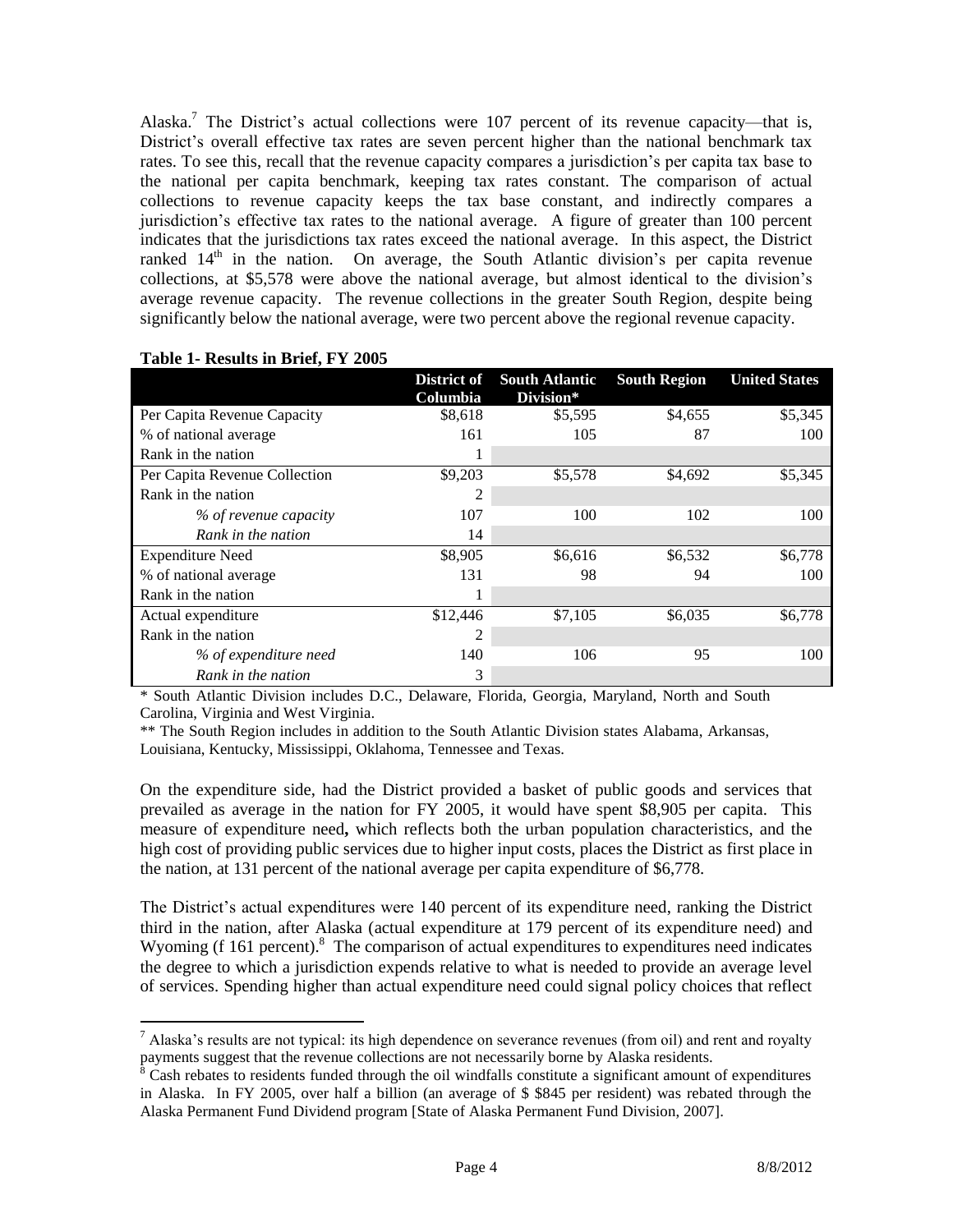a desire to provide services above national averages, or inefficiencies that would require a jurisdiction to spend more to provide same level of services. The District spends 40 percent more than is needed to provide an average level of service. This high expenditure level is a mixture of policy choices where the District services are certainly above national services (such as medicare) and and inefficiency.

The national rankings for FY 2005 can be found in the appendix.

## **3 The Revenue Capacity of the District of Columbia**

## *History and Structure of District Revenues*

The District experienced a remarkable fiscal turnaround over the last ten years. Following a dip in 1996—the year the city went bankrupt—the District's revenue collections increased significantly, from \$3.66 billion in FY 96 (measured in 2005 dollars) to \$5.35 billion in FY 05. This represents a real revenue growth of 46.4 percent in this period (or an average of 5.1 percent real growth annually), compared to a national growth of 33.1 percent over the same period (Figure 1). Part of this growth is due to the improvements in the city's economy, especially the growth in the real property values. But, a number of changes in the institutional structure of the city and tightening of the fiscal controls have also contributed to the city's fiscal revival (Appendix 1).

**Figure 1 - DC Own-Source Revenues, FY 92 – FY 05, in billions of constant 2005 dollars**



Source: US Census Bureau, State and Local Government Finances Database

Given its urban nature, the District has a somehow different revenue structure from the rest of the states (Table 2). First, a relatively large share of the city's economic wealth is in personal wealth and commercial property. Second, the District, as an indispensable address for both businesses and tourists, can levy taxes that are somewhat higher than its surrounding jurisdictions without having to worry about significant revenue loss. Third, limitations on the District's taxing powers result in a higher tax burden on the commercial sector and residents compared to other jurisdictions. Specifically, the District cannot tax non-residents that work in the city, and this is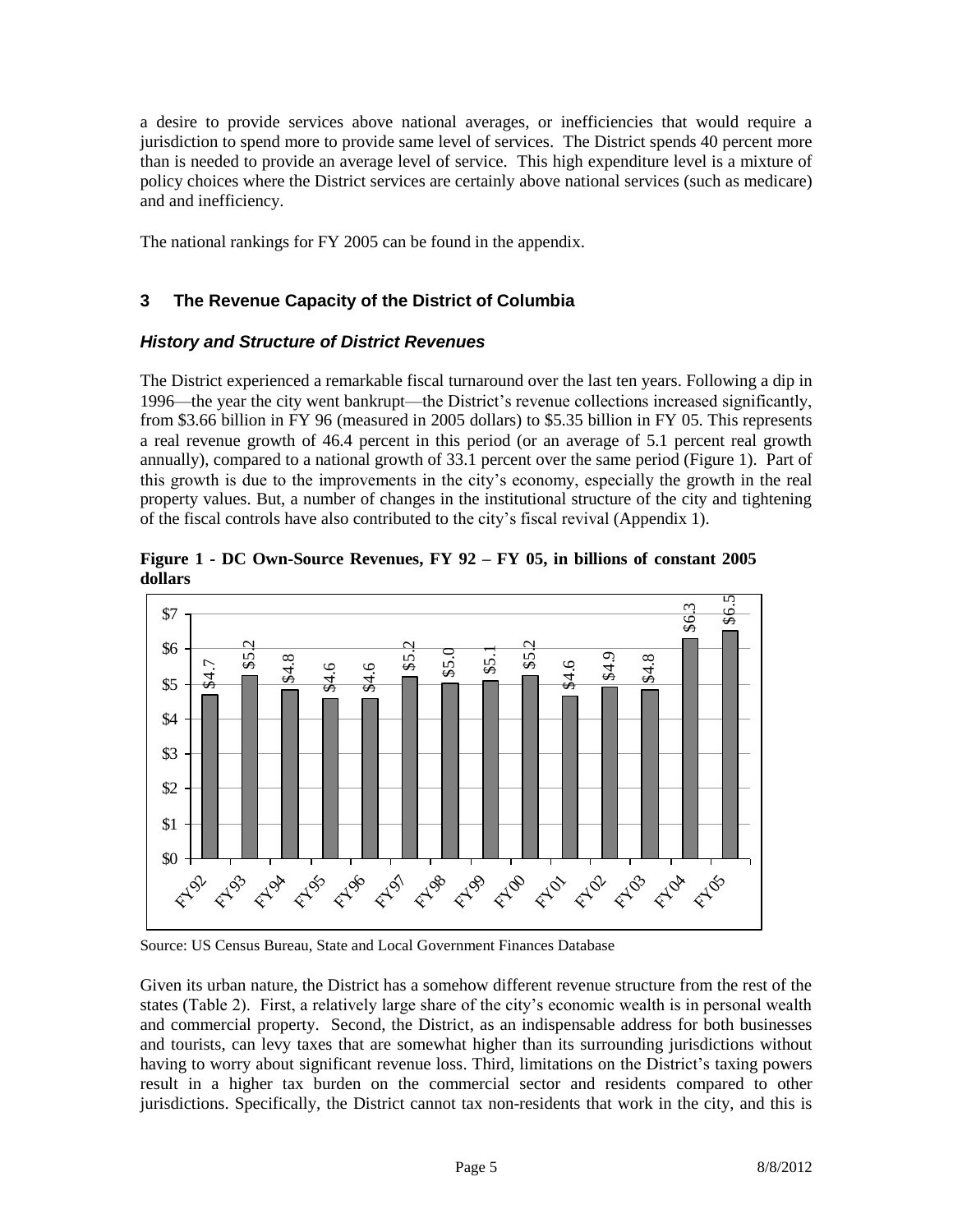no small omission. The non-resident income for FY05, \$36 billion, was twice as much as the income earned by its residents, \$18 billion, for the same year. The District also cannot tax the real property the Federal Government owns in the District. For FY 05, the value of these buildings was \$29 billion, which was 19 percent of the total value of the real property including commercial, residential and utility.

|                             | <b>D.C. Revenues</b> |          | <b>DC</b> Base and Rates |             | <b>National Average</b> |             |
|-----------------------------|----------------------|----------|--------------------------|-------------|-------------------------|-------------|
| Revenue Source              | Amount               | $%$ of   | Standard                 | DC Rate**   |                         |             |
|                             | (\$millions)         | Total    | Base                     |             |                         |             |
|                             |                      |          | $(millions)*$            |             |                         |             |
| <b>General Sales</b>        | \$847                | 15.88%   | 3,992.55                 | $10.77\phi$ | 6.59¢                   | per dollar  |
| <b>Selective Sales</b>      | \$393                | 7.37%    |                          |             |                         |             |
| Motor Fuel                  | \$25                 | 0.47%    | 175.89                   | 16.69¢      | 20.34c                  | per gallon  |
| <b>Public Utilities</b>     | \$221                | 4.14%    | 629.84                   | $9.39\ell$  | $3.58\ell$              | per dollar  |
| <i>Insurance</i>            | \$49                 | 0.92%    | 1,059.02                 | $1.32\ell$  | 1.41c                   | per dollar  |
| Tobacco                     | \$22                 | 0.42%    | 18.72                    | 106.74c     | 71.26¢                  | per package |
| <b>Alcoholic Beverages</b>  | \$76                 | 1.43%    | 0.53                     | \$43.6      | \$25.8                  | per gallon  |
| <b>Distilled Spirits</b>    | \$33                 | 0.61%    | 0.16                     | \$44.5      | \$35.8                  | per gallon  |
| Beer                        | \$15                 | 0.28%    | 0.3                      | \$39.7      | \$20.9                  | per gallon  |
| Wine                        | \$29                 | 0.54%    | 0.07                     | \$44.9      | \$23.9                  | per gallon  |
| Amusement                   |                      |          | 151.2                    | NA          | $3.66\ell$              | per dollar  |
| Pari-mutuels                |                      |          | 16.72                    | <b>NA</b>   | $2.20\ell$              | per dollar  |
| <b>License Taxes</b>        | \$121                | 2.27%    | 487.79                   | 19.16       | \$16.10                 | per license |
| <b>Motor Vehicles</b>       | \$0                  | $0.00\%$ | 238.9                    | \$105.58    | \$66.29                 | Per license |
| Vehicle Operators           | \$3                  | $0.06\%$ | 199.75                   | \$9.88      | \$7.14                  | Per license |
| Corporate Licenses          | \$118                | 2.21%    | 6.09                     | \$30.96     | \$1,191.71              | Per license |
| Fishing & Hunting           | \$0                  |          | 43.04                    | NA          | \$29.35                 | per license |
| Personal Income Tax         | \$1,148              | 21.53%   | 6,326.15                 | 6.6¢        | 3.81¢                   | per dollar  |
| Corporate Income Tax        | \$199                | 3.74%    | 1,186.34                 | $3.77\phi$  | 3.64¢                   | per dollar  |
| Property Tax                | \$1,136              | 21.30%   | 25,202.22                | $0.92\ell$  | 1.33¢                   | per dollar  |
| Death and Gift Taxes        | \$29                 | 0.55%    | 24.48                    | 31.32¢      | 22.16¢                  | per dollar  |
| <b>Severance Taxes</b>      |                      |          | 217.33                   |             | 3.76¢                   | per dollar  |
| Other Taxes <sup>9</sup>    | \$470                | 8.82%    | 9,975.38                 | 1.55¢       | $0.72\phi$              | per dollar  |
| User Chges/Nontax Rev.      | \$988                | 18.54%   |                          |             |                         |             |
| Lotteries                   | \$100                | 1.87%    | 49.78                    | 56.65¢      | 37.03¢                  | per dollar  |
| <b>General User Charges</b> | \$389                | 7.29%    | 9,975.38                 | 1.28¢       | $3.09\ell$              | per dollar  |
| Other Non-tax Rev.          | \$500                | 9.37%    | 9,975.38                 | 1.65¢       | 1.54c                   | per dollar  |
| <b>Total Revenues</b>       | \$5,332              | 100%     |                          |             |                         |             |

|                      | Table 2- The District's Collections, Base and Average Rate compared to the Representative |  |  |
|----------------------|-------------------------------------------------------------------------------------------|--|--|
| <b>Rate, FY 2005</b> |                                                                                           |  |  |

\*The tax base value is expressed in the applicable units. For ad valorem taxes, this value is dollars; for excise taxes issued per unit sold the base is measured in kind. \*\*The DC tax rate is the average rate calculated as the ratio of the total collections to the base. This deviates from the published tax rates because the calculations assume the tax is levied over the *full* base—that is exemptions, abatements and alike are put back into the tax base.

 $\overline{a}$ 

<sup>&</sup>lt;sup>9</sup> Other taxes include other selective sales, amusement licenses, alcohol licenses, public utility licenses, occupational business licenses, other licenses, documentary and stock transfer fees, and taxes and fees not classified elsewhere. Other non-tax revenues include revenues from property sales (housing/community development, and other), interest revenue, fines and forfeits, rents and royalties, private donations and other miscellaneous general revenue not recorded elsewhere.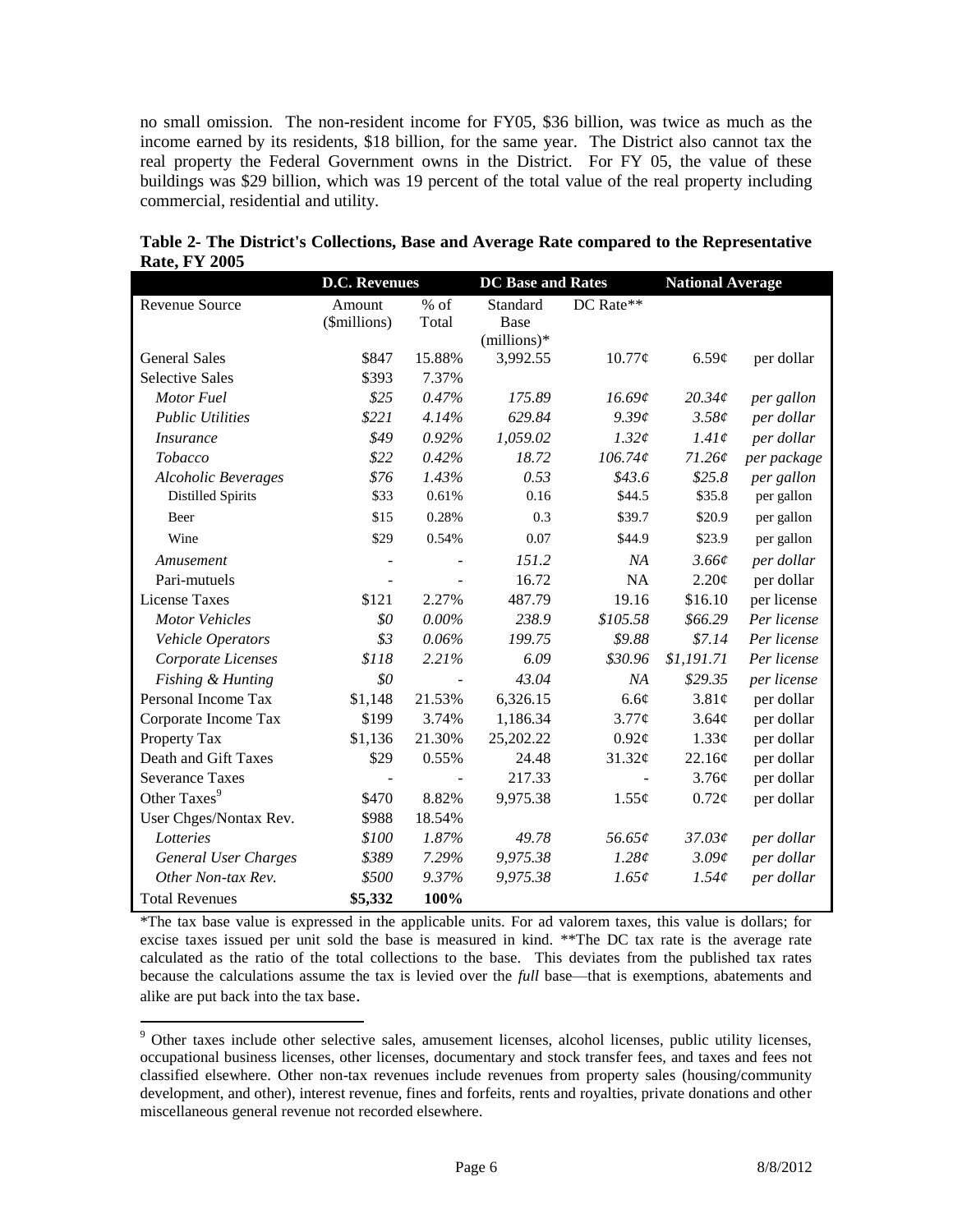Like many other states (and their localities), the District's main sources of revenue are sales, personal income and commercial income taxes, but personal and commercial income generate more than a quarter of the District's revenues whereas these taxes generate less than 18 percent of revenues for all state and local governments in the nation. Personal income tax rates in the District are significantly higher than the national average: the effective average tax rate on the income is  $\epsilon$ 6.6 per dollar whereas the national average is  $\epsilon$ 3.81 per dollar. Corporations generate six percent of the total tax revenues (through license fees and corporate income taxes) as opposed to the 3.2 percent of total state and local revenues in the nation. The corporate license fees in the District are much higher than the national average (\$7,788 vs. \$1,192); and the effective corporate income tax is slightly above the representative rate  $(\mathcal{C}3.77)$  per dollar in the District vs.  $\mathcal{L}3.64$  in the entire nation).

Lastly, general user charges, which mainly include charges for education, hospitals, air transportation, commercial activities, highways, and toll roads<sup>10</sup> constitute 19 percent of state and local collections in the nation, but only 7 percent in the District. This is mainly due to the differences in scale: the District has only one university, no toll roads, airports, or public hospitals, and therefore fewer opportunities to levy these fees.

**Figure 2 - District Revenue Sources vs. State and Local Revenue Sources, National Total, FY 2005**



Source: US Census Bureau, State and Local Government Finances Database

 $\overline{a}$ 

## *Revenue capacity across different revenue items in the District of Columbia, FY 2005*

The revenue capacity captures the differences between the tax bases (measured on a per capita basis) across different states. The District ranks number one in its revenue capacity: that is it has one of the strongest tax bases in the nation, especially in general sales, personal income and property. (Figure 2). The District's revenue capacity exceeds the average per capita revenue collections in the nation in all three of these categories.

<sup>&</sup>lt;sup>10</sup> The full list of general charges include charges and fees on air transportation, commerce, education, hospitals, highways and toll-roads, housing, natural resources, parking and parks and recreation, water and sewage, and others not accounted in these categories.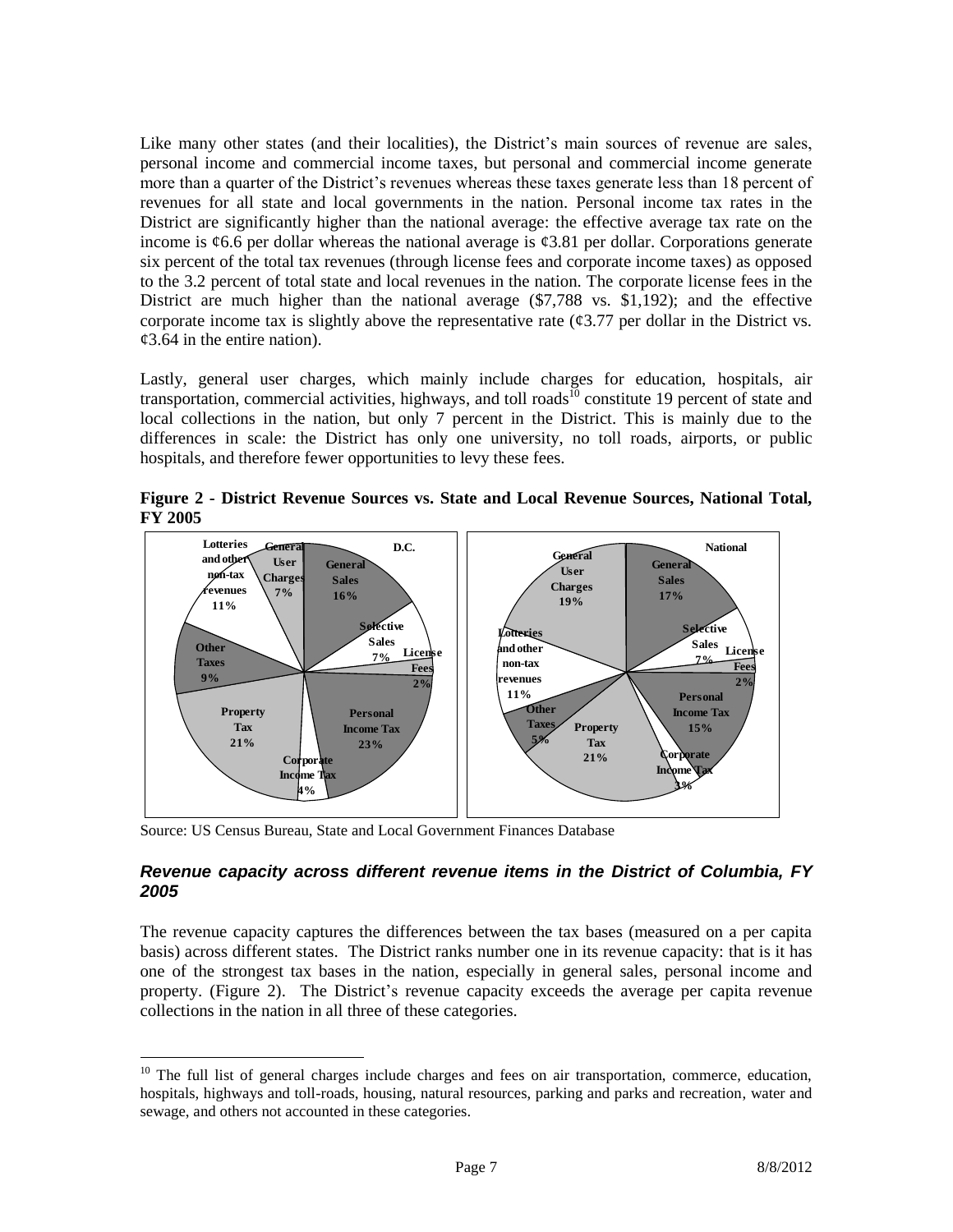The sales tax capacity in the District, at \$890 per capita, is slightly above the national average of \$887. The District ranks 23<sup>rd</sup> in the nation in terms of its sales tax capacity. The District's sales tax revenue is largely generated through the tourist industry. The statuary tax rate for tangible personal property and selected services in the District is 5.75 percent (and 9 percent for liquor sold for off-premise consumption). The sales tax rate is higher for activities that non-residents are more likely to engage in: 10 percent for restaurant sales, 12 percent for parking in commercial parking lots, and 14.5 percent for accommodations. The effective sales tax rate for FY 2005 was 10.77 percent, significantly above the general sales tax of 5.75 percent.

The District's personal income tax capacity was \$1,137 per capita, or 1.39 times the national average collection of \$813 per person. In this area, the District ranked  $2<sup>nd</sup>$  in the nation, after Connecticut, which had a per capita capacity of \$1,234 (or more than 1.5 times the national average). It is important to note that the District personal income tax capacity calculation is adjusted to reflect the limitations on the District's ability to tax non-residents—we did not include in the tax base all the non-residents that work in the city. Had the District been able to tax nonresidents at the representative rate, it would have been able to collect \$3,452, or 4.5 times the national average collections.



**Figure 3 – Revenue Capacity by revenue item, DC vs. US, FY 2005**

Source: Authors' calculations

The District's property tax capacity, \$2,828 per person, is the highest in the nation. That is the value of properties in the District, on a per capita basis, is the highest in the nation. The average property tax collections at the state and local level is \$1,132 per capita—that is, the District's property tax capacity is more than 2.5 times the national average. Again, this capacity calculation is adjusted by the impact of federal restrictions on the District's ability to tax federally owned property. This restriction, unlike the restriction on non-resident income taxation, is not unique to the District. However, the value of the federally owned property (and property federally exempted from taxes such as property owned by foreign governments such as embassies) constitute 32 percent of the non-residential tax-base in the District, a much larger percentage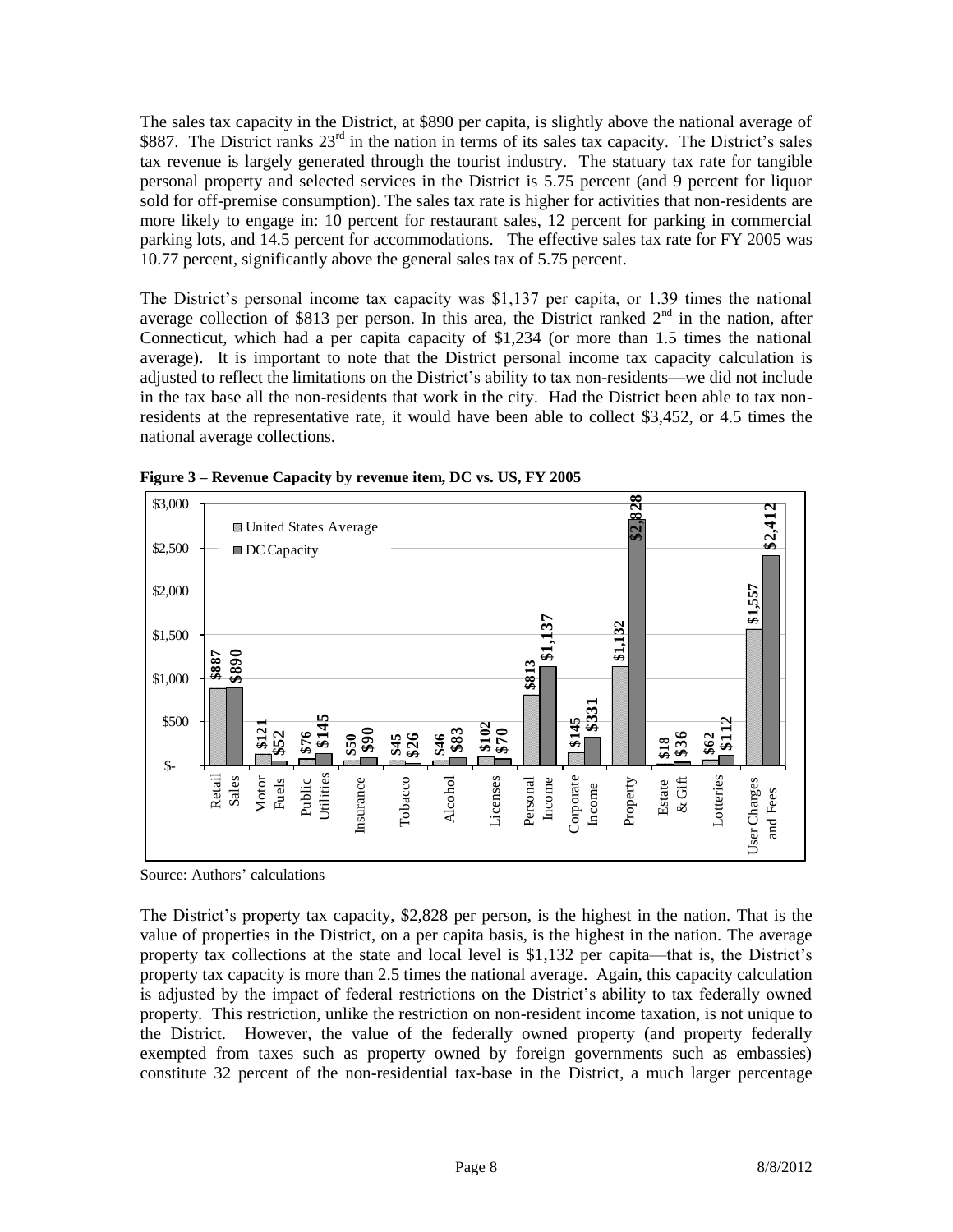compared to the other states.<sup>11</sup> If one were to include the federally exempted property in the District's base, the property tax capacity would have been \$3,489, or three times the national average.

In sales taxes generated from public utility services, the District tops the nation's rankings at \$144 per person, or 1.9 times the national average of \$76. The District also ranks number one in tax capacity generated by beer and wine sales (and number 2 is spirit sales), and user charges. The District ranks second in terms of corporate income tax capacity—the per capita capacity in the District is \$331, more than double the national average collections<sup>12—</sup>and in estate and gift tax capacity, third in insurance sales tax capacity, forth in all other taxes, and seventh in lottery revenue capacity.

The District's tax capacity is below national levels in three areas. In motor fuel taxes, the District's capacity, at \$52 per capita, is less than half the national average collection of \$121. In this respect, the District ranks the last in the nation (Wyoming, with a capacity of \$266 per person, has the highest capacity). This finding is not surprising since given its size, urban structure, and reliance on public transportation, the tax base for motor fuel consumption is rather small compared to other states in the nation. Tobacco and licenses are the other two areas where the District's revenue capacity, on a per capita basis, is below the national level. In both of these cases, the District's tax capacity ranks the last in the nation. Finally, the District does not have a separate amusement tax, and lacks a tax base in pari-mutuels and severance payments.



**Figure 4 – Per capita revenue collections by revenue item, DC vs. U.S., FY 2005**

Source: Authors' calculations

 $\overline{a}$ 

Figure 4 presents a comparison of per capita collections in the District and the US for FY 2005. The District collections exceeded the national average significantly in retail sales, personal

 $11$  For example, in Florida, the value of federally exempted property is 3 percent of non-residential property base.

 $12$  Delaware ranks number 1 at \$461 per capita.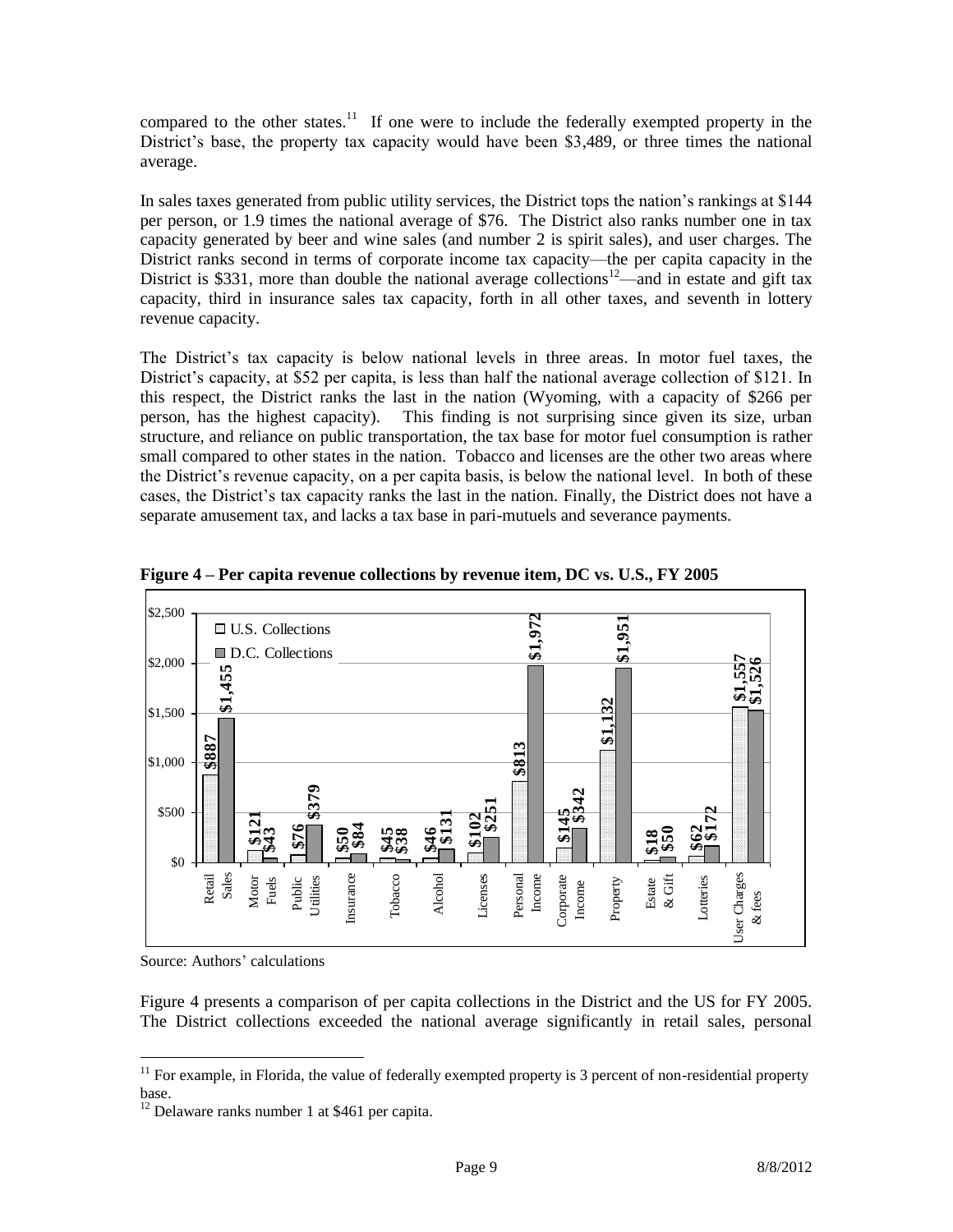income tax and property tax collections. The District's per capita collections also exceeded the national average for public utility sales tax , alcohol sales tax, licenses, lotteries and corporate income tax. The total per capita revenue collection across all revenue items in the District was \$9,203, second in the nation after Alaska.

Figure 5 depicts how intensively the District of Columbia taxes its bases across different revenue items. In other words, this a measure of effective tax rates relative to the national average. Overall, the District ranked number 14 in the nation—right at about the national average—the District's actual collections were only 7 percent above its revenue capacity over all revenue items. Alaska had the highest effective tax rates (largely due to its large severance collections), followed by New York.

The District had the highest effective taxes for corporate licenses in the nation—its collection rate is nearly 6.5 times the national benchmark. (Nor surprisingly, Delaware ranks first in the nation in this measure—collecting at 20 times the national average). The District ranks second in retail tax rates, taxing at 10 percent compared to the national average of 7 percent. In public utilities, the District collected at rates 2.6 times the national benchmark, ranking third in the nation in per capita revenue effort for this item, after Illinois and Florida. The District taxed aggressively in all areas except for motor fuels, insurance services, user charges and fees (this is largely due to the composition of the user charges in the District) and property taxes. In property taxes, the District collected only 69 percent of its revenue capacity, and ranked 43<sup>rd</sup> in the nation. Texas had the highest effort for property tax collection (at 1.57 times the national benchmark) and Hawaii had the lowest (at less than half the national benchmark rate).



**Figure 5 – Tax/revenue collection rates in the District of Colombia as a percentage of national benchmarks FY 2005**

Source: Authors' calculations

Three important trends emerge when compares the Districts tax bases and tax rates: The District's retail sales tax base and sale tax rate are both above the national benchmark—that is the District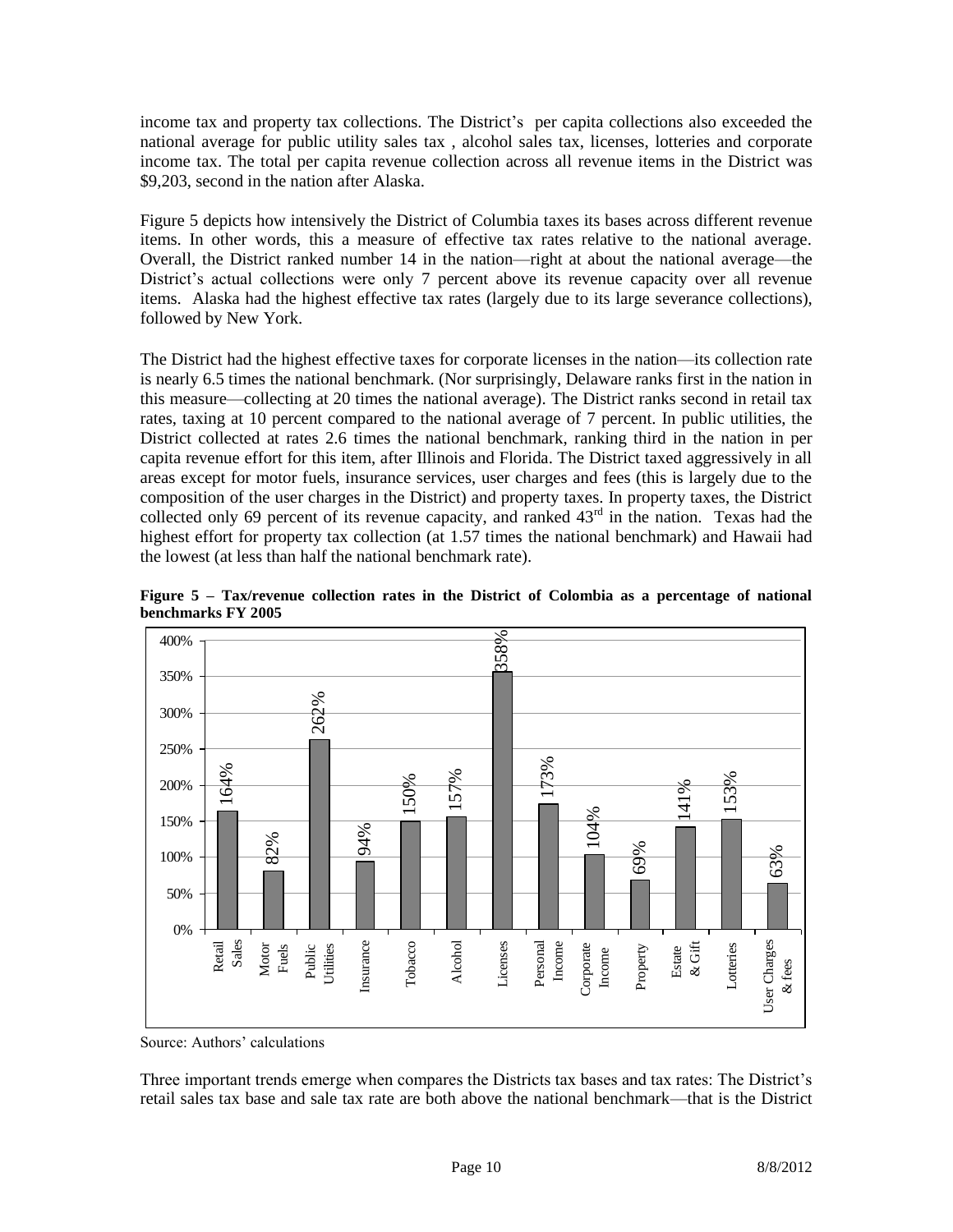has a relatively strong retail sales tax base and intensely raises revenue from that base. This is because the District, as a tourist destination, chooses to impose higher taxes on visitor-related activities such as restaurants and hotels (and these taxes are largely exported, making high rates relatively more palatable). Second, the District's personal income base and tax rate similarly exceed the national benchmarks; this may be due to the Federal ban on the District's ability to tax non-resident income. Third, high taxes on personal income may reflect a political choice to more intensely tax income and not property. While the property tax base is above the national benchmark, the effective rate on property is lower than the national average.

## **4 Expenditure Need of the District of Columbia**

#### *History and structure of expenditures in the District of Columbia*

The expenditure trend in District expenditures<sup>13</sup>, depicted in Figure 6, reflects the both the fiscal struggles of the mid-1990s and the fiscal recovery of the last ten years. In the early 1990s, real expenditures peaked at \$7.87 billion in FY 1993. Real expenditures then declined by about 4 percent for three consecutive years reaching a low of \$7.00 billion in FY 1996. As noted previously (See Box 1), this was a period of declining revenues due to the state and local "fiscal hangover" from the national recession in 1991 and Federal government downsizing which adversely impacted the District.



**Figure 6- DC Expenditures, FY92-FY05, in Billions, constant 2005 Dollars**

Source: Authors' calculations

 $\overline{a}$ 

<sup>&</sup>lt;sup>13</sup> The expenditure figures include all general expenditure, including current and capital expenditures. Revenues (sum of own-source revenues and transfers) do not always equal expenditure figures, because the flow of debt is not accurately reflected in the figures.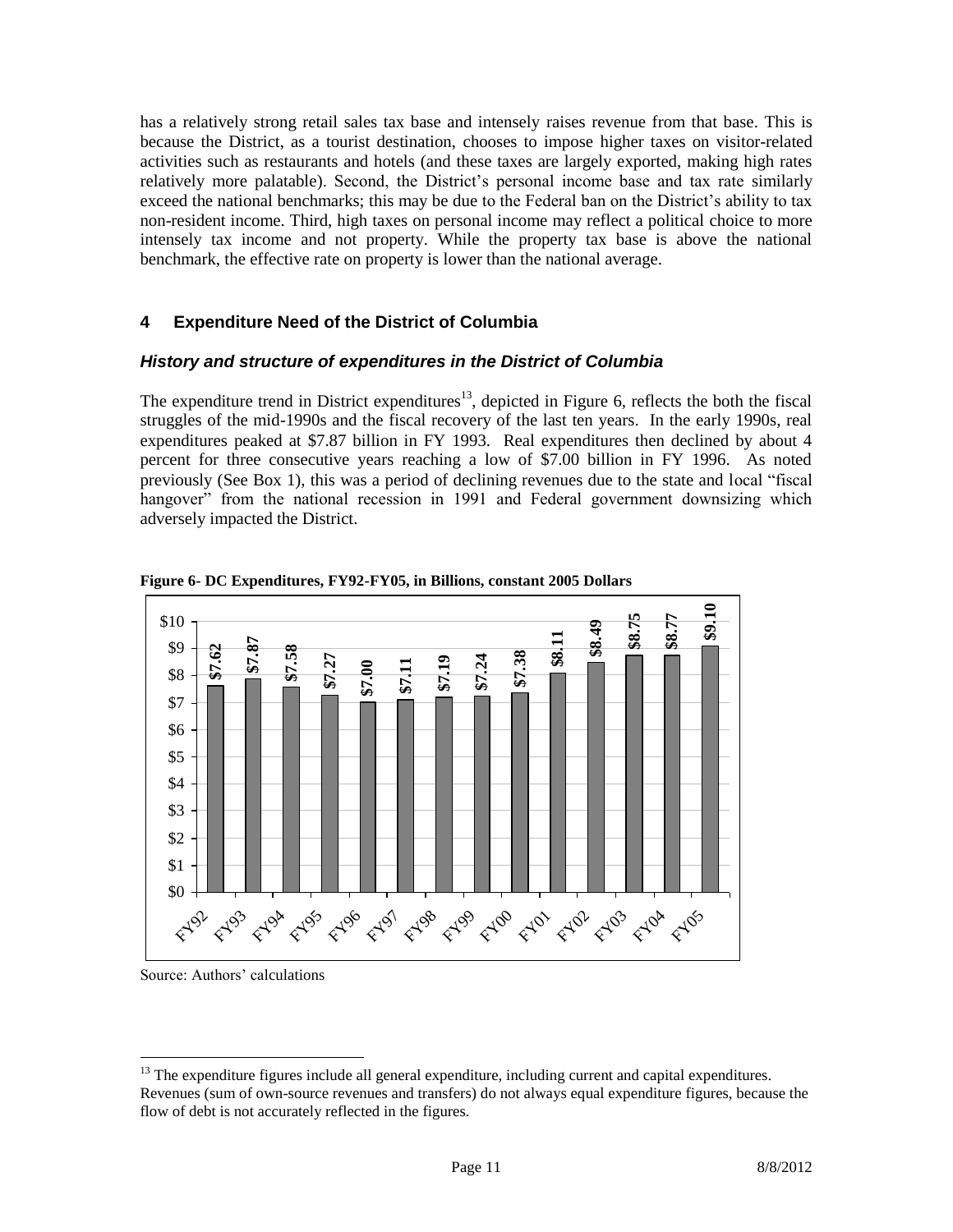From FY 1998 through FY 2000 the District experienced modest real expenditure growth of 1 to 2 percent as the congressionally imposed Control Board and Chief Financial Officer instituted practices to improve fiscal discipline. Since FY 2000, the District has experienced modest to strong expenditure growth as the District economy has improved and the strengthened fiscal discipline has become institutionalized.

Figure 7 allows for a comparison of the composition of state and local spending in the District and the entire nation. The categories in which the District is most different are higher education and highways. Across all state and local systems, higher education consumes 9 percent of the budget, and highways consume 6 percent but for the District, these two items account for only 1 percent of the local budget. Neither allocation is very surprising: The District does not have a comprehensive state university system (though it does have a state subsidized college – The University of the District of Columbia) and the federal government subsidizes DC residents who choose to go to any state university outside of the District. A number of public and private alternatives are readily available for those who are seeking associates and graduate degrees, and courses in adult education and continuing education. These factors reduce the pressure on the District to expand its higher education budget.



**Figure 7 - Comparison of the state and local expenditures, DC vs. US**

Source: U.S. Bureau of Census, Census of State and Local Government Finances, FY 2005

Similarly, compared to other states, the District has fewer highways. For example on a per capita basis annually the vehicle miles traveled in the District is 0.006 miles, as opposed to 0.01 miles in the entire nation (for state and local levels). Similarly, the measure of lane miles per capita in the District (0.01 miles per capita) is only one third of the same measure averaged for the nation (0.03 miles per capita). Additionally, the urban nature of the city makes it possible for public transportation to shoulder a relatively larger share of the transportation burden which is likely to reduce both lane miles and vehicle-miles traveled.

Spending on schools in the District, for FY 2005 lagged behind the national average. The District allocated 17 percent of its budget to basic education while across all state and local governments this allocation was 24 percent. On the other hand, the District government spent more on local welfare, Medicaid, and housing and environment compared to other state and local systems.

# *Expenditure Need of the District of Columbia*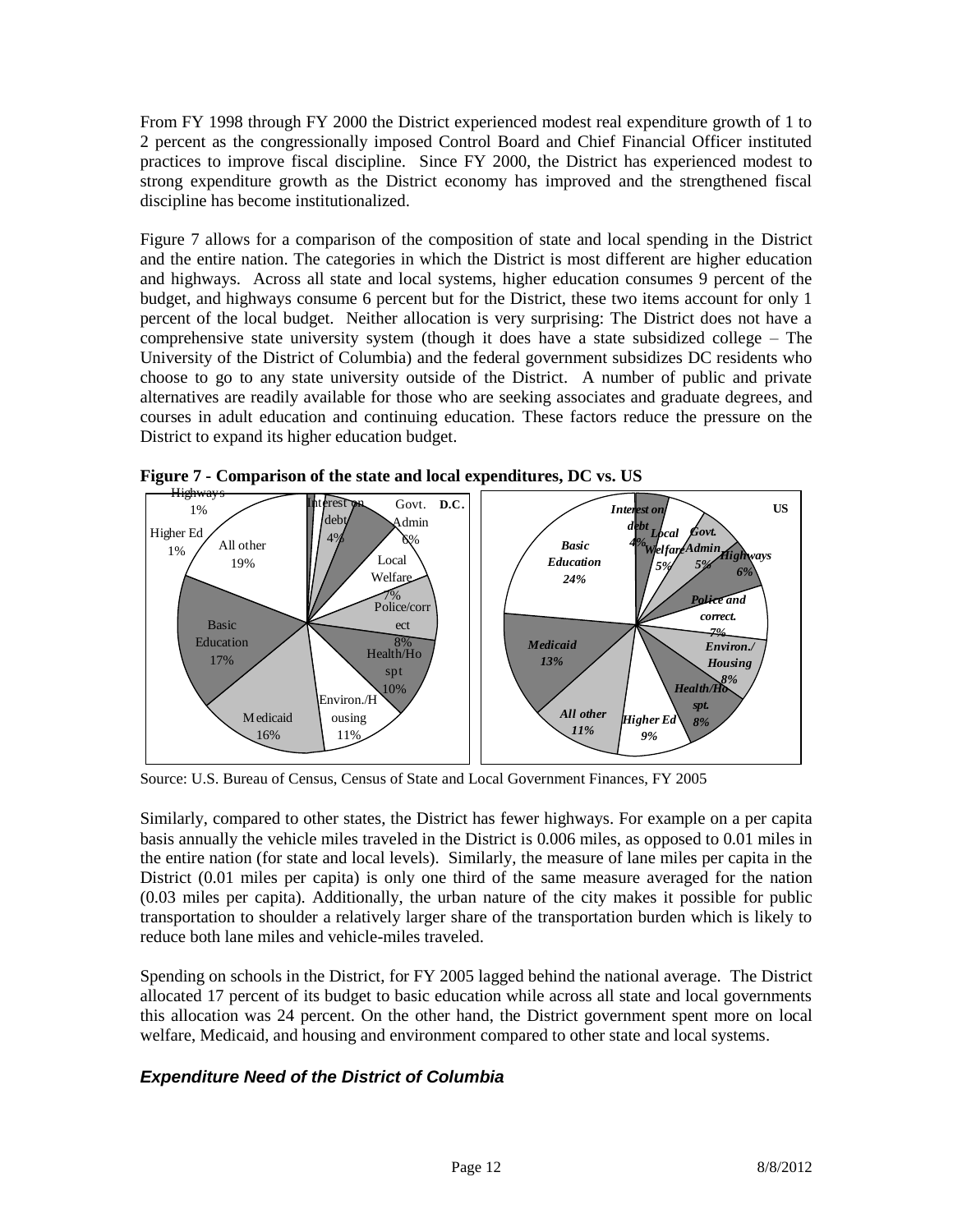The District tops the nation in total expenditure need—per capita funds the District must spend to provide average level of services in the District—at \$8,914 per capita, compared to the national average state and local expenditure of \$6,778. (See the appendix on methodology for the calculation of the expenditure needs).

Expenditure need is a function of two elements: 1) demographics, which impact the demand for services, and 2) the cost of providing the service. Of these two factors, the major cost driver in expenditure need calculations is the cost of providing the service. Two states with similar need factors (such as poverty rate) could have very different expenditure needs if the the service costs—that is the costs of labor and capital—vary across the two jurisdictions.. Using the Bureau of Labor Statistics data, we find that the cost of hiring state and local government employees in the District is 1.23 times the national average cost (see the appendix for details on methodology). We use the housing costs as a proxy of the cost of capital—buildings in the case of state and local services. The district's housing costs are 154 percent of the national average (Figure 8).



**Figure 8 – Labor and Housing Cost Indices, 2005**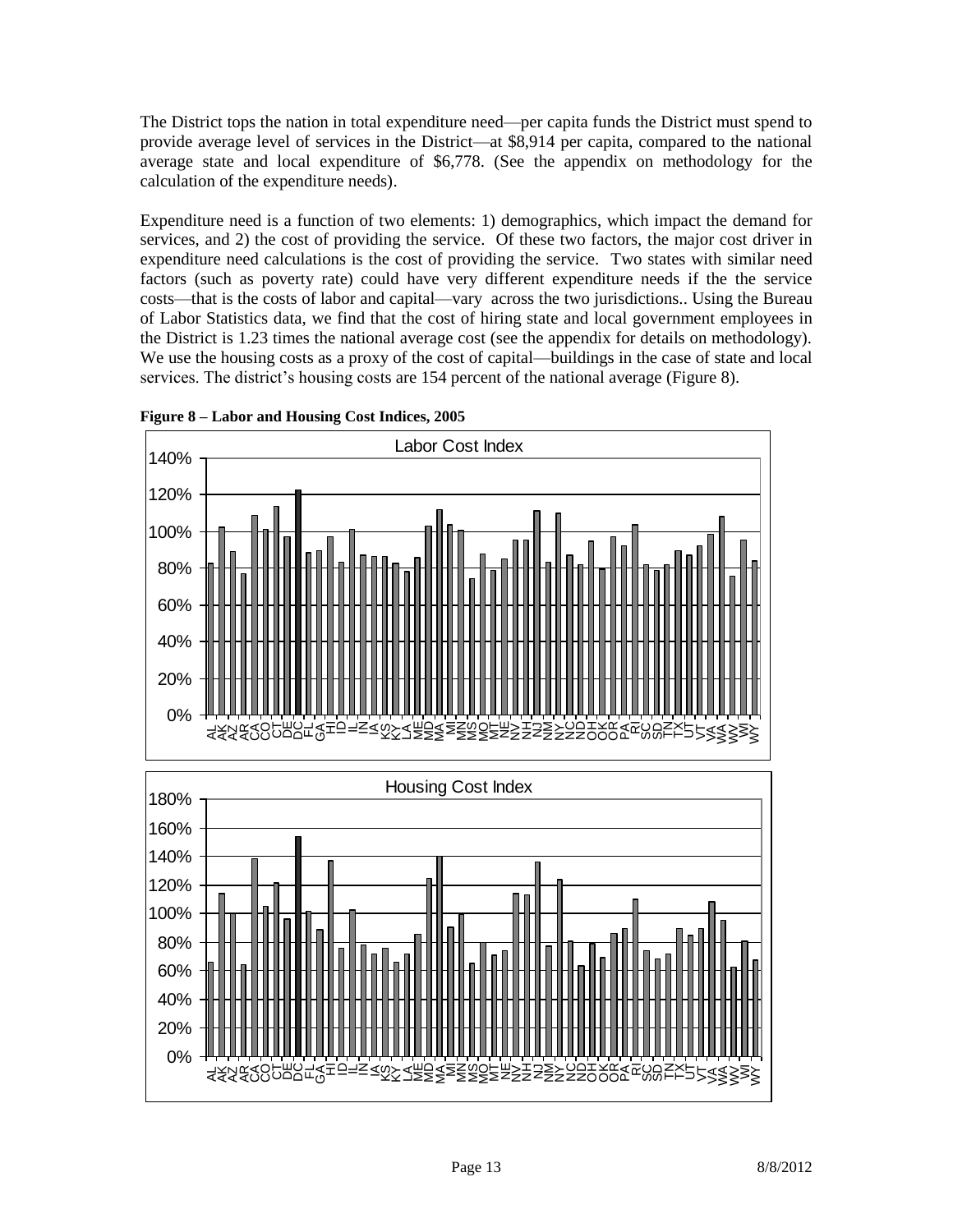As a result, the District's per capita expenditure need is highest in the nation in seven of the ten separate expenditure items we consider in this study (Figure 9 and Table 3).<sup>14</sup> These areas are higher education, local public welfare, Medicaid, health and hospitals, police and corrections, environment and housing, government administration, and all other. The District's expenditure needs are highest compared to the national benchmark in the areas of local public welfare, Medicaid and health and hospitals. These findings are not surprising since the poverty rate is the major cost driver in these areas, and the District had the highest poverty rate in the nation relative to the 50 states (19.4 percent, compared to the national average of 13.1 percent).<sup>15</sup> The District's per capita expenditure need is \$626 per capita in local public welfare, at 190 percent of the national average per capita expenditure of \$329. In Medicaid, the District's per capital expenditure need is \$1596 per capita, at 179 percent of the national average. Per capita health and hospital expenditure need in the District is \$891, at 159 percent of the national average of \$574.



**Figure 9 - Per Capita Expenditure Need, US average and the D.C, FY 2005**

Source: Authors' calculations

 $\overline{a}$ 

The expenditure need for police and corrections is also very high at 170 percent of the national average or at \$768 per capita. These results are driven by the relatively high crime rates in the District. However it is important to note that even though expenditure need estimates for police and corrections are high, the actual need for local resources might be lower given that the federal

<sup>15</sup> In fact childhood poverty and labor costs explain 76 percent of the variation in the expenditure need index. A OLS regression of the expenditure index on the childhood poverty rates and labor cost index yields the following estimates (standard errors in parenthesis):

```
Expenditure Need Index = 46.16 +37.65 Childhood poverty rate + 0.97 Labor cost index
        (4.95) (5.37) (0.11)
```
 $14$  The District's expenditure need is also highest in the nation in "all other" category which is a collection of smaller expenditure items.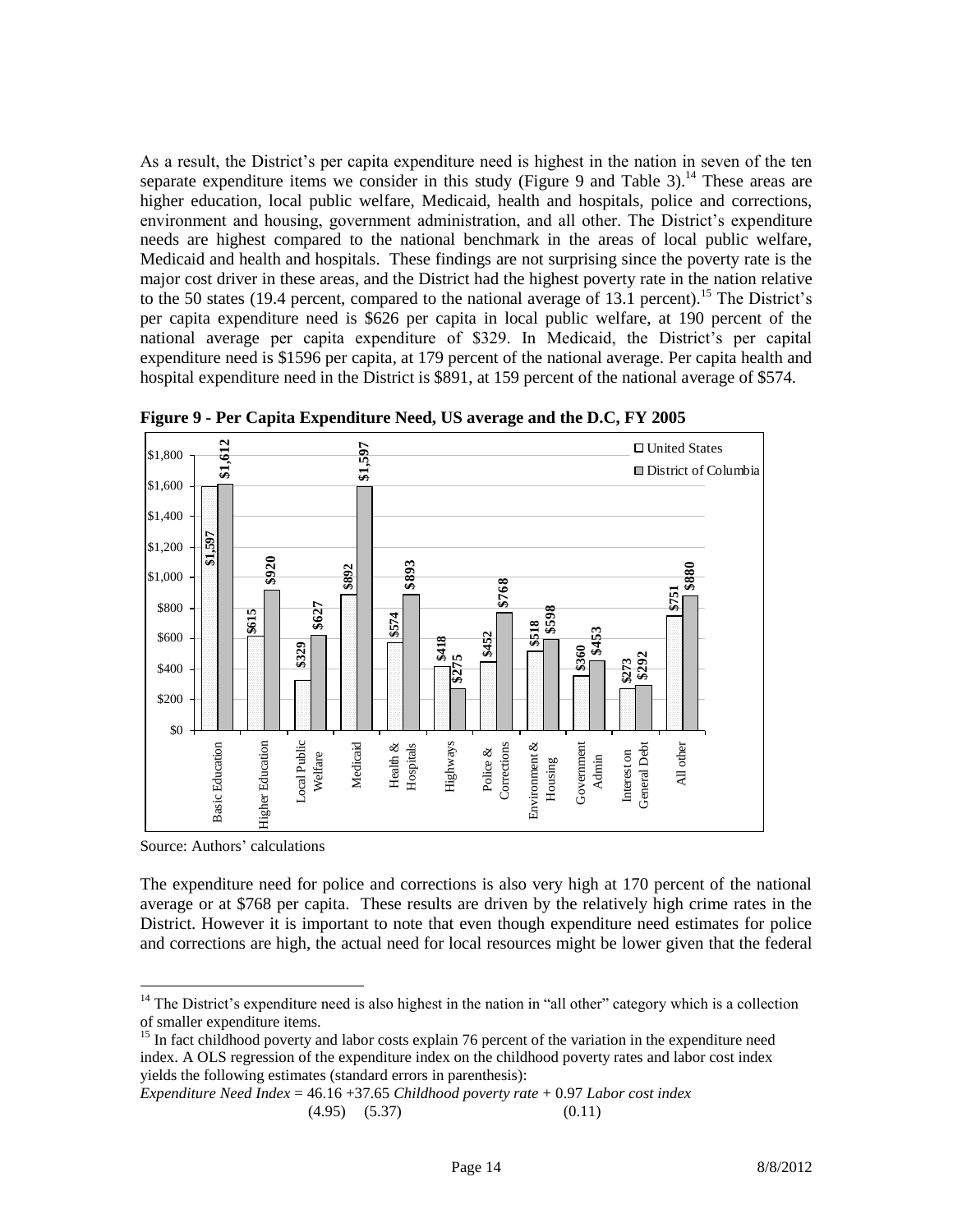government subsidizes corrections by running the court and correction systems for felons in the District of Columbia.

Similarly, higher education estimates (\$918 per capita at 150 percent of the national average) do not take into consideration the federal subsidy which allows D.C. residents to attend any state college at in state tuition rates. $16$ 

|                                | <b>United States</b> |             | <b>District of Columbia</b> |             |
|--------------------------------|----------------------|-------------|-----------------------------|-------------|
| (July 1, 2005)<br>Population   | 296,507,061          |             | 582,049                     |             |
|                                | Total                | Per Capita  | Total                       | Per Capita  |
|                                | Expenditure          | Expenditure | Expenditure                 | Expenditure |
|                                | (in \$ millions)     |             | (in \$ millions)            |             |
| Direct General Expenditure     | \$2,009,644          | \$6,778     | \$7,244                     | \$12,446    |
| <b>Basic Education</b>         | \$473,520            | \$1,597     | \$1,235                     | \$2,121     |
| <b>Higher Education</b>        | \$182,268            | \$615       | \$102                       | \$174       |
| Local Public Welfare           | \$97,557             | \$329       | \$523                       | \$899       |
| Medicaid                       | \$264,450            | \$892       | \$1,166                     | \$2,004     |
| <b>Health and Hospitals</b>    | \$170,244            | \$574       | \$717                       | \$1,232     |
| Highways                       | \$123,900            | \$418       | \$71                        | \$122       |
| Police and Corrections         | \$133,912            | \$452       | \$579                       | \$994       |
| <b>Environment and Housing</b> | \$153,451            | \$518       | \$771                       | \$1,325     |
| Governmental Admin.            | \$106,601            | \$360       | \$417                       | \$716       |
| Interest on General Debt       | \$80,980             | \$273       | \$279                       | \$479       |
| All other                      | \$222,762            | \$751       | \$1,384                     | \$2,379     |

**Table 3 – Representative expenditure system, FY 2005, in comparison to actual D.C. expenditures**

The District ranks fifteenth in terms of basic education need. The expenditure need on a per capita basis is \$1,611 in the District, almost at par at the national average of \$1,597 per capita. While the child poverty rate in the District, at 36 percent (41.5 percent after adjusting for the cost of living) is the highest in the nation, the number of school children in the District is relatively low—the District accounts for the 0.2 percent of the national population but only 0.1 percent of the school age children that are likely to attend public schools (including charter schools). Furthermore, 22 percent of the cohort attends private schools in the District compared to a cohort enrollment rate of 11 percent in the nation. The District ranks second in private school enrollment rate following Delaware where one quarter of all school age children attend private schools. The high need for serving poor school age children (which we assume require 1.6 times the per pupil expenditure requires for those students that are not in poverty) is thus cancelled out by low student counts, leading to an expenditure need measure closer to the national average.<sup>17</sup>

 $\overline{a}$ 

<sup>&</sup>lt;sup>16</sup> While benefiting D.C. residents, this subsidy has often been blamed for crippling the local university system in the District of Columbia.

 $1^7$  We have tried to improve the methodology by including as cost drivers children with physical and learning disabilities, children who are non-native speakers of English. We assumed that children with disabilities would require additional funding that equal to 1.9 times the per pupil expenditure and children who are non-native speakers would require additional funding that is equal to the per pupil expenditures. The consequent workload factor is not significantly different from a workload factor that is derived by using the number of children in poverty. The average difference was within two percentage points of the basic workload factor that depends on child poverty levels only. In the case of the District, the difference was 7 percent; that is, adding more criteria to the workload factor reduced it from 0.00158 to 0.00146. While in theory adding disabled children and non-native speakers of English is a refinement, measurement problems render this approach less useful. The data from the American Community Survey is selfreported, and we suspect that parents are more likely to report their children as disabled or non-native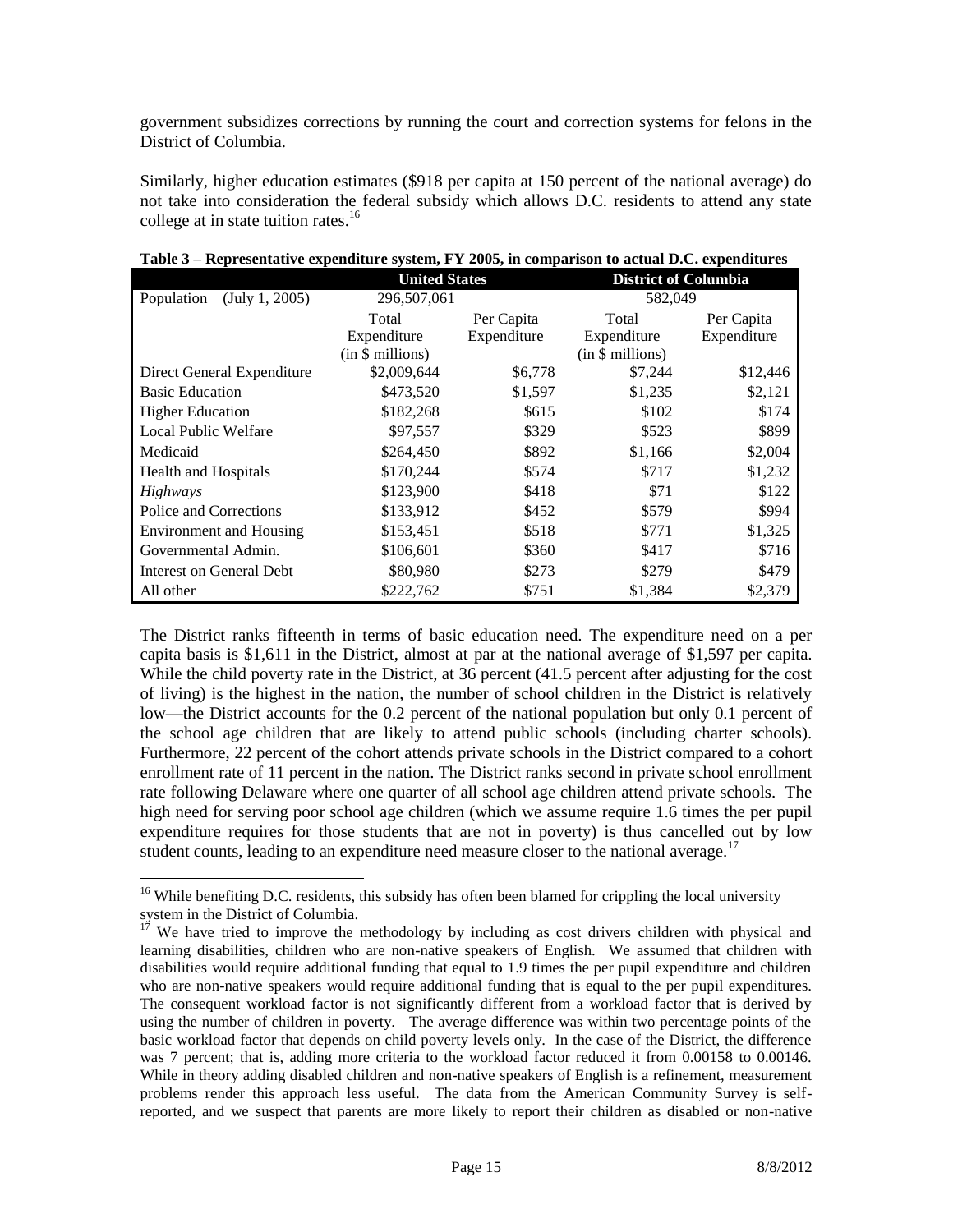Comparing the actual expenditures to expenditure need shows that the District's actual expenditures are 1.4 times its expenditure need on a per capita basis (Figure 10). This places District third in the nation following Alaska (spending 1.8 times its need) and Wyoming (spending 1.6 times its need). High actual expenditures compared to the expenditure need could reflect cross-state differences in local preferences about service levels and the relative efficiency of the government in providing these services.

The District has the highest expenditure effort in environment and housing, with an actual expenditure of \$1,325 per capita or 2.21.times its expenditure need for this item. This is the highest expenditure effort level for housing and environment in the entire nation. The District ranks fifth in the nation for its spending on debt relative to its need, following Alaska, Massachusetts, Connecticut and Hawaii. The District ranks fourth in the nation in terms of its expenditures for government administration relative to its need, after Alaska, Wyoming and Delaware. The per capita expenditure for government administration is \$716, more than 1.5 times its estimated expenditure of \$453.

Basic education expenditure effort in the District is also high, with the city spending 1.32 times its estimated need on a per capita basis. In basic education, the major cost driver is special education, which is riddled with problems. Special education expenditures account for one third of the total education budget (including tuition for our-of-state education, transportation and legal fees) <sup>18</sup>, primarily because the District had failed to provide adequate education for its special education students for such a long time that it has been sued, and lost, repeatedly and is now mandated by court order to pay for out-of-state tuition and transportation.

## **Figure 10 – Actual expenditures as a percentage of expenditure need, per capita, FY 2005**

 $\overline{a}$ 

speakers if the school system identifies the child as such. And poor districts are less likely to identify children with language barriers or learning or physical disabilities if such findings would not result in additional funds.

<sup>&</sup>lt;sup>18</sup> In FY2005, the total budget for the DC Public Schools (DCPS) was \$760 million. This included \$264 million of allocations towards special education and related expenses—34 percent of the total DCPS budget [District of Columbia Government, 2005, D-18].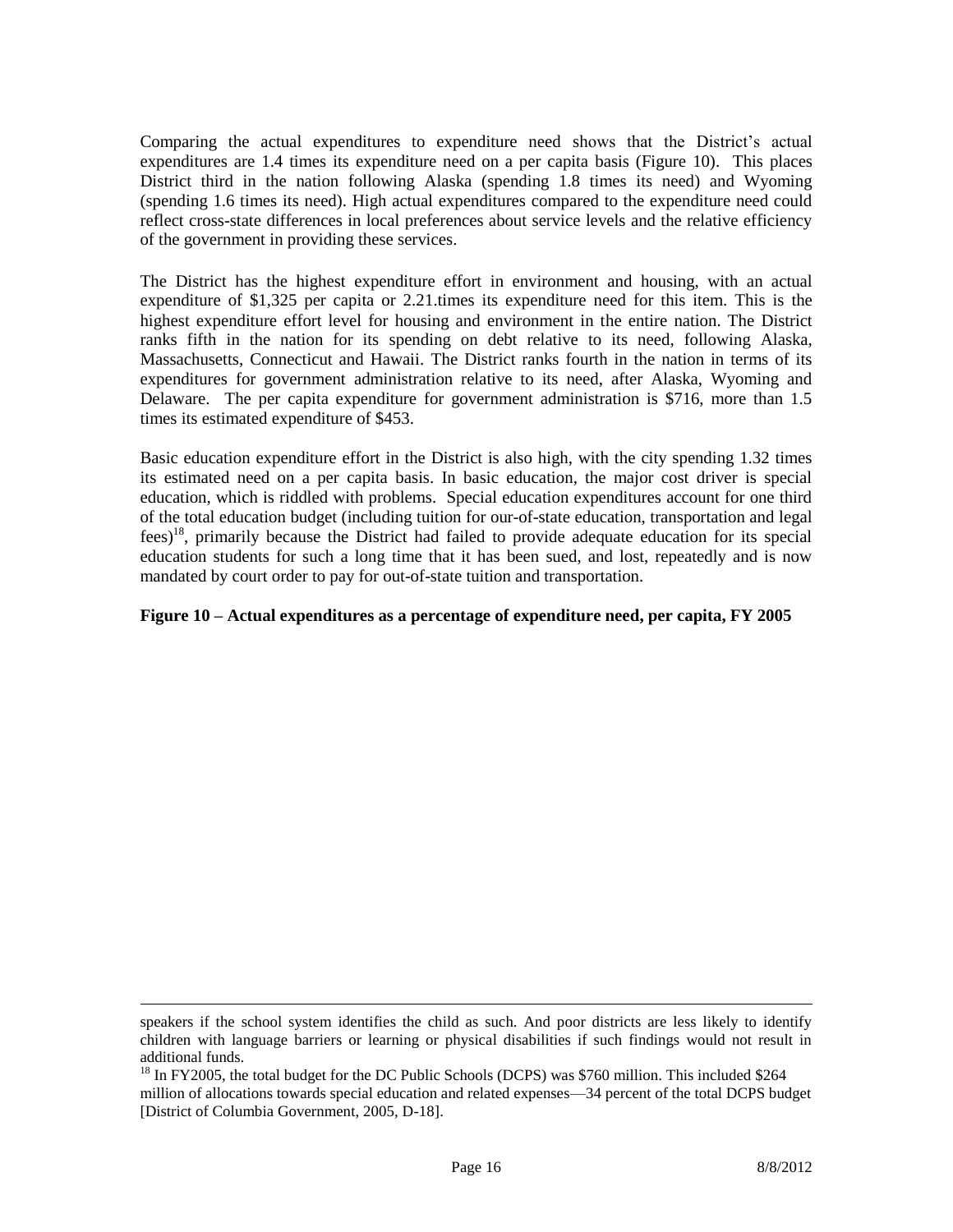

Source: Authors' calculations

 $\overline{a}$ 

Higher education expenditures relative to the District's effort measure, on the other hand is very low. While the expenditure need in this area is \$920 per capita, actual expenditures is less than one-fifth of this amount at \$174. The low effort is could partly be explained by the District of Columbia College Access Act of 1999, which provides federal subsidies for high school graduates from the District of Columbia so that they can state colleges and universities outside the District of Columbia and only be required to pay in-state tuition.<sup>19</sup> In FY 2005, the Federal government extended \$32 million in grants. In the same fiscal year, the total budget for the University of the District of Columbia was \$49.6 million.

Given its urban nature, the District's expenditure need for highways is relatively low, yet its expenditure effort is still lacking. The District spends, on a per capita basis, \$122, or only 45 percent of its expenditure need of \$275. This is a consequence of the policy of tying highway funding to motor fuel tax receipts. As mentioned in Section 3, the motor fuel tax base on a per capita basis is only half the national average—this yields a revenue capacity of \$52 per capita; the District does not tax this base intensively, collecting only 80 percent of its revenue capacity, or \$43 per capita.

The comparison of actual expenditures to expenditure need calculations is important because they could provide guidance for further research into the areas of public service where the District may have high degrees of inefficiencies.<sup>20</sup> The District's balanced budget rule also suggests that low effort could point to low revenue capacity, as seen in highway funding. We consider the connection between revenues and expenditures further in the next section.

 $19$  In FY 2003, the subsidy, known as the TAG program and administered by the State Education Office, was expanded to provide grants to students attending historically Black colleges and universities in the country.

 $20$  We are not asserting that having high a relative expenditure effort implies wasteful spending (nor should under-spending be interpreted as under-provision of services). High effort could indicate a preference for higher level of services. But a high effort in areas where citizens complain about service levels is a pretty good indication of institutional problems and inefficiencies.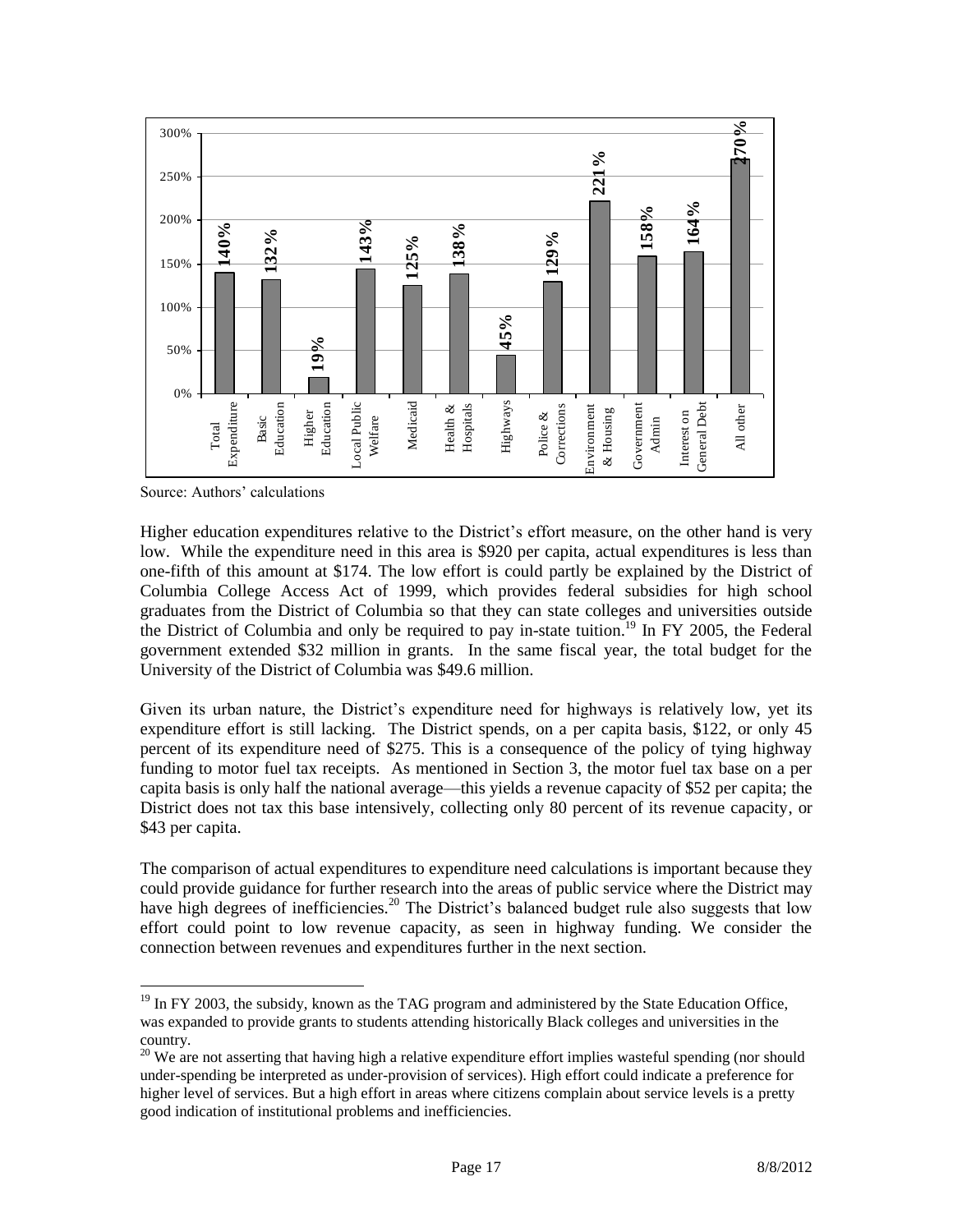## **5 Conclusion**

The District is unique in that it has both a very high revenue capacity, and a very high expenditure need. (Alaska is one such other state, but most of its revenues are from severance payments, and not taxes imposed on residents). Most jurisdictions that have relatively rich tax bases also have relatively low need populations (even though their service cost provisions could be high). The correlation coefficient between the revenue capacity index numbers and expenditure need index numbers is 0.55 when the District is included in the sample and 0.33 when it is excluded. (The correlation coefficient goes down to 0.26 when we exclude Alaska too).



**Figure 11 – Comparing revenue capacity to expenditure need**

Source: Authors' calculations

 $\overline{a}$ 

Another interesting comparison is that of effective tax rates and expenditure need. States with relatively high expenditure need would have to tax their citizens at higher rates (relative to states with larger economic bases) to deliver a similar level of services. As Figure 11 shows, the relation between expenditure need and average effective tax rates is not necessarily positive—Alaska, New York and the District are among the few states with higher-than-average needs and higherthan-average effective tax rates. The correlation between these two variables is only mildly positive (0.14), but becomes mildly negative if one removes Alaska and Washington DC from the sample.  $2<sup>1</sup>$  That is, in states where needs are high, there is not much of an effort to raise taxes. Presumably, tax rates remain low in high need states, since higher taxes would further erode the tax base. This suggests that in such states, the service levels suffer.

The District is one of the few states where high needs could be met by higher than average taxes. The District could command higher taxes simply because it is a desired location for tourists or businesses, and tourists and businesses are willing to pay a premium to for a DC vacation or a DC address. As a result, the District can command high taxes, yet sustain a large and growing economic base. NY shares similar characteristics.

#### **Figure 12 – Comparing revenue effort to expenditure need**

 $21$ <sup>21</sup> The correlation coefficient becomes -0.20 if NY is removed as well.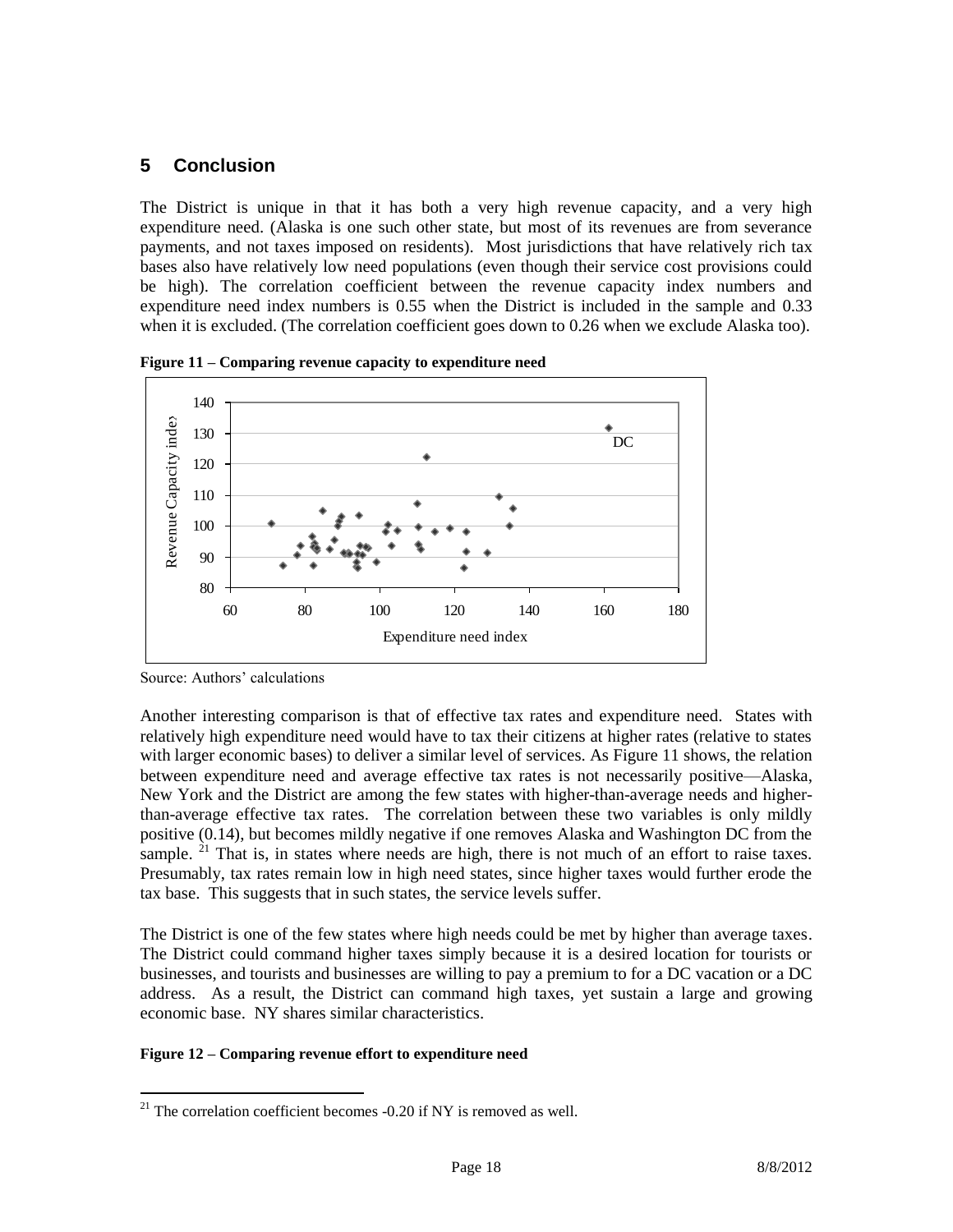

As noted elsewhere, the actual collections could be very different from the collections average tax rates would have yielded if the tax base in inelastic or the locality commands high economic rents. The District is a prime example of such a locality, and have therefore sustained tax rates much higher than the national average, and at the same time maintained high growth rates in its income, sales and property tax collections. The city has completed the last 10 years with surpluses while providing services that are much more generous than the rest of the nation in a number of areas.

## **References**

- District of Columbia Government, Office of the Chief Financial Officer. *FY 2005 Budget and Financial Plan.* Washington DC: District of Columbia Government, 2005.
- District of Columbia Government, Office of the Chief Financial Officer. *Official Statement of the District of Columbia Relating to \$333,840,000 District of Columbia General Obligation Bonds, Series 2007C*. Washington DC: The Distirct of Columbia Government, 2007.
- General Accounting Office. *District of Columbia Structural Imbalance and Management Issues*, in *GAO-03-666*. Washington DC: GAO, 2003.
- RealtyTrac. "US Foreclosure rate increases 2 percent in October." http://www.realtytrac.com/ContentManagement/pressrelease.aspx?ChannelID=9&ItemID =3664&accnt=64847, November 29 2007, December 26, 2007.
- State of Alaska Permanent Fund Division. "Annual Reports." https://www.pfd.state.ak.us/forms/AnnualReports/2005AnnualReport.pdf, 2007, December 26, 2007, 2005 Annual Report.
- Tannenwald Robert. "Come the Devolution, Will States Be Able to Respond?" *New England Economic Review*, no. May/June, 1998, 53-73.
- Tannenwald Robert. "Fiscal Disparity Among the States Revisited." *New England Economic Review*, no. July/August, 1999, 3-25.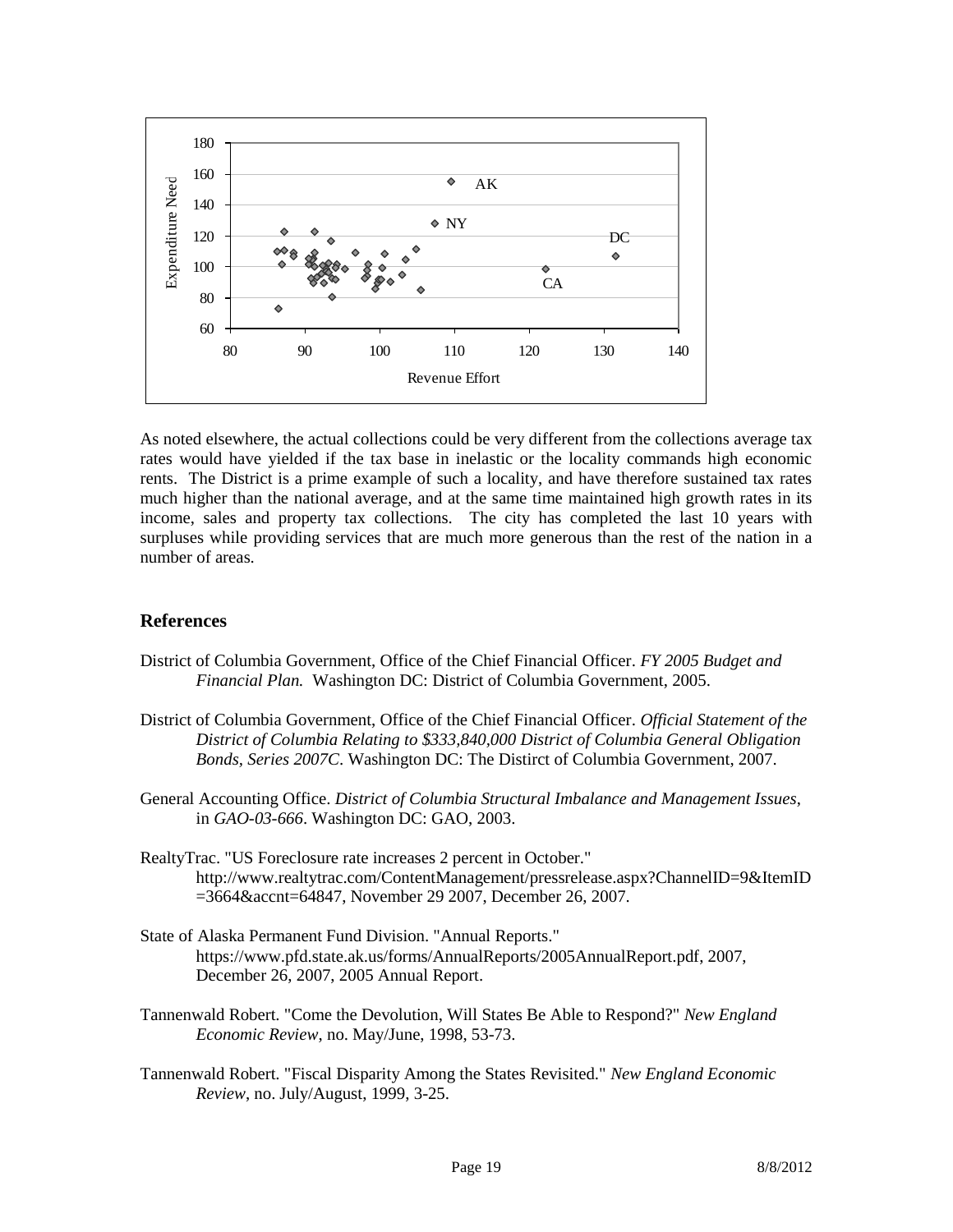- Tannenwald Robert. "Interstate Fiscal Disparity in 1997." *New England Economic Review*, no. Third Quarter, 2002, 17-33.
- Tannenwald Robert and Nicholas Turner. *Interstate Fiscal Disparity in State Fiscal Year 1999*, Public Policy Discussion Papers, 049. Http:// Www.Bos.Frb.Org/Economic/Ppdp/2004/Ppdp0409.Pdf <Http://Www.Bos.Frb.Org/Economic/Ppdp/2004/Ppdp0409.Pdf>. Boston, MA: Federal Reserve Bank of Boston, 2004.
- Yilmaz Yesim, Sonya Hoo et al. *Measuring Fiscal Disparities across the United States: A Representative Revenue/Representative Expenditure Approach, FY 2002*, Occasional Paper, 74. Tax Policy Center, Urban Institute, and Federal Reserve Bank of Boston, 2006.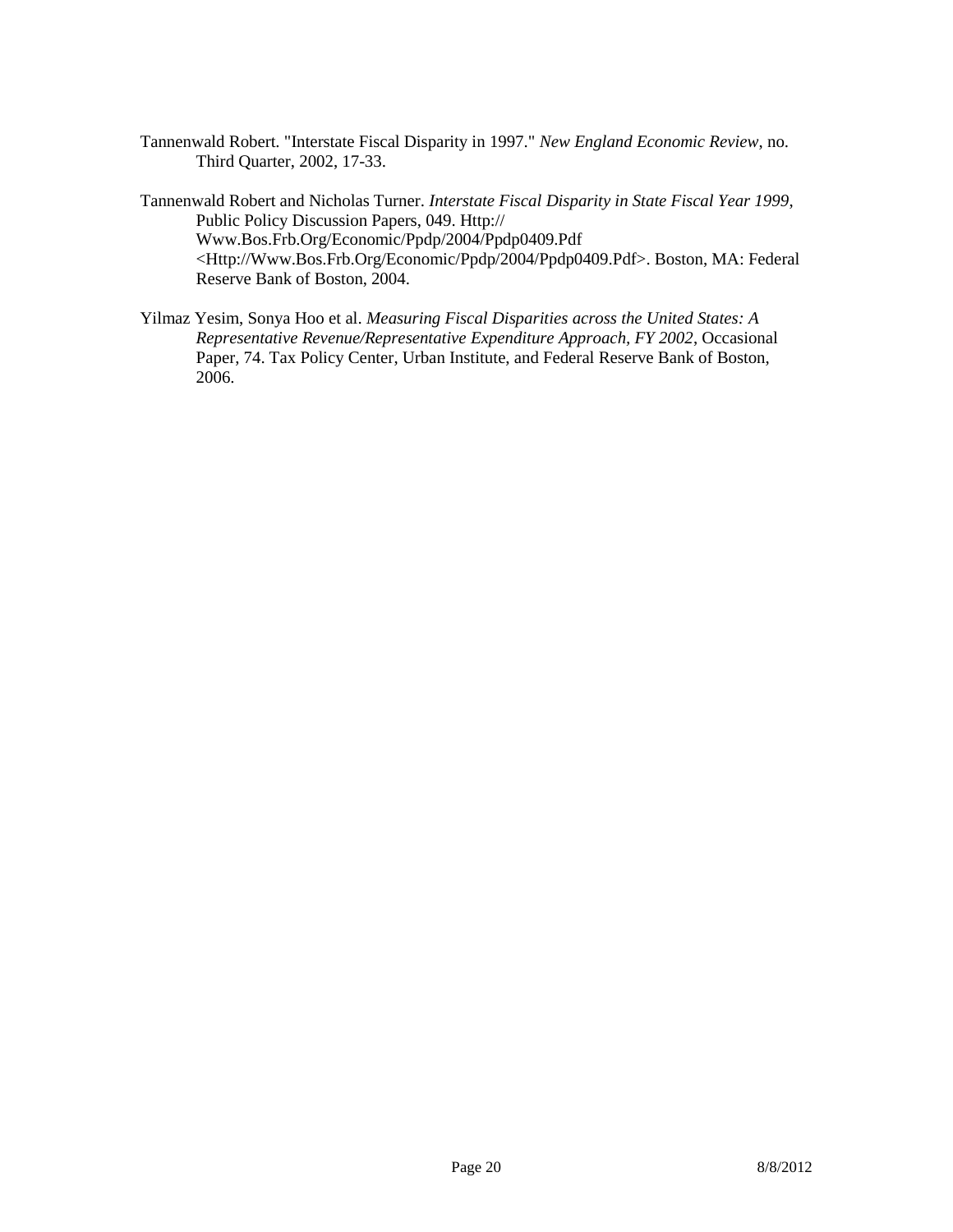## **Appendices**

## *Appendix 1 A Brief Fiscal History of the District*

Over the last decade, the District of Columbia government experienced a remarkable fiscal turnaround. By the end of 1996, the city had accumulated a general fund deficit of \$500 million—almost 20 percent of general fund revenue. In contrast, the end of fiscal year 2007—the eleventh consecutive balanced budget the city achieved—was marked by a cumulative fund surplus of \$1.45 billion.

The fiscal decline of the city was the result of a chain of events: At the onset, the 1990-91 recessions lead to nominal declines in the District's sales and income taxes. The recession was followed by Federal downsizing, which prolonged the economic distress in the city even when the national economy was recovering. Between 1990 and 1998 the District lost over 72,000 jobs, about half of which were jobs in the Federal government. Lastly, the city's poor financial management exacerbated the economic shocks: rather than enforcing fiscal discipline, DC policymakers resorted to gimmicks such changing the property tax calendar in fiscal year 1993 to artificially shift property tax payments between fiscal years. Tax collections faltered, wasteful expenditures prevailed and the city went bankrupt in 1996. As a result, the Congress stepped in to take control over the City's finances.

The District's financial turnaround was a result of a combination of improved governance, greater federal help, and a remarkable economic growth. First, the Congress instituted a Control Board to manage the District government and created an independent Office of the Chief Financial Officer with responsibility over all core financial functions including revenue estimation, tax collection, budget development and execution, financial reporting, and borrowing and debt management. The independent OCFO remained in place upon suspension of the Control Board in 2001, continuing to exercise fiscal discipline through several core practices including improved tax administration, early identification of spending pressures, development of a baseline budget, and a conservative revenue estimates.

The Congress also passed the National Capital Revitalization and Self-Government Improvement Act in 1997 (the Revitalization Act), under which the federal government assumed responsibility for a number state-level services for the District, including the incarceration of felony prisoners, courts, and court-related services. The Revitalization Act also increased the District's Medicaid match rate from 50 percent to 70 percent and the Federal government assumed responsibility for the majority of the District's unfunded pension liability. In exchange for the various types of expenditure relief, the annual federal payment to the District of \$660 million as of FY 1998 was eliminated. The net benefit of the Revitalization Act in FY 1998 was \$201 million.

The third factor in the fiscal turnaround has been the dramatic improvement in the District's economy. Between 1998 and 2007, the District economy added 81,300 jobs and resident employment increased by 36,807. Over the same period, the unemployment rate in the District proper declined from 8.0 percent to 5.7 percent. The most dramatic growth in the District's economy has occurred in the District's property market. Between 1992 and 2001, the value of taxable real property declined by 9 percent from \$48.7 billion to \$44.2 billion. Between, 2001 and 2007, the value of taxable real property increased by 183 percent from \$44.2 billion to \$124.9 billion.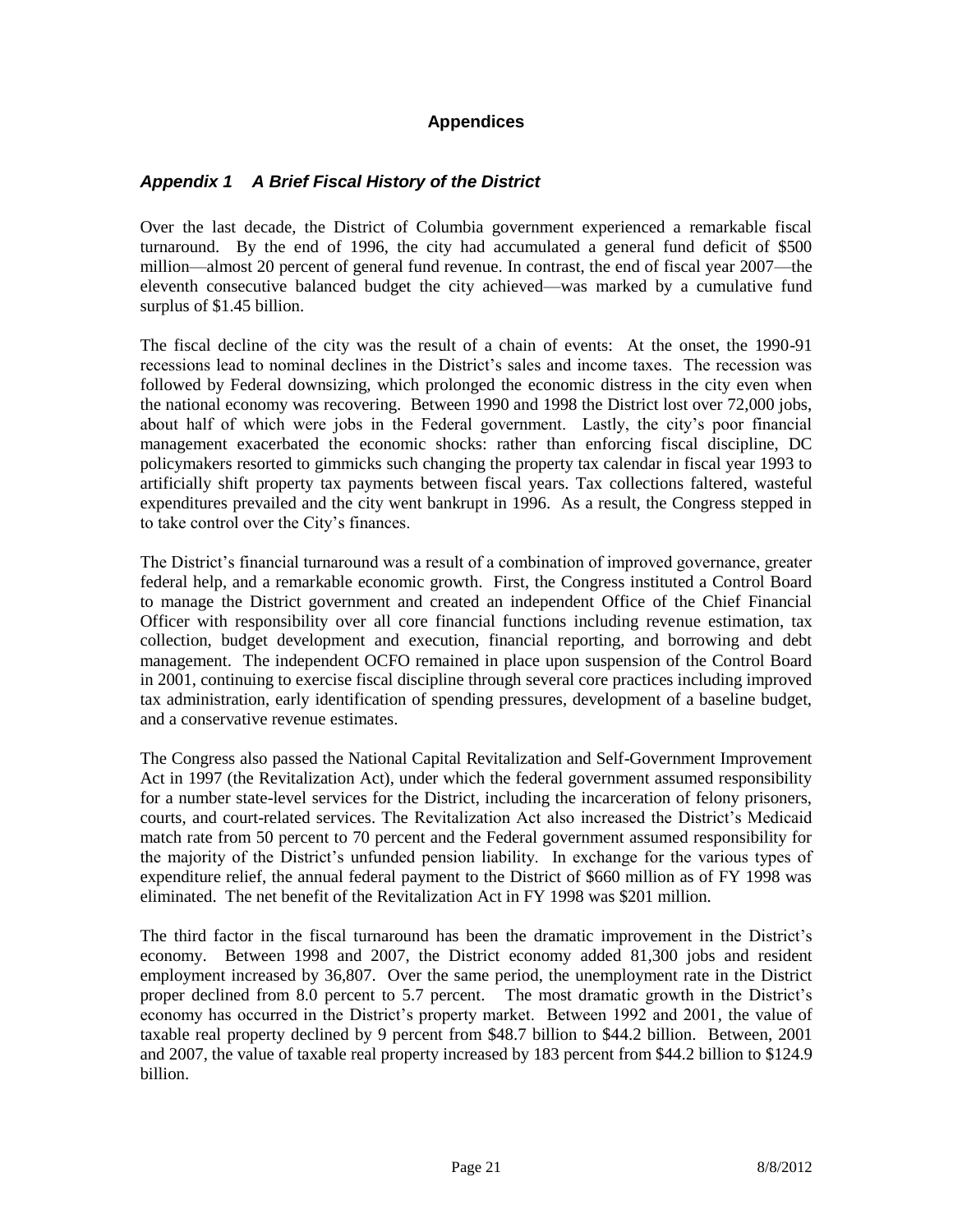## *Appendix 2 Data Sources and Methodology for Representative Revenue System (RRS), 2005*

This section lays out the details of the representative revenue system (RRS), including data sources used and adjustments made to obtain the Fiscal Year 2005 results. For the methodologies used in studies from prior years, please consult *State Tax Capacity and Effort* by the Advisory Commission on Intergovernmental Relations [1993] and the *Interstate Fiscal Disparity* studies by Tannenwald [1998, 1999, and 2002], Tannenwald and Turner [2004], GAO [2003] and Yilmaz et. al. [2006].

The RRS estimates a state's revenue capacity (or revenue raising potential) by levying a standard collection rate on a uniformly calculated revenue base for each revenue item (taxes, user charges and fees, and other non-tax revenues) in every state. For every revenue item, the standard rate represents the national effective tax or user charge rate, and it is calculated by dividing the national total of tax or user charge collections for that item by the total national revenue base. (When this exercise is done only for taxes, excluding user charges, fees, and other non-tax sources of revenue, one obtains the representative tax system, or RTS.)

For example, in fiscal year 2005, total state and local personal income tax collections were roughly \$241 billion, while the standard base—defined as personal income modified for exemptions and federal and residency adjustments— was roughly \$6.3 trillion (see below for details). Therefore, the standard personal income tax rate—that is, the total tax receipts divided by the total base—for FY 2005 is 3.81 cents per dollar. Applying this rate to a given state's base—for example, the District's \$17.3 billion personal income tax base—and dividing by the state's population yields the per capita tax capacity (\$1,137 for the District). The total per capita revenue capacity in each state is the sum of the per capita revenue capacity estimates for all taxes and user charges (\$8,621 for the District). Calculating the relative position of each state compared with the national average revenue capacity—for FY2005, the national average per capita revenue capacity was \$5,345—and indexing the national average to 100 creates an *index of revenue capacity*. The District scored 161 on this index, ranking number 1 among all states. Our neighbors, Maryland and Virginia scored  $11<sup>th</sup>$  and  $16<sup>th</sup>$  respectively, with per capita revenue capacities of \$5,976 and \$5,856.

Comparing actual revenue collections to the potential revenue capacity, again indexed to the national average, creates the *index of revenue effort*. This measure reveals how intensively each state taxes—both within each tax or user charge category, and in total revenues relative to the national average. Following our example, the District collected \$9,198 per capita in tax and nontax revenues in FY 2005, and scored 107 on the index of revenue effort, ranking  $14<sup>th</sup>$  among all other states (Maryland ranked  $35<sup>th</sup>$ , and Virginia  $41<sup>st</sup>$ , both collected below their capacity).

The remainder of this appendix highlights the data sources used in calculating the standard bases and rates. Each category includes a brief description of the methodology used in constructing the tax base and notes any changes and adjustments made to calculate tax bases and rates.

### *2 . I State and Local Tax Collections*

Source:

U.S. Bureau of the Census, *Annual Survey of Government Finances*. **State & Local Summary Tables by Level of Government** <http://ftp2.census.gov/govs/estimate/05statetypepu.zip>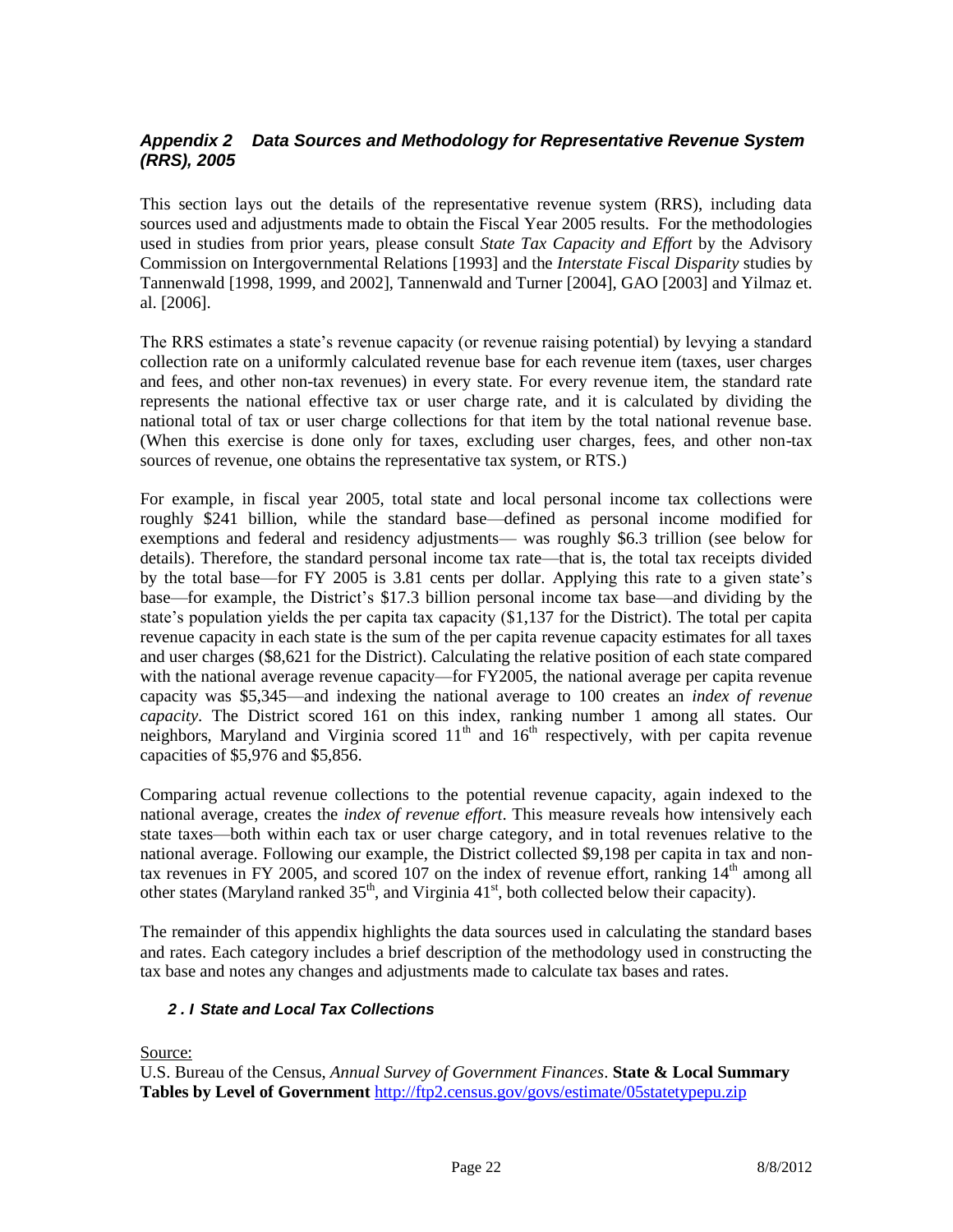## *2 . II 2005 Population Data*

Source

U.S. Bureau of the Census. *Current Population Survey*. **Table 1: Annual Estimates of the Population for the United States, Regions, and States and for Puerto Rico: April 1, 2000 to July 1, 2006 (NST-EST2006-01)**. http://www.census.gov/popest/states/NST-ann-est.html.

#### *2 . III Individual Tax Bases*

#### *i) General Sales and Gross Receipts*

Sources:

U.S. Bureau of the Census. *2002 Economic Census.* **Geographic Area Series Files 72: Accommodation and Food Services; 51: Information; 81: Other Services; 71: Arts, Entertainment, and Recreation; and 44–45: Retail Trade.** http://www.census.gov/econ/census02/guide/geosumm.htm.

U.S. Department of Commerce, Bureau of Economic Analysis. *Regional Economic Accounts.*  **State GSP Data for 2004 and 2005** http://www.bea.gov/bea/regional/gsp/.

#### Methodology:

The tax base is the sum of retail trade, accommodations, food service, personal services, motion pictures, and arts and entertainment, minus gas, alcohol, gambling, and non-store retail sales.

One limitation we face is that the gross receipts data is from the 2002 economic census, which is conducted every five years (the next Census will be for 2007, with a three-year lag for release).As a least-worst method of scaling the tax base, we increased each state's 2002 value by the growth in its private sector (calculated as the gross state product (GSP) minus the public sector).

In calculating the retail trade base, missing/unreported data points are estimated using other proxies in the following way:

- $\bullet$ Motion Picture: The revenue figures for motion pictures are limited to motion pictures only (and not sound). Individual values for South Dakota and the District of Columbia are missing but are included in the national total. We distributed the undisclosed portion of the national total between South Dakota and District of Columbia using a combined weight of state populations and number of establishments.
- Gambling: Fourteen states (Alabama, Connecticut, Delaware, Georgia, Indiana, Maine, Massachusetts, Montana, New Hampshire, New Jersey, New Mexico, Rhode Island, Vermont, and Virginia) and the District of Columbia did not disclose gambling revenues but reported the number of establishments. The revenues for these states were reported in the U.S. totals. These 14 states and the District were not typical gambling states: while average number of establishments per state is 43 for the entire population of states, the states with the missing data had on average 10 establishments each. We estimated the revenues for each state by distributing the residual revenues (United States total minus all reported) by the number of establishments in each state.
- Beer, Wine, and Liquor Sales: Four states (Arizona, Idaho, New Hampshire, and Utah) and the District of Columbia, all with relatively low numbers of establishments—on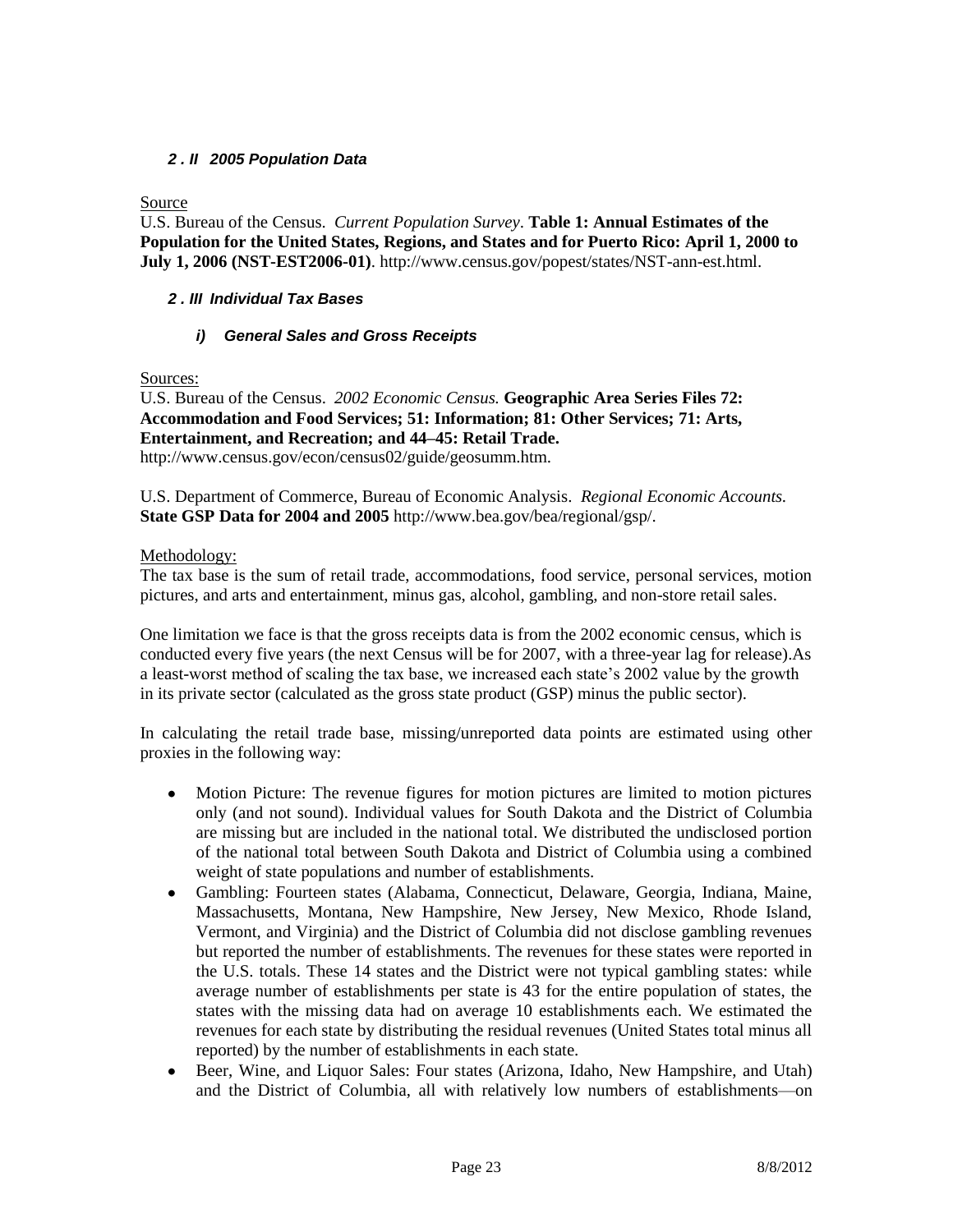average 119 in each as opposed to the national average of 567—did not disclose revenue data (although they were included in the U.S. total). The residual revenues were distributed among these five areas in proportion to their reported number of establishments.

- $\bullet$ Following the studies for fiscal years 1997, 1999 and 2002, we take into account the growing importance of non-store retail sales in certain states. Establishments that sell over the Internet or via mail-order catalogues generate most non-store retail sales. If a firm engaging in such forms of commerce has property and employees, or both, located in a state, the state may tax items sold by the firm to resident households or resident businesses. Items sold to out-of-state purchasers, however, cannot be taxed, because of a lack of nexus. In estimates before 1996, all non-store sales of goods were included in the retail sales. However, as the role of electronic commerce grows, including all non-store sales would grossly overestimate the tax base. The Census Bureau estimates that ecommerce accounted for approximately 36 percent of all non-store sales in 2004 and 40 percent of all sales in 2005{U.S. Census Bureau 2007}. One must account for out-ofstate sales in this mix. Currently, no state-level data exist for the flow of electronic commerce. Therefore, the following decision rules were used to account for non-store sales:
	- 1. For each state, we computed a variable equal to the nationwide non-store sales times the state's share of nationwide personal income.
	- 2. We compared the actual non-store sales in each state to this variable and applied the following rules:
		- If actual non-store sales were less than or equal to the variables then we assumed that all the non-store sales were made to the residents of the state. Therefore, we kept the entire non-store sales in the retail tax base.
		- If the actual non-store sales were greater than the variables then we assumed that the difference between the actual and estimated sales were made to nonresidents, and therefore should be excluded from the tax base.

## *ii) Selective Sales: Motor Fuels*

#### Sources

U.S. Department of Transportation, Federal Highway Administration. *Highway Statistics 2004*. **Table MF2, Motor Fuel Taxed 2004***.* http://www.fhwa.dot.gov/policy/ohim/hs04/htm/fe21b.htm

U.S. Department of Transportation, Federal Highway Administration. *Highway Statistics 2005*. **Table MF2, Motor Fuel Taxed 2005.** http://www.fhwa.dot.gov/policy/ohim/hs05/htm/fe21b.htm

Methodology The tax base is the volume of taxed gallons of fuel for each state.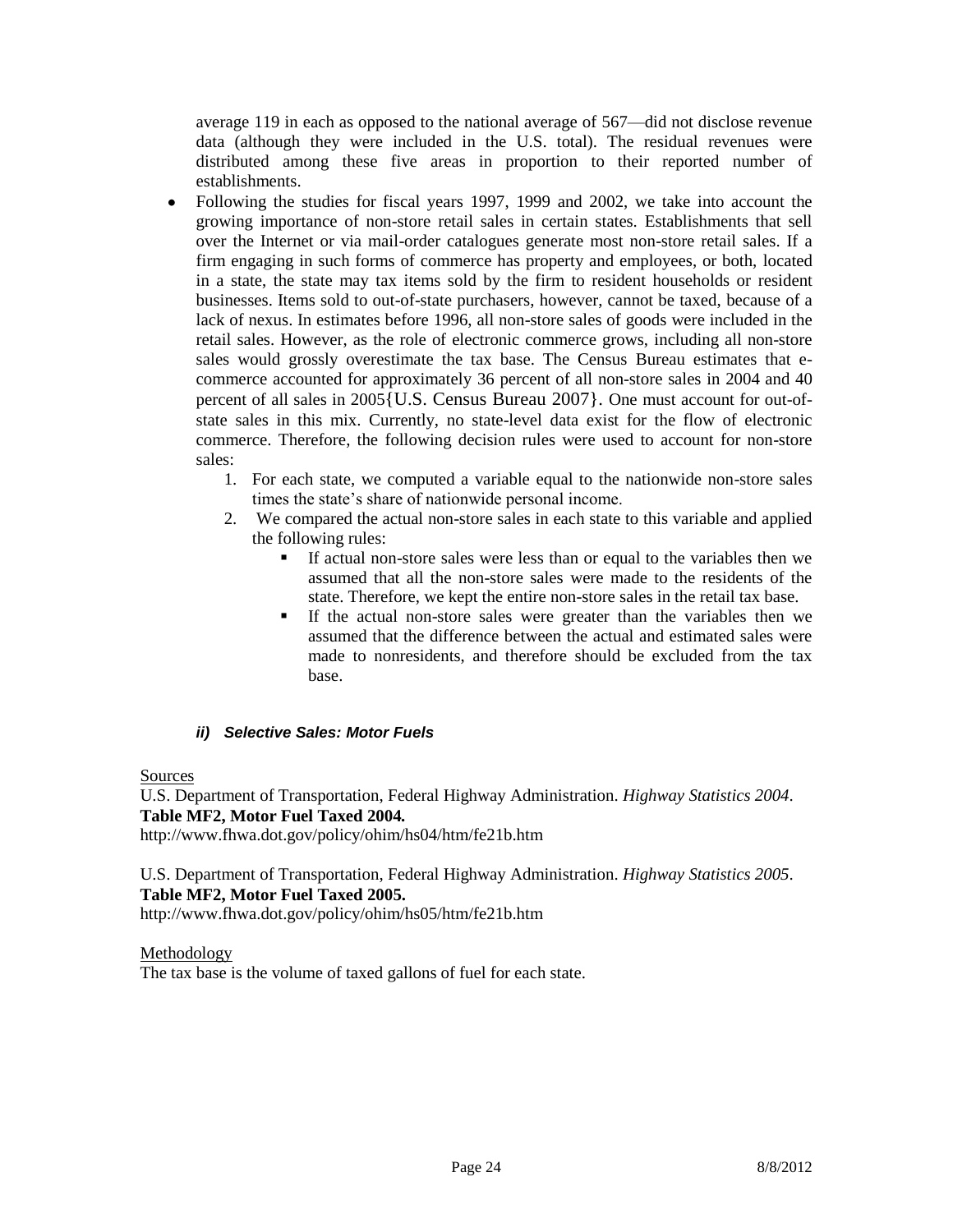#### *iii) Selective Sales: Public Utilities*

Sources

American Gas Association. *Gas Facts 2006.* **Table 7-2 Gas Utility Industry Sales Revenues, by State 1999–2005,** page 56. http://www.aga.org/NR/rdonlyres/A19DB4E9-D526-4DD1-A094- 0483D2828485/0/0703TABLE72.PDF

U.S. Department of Energy, Energy Information Administration. *Annual Electric Utility Report. (EIA-861)*, **File 2 Total Electric Industry Revenue, Sales, and Customers, By State, Establishment, Class of Service.** http://www.eia.doe.gov/cneaf/electricity/page/eia861.html

Federal Communications Commission, Industry Analysis and Competition Division. *Statistical Trends in Telephony, 2007*. **Table 15.5, Telephone Industry Revenues by State.** [http://www.fcc.gov/wcb/iatd/trends.html.](http://www.fcc.gov/wcb/iatd/trends.html)

Lande, Jim, Almoguera, Pedro, and Lynch, Kenneth, **Telecommunications Industry Revenues, 2005,** Federal Communications Commission. Industry Analysis and Competition Division, Wireline Competition Bureau, July 2005. [http://hraunfoss.fcc.gov/edocs\\_public/attachmatch/DOC-274025A1.pdf](http://hraunfoss.fcc.gov/edocs_public/attachmatch/DOC-274025A1.pdf)

#### Methodology

The tax base is the sum of revenues of all gas, electric, and telephone companies.

For the telephone industry, which includes terrestrial and wireless telephony, the state revenues are the sum of interstate and intrastate revenues.

For calendar year 2005, only the total telecommunications industry revenue for the U.S. and territories—and not the state-by-state breakdown of this revenue—is available. To obtain estimates for each state, we multiplied the total revenue for the entire country for 2005 by each state's revenue share from calendar year 2004.

#### *iv) Selective Sales: Insurance*

**Sources** 

Insurance Information Institute. *The Fact Book 2005*. **Direct Premiums Written by State, 2004** page 29.

Insurance Information Institute. *The Fact Book 2006*. **Direct Premiums Written by State, 2005** page 29.

American Council on Life Insurance. *Life Insurance Fact Book, 2005,* **Table 10.6, Premium Receipts of U.S. Life Insurance Companies by State, 2004.** [http://www.acli.com/](http://www.acli.com/%20NR/rdonlyres/E4B34447-E12F-4F96-86C7-A6FC6A4FF65D/4466/FB05_Ch10_States.pdf)  [NR/rdonlyres/E4B34447-E12F-4F96-86C7-A6FC6A4FF65D/4466/FB05\\_Ch10\\_States.pdf](http://www.acli.com/%20NR/rdonlyres/E4B34447-E12F-4F96-86C7-A6FC6A4FF65D/4466/FB05_Ch10_States.pdf)

American Council on Life Insurance. *Life Insurance Fact Book, 2006,* **Premium Receipts of U.S. Life Insurance Companies by State, 2005**. <http://www.acli.com/> NR/rdonlyres/A6113777-77BE-4679-8A06-8B6FE5B9BC6F/4498/FB06\_Ch10\_States.pdf

Methodology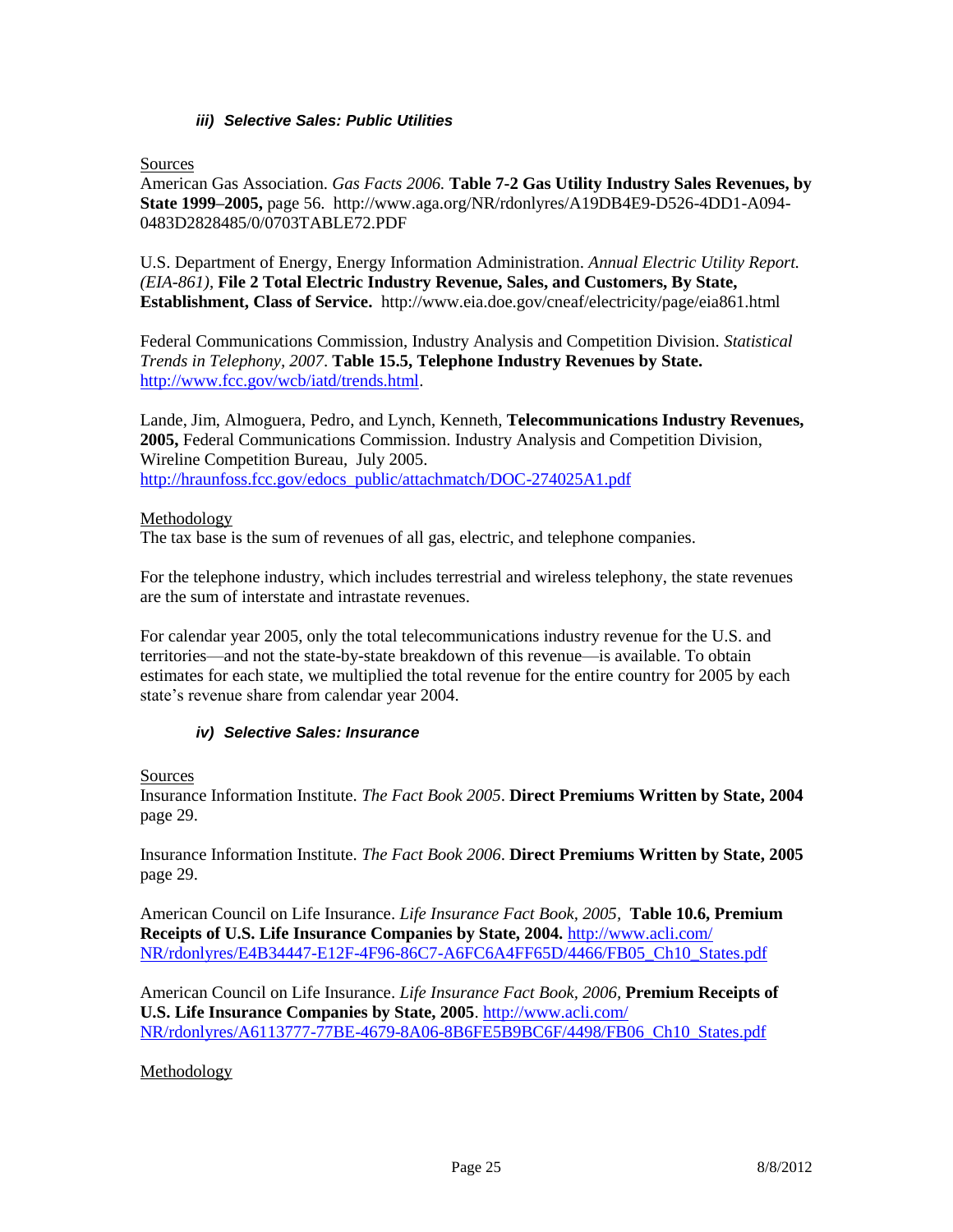The tax base is the direct written premiums (or premium receipts) for life, property, and casualty insurance.

#### *v) Selective Sales: Tobacco Products*

Source

Orzechowski & Walker, Virginia, USA. *The Tax Burden on Tobacco, Historical Compilation, Volume 41, 2006.* **Table 10, State Tax-Paid Cigarette Sales 1950-2006**. Telephone: 703-351- 5014.

Methodology

The tax base is the number of packages of cigarettes sold.

#### *vi) Selective Sales: Alcoholic Beverages*

**Sources** 

Distilled Spirits Council of the United States (DISCUS). *Public Revenues from Alcohol Beverages, January 2005,* **Table 14 – Revenue per gallon of alcohol from federal, combined state and local and total collections, by Beverage Type, 2004**.

Distilled Spirits Council of the United States (DISCUS). *Public Revenues from Alcohol Beverages, January 2007*. **Table 14 – Revenue per gallon of alcohol from federal, combined state and local and total collections, by Beverage Type, 2005**.

Methodology

The tax base is the combined consumption in gallons of beer, wine, and distilled spirits. Because census tax data have only aggregate alcohol beverage tax collection values by state, a breakdown of tax collections by beverage type was obtained from DISCUS and used in the calculation of the representative rates.

#### *vii) Selective Sales: Amusement*

**Source** 

#### U.S. Bureau of the Census. *Economic Census 2002.* **Retail Sales and Selected Service Receipts by State**.

Methodology

The tax base is arts, entertainment, and recreation, plus motion pictures and exhibition, minus promoters of performing arts, sports, and similar events; minus agents/managers for artists, athletes, and other public figures; minus independent artists, writers, and performers; minus coinoperated amusement devices (except slots). Estimates for state-level values for motion pictures, promoters, agents/ managers, independent artists, and coin-operated amusement devices when data are missing are obtained by using the number of establishments as a proxy. This is done as follows:

1. We calculate the difference between the U.S. total receipts and the sum of all disclosed receipts across states. This number is the sum of receipts in all states where the data is not disclosed.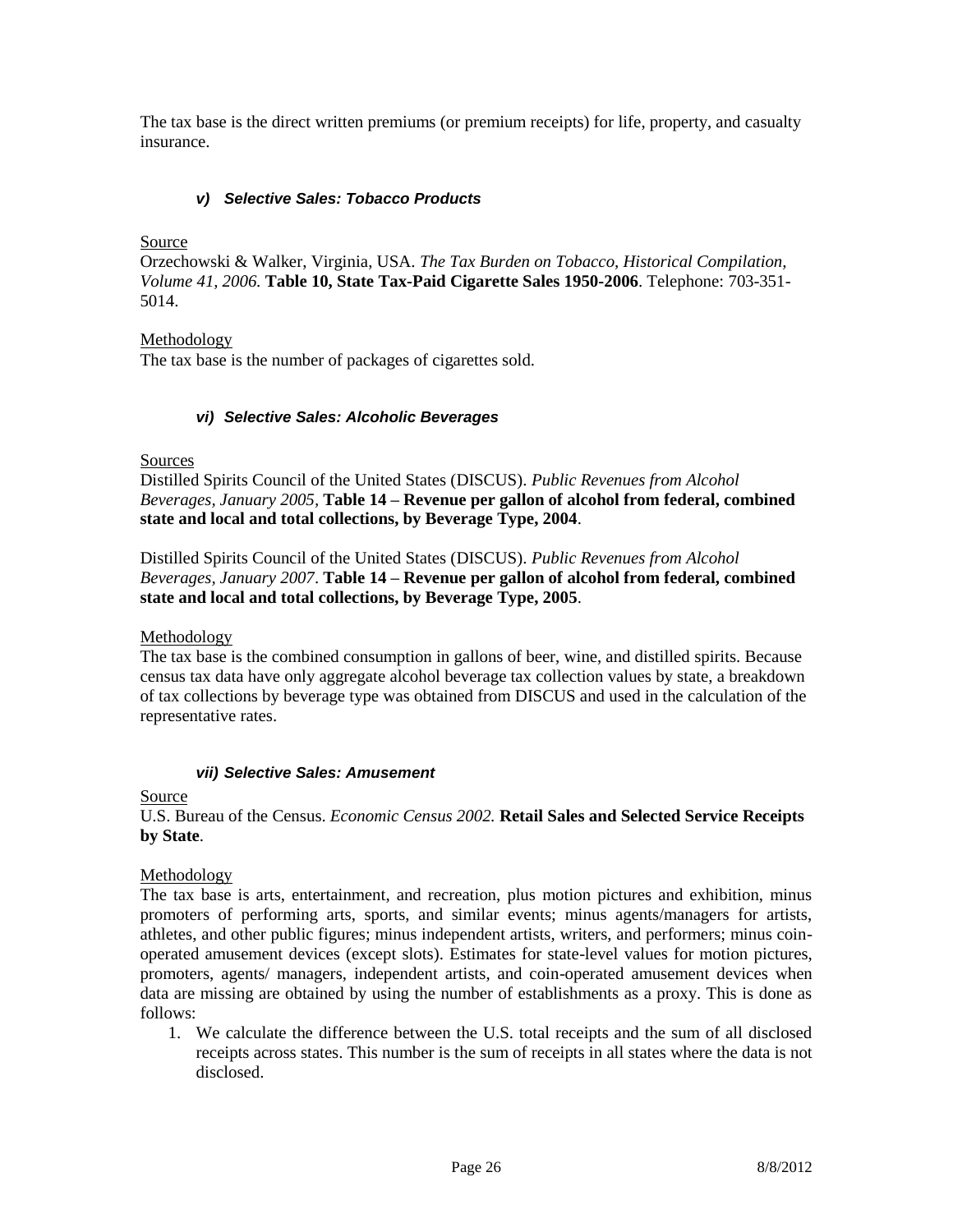2. We distribute this undisclosed amount across states by using the number of establishments as the proxy.

#### *viii)Selective Sales: Pari-mutuels*

**Source** 

Christiansen Capital Advisors LLC. **Gross Annual Wagers of the United States 2004 and 2005**

Methodology

The tax base is the sum of dog racing, horseracing, and jai alai revenues bet within each state.

#### *ix) Licenses: Motor Vehicle Registrations*

Sources

U.S. Department of Transportation, Federal Highway Administration. *Highway Statistics 2004*. **Table MV-1, State Motor-Vehicle Registrations**. <http://www.fhwa.dot.gov/policy/ohim/hs02/xls/mv1.xls>

U.S. Department of Transportation, Federal Highway Administration. *Highway Statistics 2005*. **Table MV-1, State Motor-Vehicle Registrations**.

http://www.fhwa.dot.gov/policy/ohim/hs05/xls/mv1.xls

#### Methodology

The tax base is the sum of private and commercial motor vehicle registrations in the state.

#### *x) Licenses: Corporations*

Source

Internal Revenue Service, *Internal Revenue Service Data Book,* **Table 3, Number of Returns Filed, by Type of Return and State, Fiscal Year 2005.** http://www.irs.gov/pub/irssoi/05db03nr.xls

Methodology

The tax base is the total number of corporation licenses—sum of S corporations (Column 7) and other corporations (column 8)—granted in the state. Separate numbers did not exist for Maryland and District of Columbia, so the combined figure is allotted by each state's personal income ratio.

#### *xi) Licenses: Motor Vehicle Operators*

Sources

U.S. Department of Transportation. Federal Highway Administration. *Highway Statistics 2004,* **Table DL-22: Licensed drivers, by State, sex, and age group.** <http://www.fhwa.dot.gov/policy/ohim/hs04/xls/dl22.xls>

U.S. Department of Transportation. Federal Highway Administration. *Highway Statistics 2005,* **Table DL-22: Licensed drivers, by State, sex, and age group.** http://www.fhwa.dot.gov/policy/ohim/hs05/xls/dl22.xls

Methodology

The tax base is the number of licenses in each state.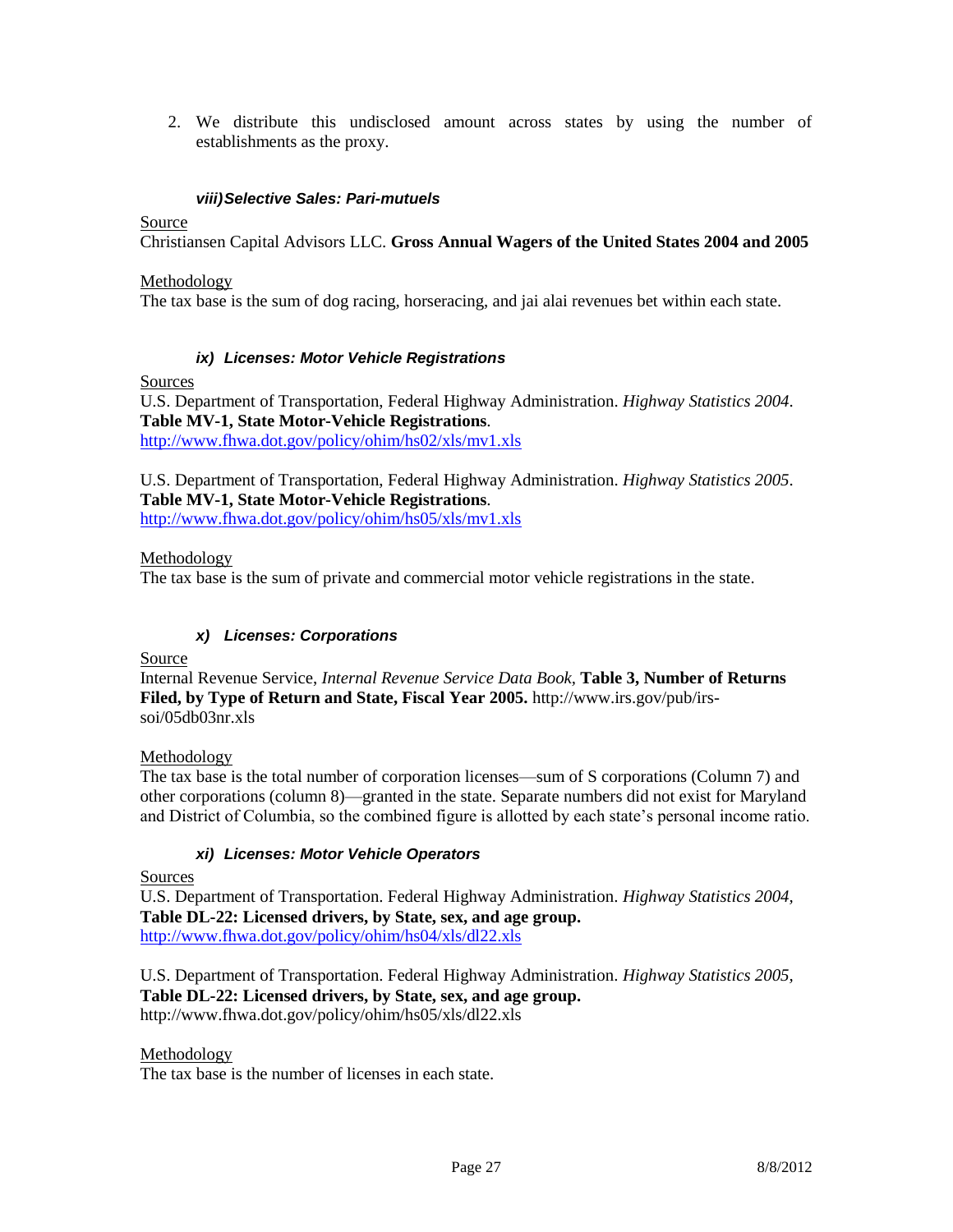#### *xii) Licenses: Fishing and Hunting*

Source

U.S. Department of the Interior, Fish and Wildlife Services, Division of Federal Aid, State and Fish Game Departments. **Hunting License Data Report 2004***.* <http://federalaid.fws.gov/Reports/2004HuntLicenseData.pdf>

U.S. Department of the Interior, Fish and Wildlife Services, Division of Federal Aid, State and Fish Game Departments. **Hunting License Data Report 2005.**  <http://federalaid.fws.gov/Reports/2005HuntLicenseData.pdf>

U.S. Department of the Interior, Fish and Wildlife Services, Division of Federal Aid, State and Fish Game Departments. **National Fishing License Report 2004**. http://federalaid.fws.gov/Reports/2004FishLicenseData.pdf

U.S. Department of the Interior, Fish and Wildlife Services, Division of Federal Aid, State and Fish Game Departments. **National Fishing License Report 2005**. http://federalaid.fws.gov/Reports/2005FishLicenseData.pdf

Methodology

The tax base is the total number of licenses granted by each state.

#### *xiii)Individual Income Tax*

Sources

Internal Revenue Service. *Statistics of Income,* **Individual Income Tax Information by State, 1999, 2000, 2004 and 2005: Adjusted Gross Income, Adjustments and Adjustments for Residency by State and Number of Dependents, Single Returns, Joint Returns and Head of Household Returns**.

Government of the District of Columbia. *Tax Rates and Tax Burdens in the District of Columbia—A Nationwide Comparison 2005,* **Table 15, Individual Income Tax: Exemption Amounts for Singles Returns, Joint Returns, Head of Household Returns and Dependents.**

U.S. Department of Commerce, Bureau of Economic Analysis. *Regional Economic Accounts, State Annual Personal Income,* **SA04—Income and employment summary, 2004, 2005**. http://www.bea.gov/regional/spi/default.cfm?satable=SA04&series=ancillary

Methodology

The tax base is the adjusted gross income (AGI) modified for federal adjustment amounts and residency adjustments, net of exemptions. The formula of this modification is as follows:

Individual Income Tax Base  $= AGI + Adjustments - Adjustments$  for Residence – Exemptions

We did not make the residence adjustments for the District because of the unique restrictions on the District to tax non-residents.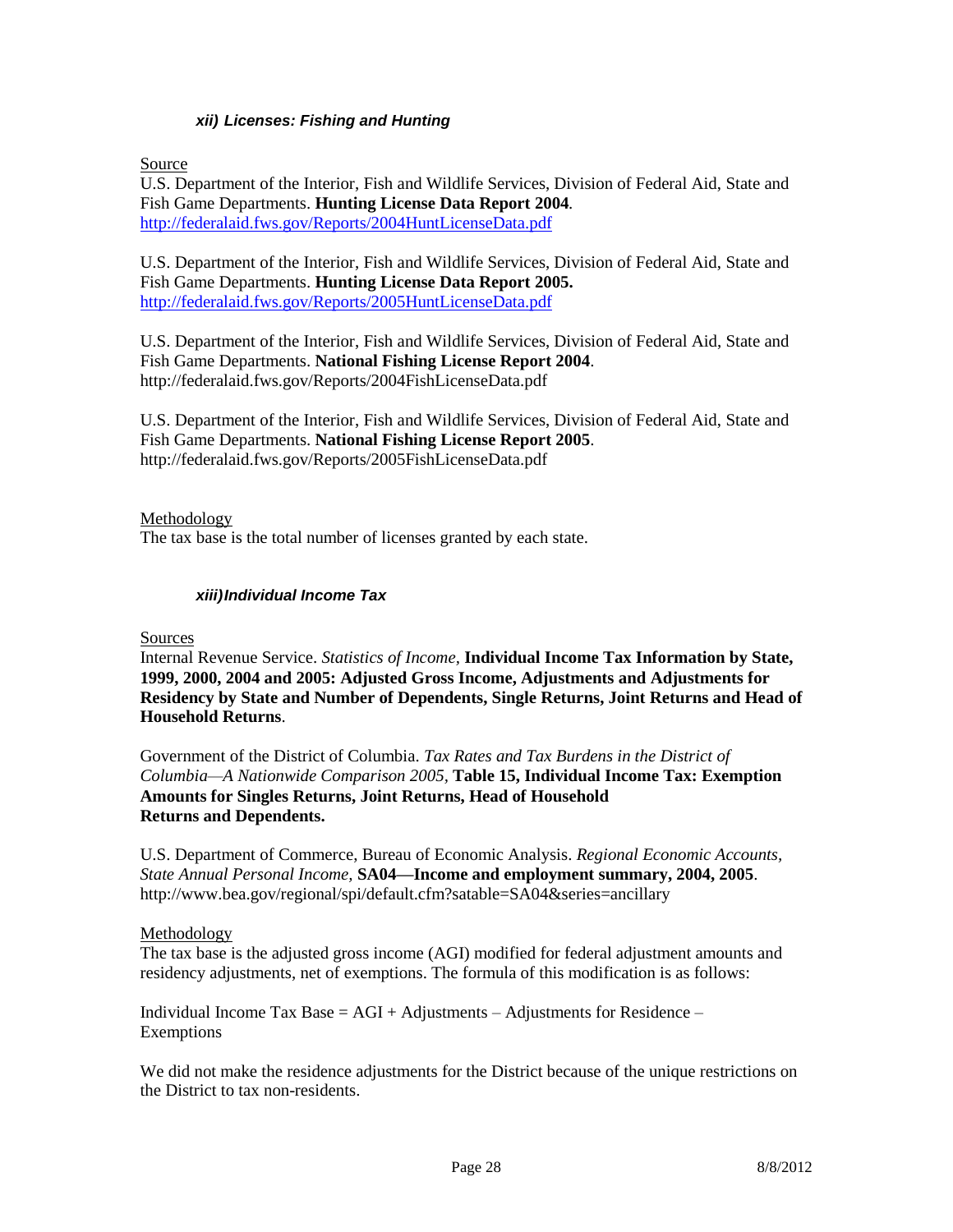#### Calculation of Adjustments:

The total adjustment figure is available, but not adjustments by state. We calculate the state values by using the ratio of each state's adjustment to total adjustments for FY 2002.

#### Calculation of Exemptions

For each state, we found the exemption level for each type of exemption. For states that offer tax credits rather than exemptions—these are Arkansas, California, Kentucky, Delaware, Nebraska, Oregon and Wisconsin, we calculated an "above the line" valuation of the tax credit by the following steps:

- First we calculated an effective income tax rate for the state offering credit by dividing the AGI for this state by the total income tax receipts in that state
- $\bullet$ Then we divided the tax credit amount by this effective tax rate.

For each type of exemption, we needed to obtain a "representative" exemption figure. To do so, we used income tax receipts of each state as a weight. Summing this through all exemption types, we obtained the total exemption value for that state.

In calculating the exemptions and AGI for FY 2005, we use data from calendar years 2004 and 2005. However, state-level filing-type data for these calendar years did not report exemptions for dependents and the return numbers for single and head of household filers (it only had data on joint returns). Additionally, compared with the data reported for previous years, the 2005 data presented fewer income brackets. As a result, the following adjustments were made:

- $\bullet$ *Adjustments for income brackets*: Due to disclosure restrictions, the SOI of the IRS have over the past give years significantly reduced the number of categories by income levels. Up to 2000, the income tax data was grouped by the following categories: Breakeven and loss, AGI between \$0 and \$10,000, and AGI between \$10,000 and \$20,000, \$20,000 and \$50,000 etc. In 2004, the same data was grouped for \$0-20,000. In calculating the total income for FY 2005, the AGI amounts for these categories were calculated using the ratios observed in calendar year 2001. For example, to calculate the AGI for income levels \$10,000 to \$20,000, we used the following steps:
	- o Use the 2001 data to calculate the ratio of AGI for the \$10,000–\$20,000 bracket to the total AGI reported for the \$0–\$20,000 bracket.
	- o Multiply this ratio to the AGI 2002 to estimate 2005 total AGI reported for this category.
	- o Repeat these steps for all income levels not reported in 2005 (but reported in 2001).
	- o The FY 2005 data use the estimates calculated for 2005 as well as AGI numbers for 2004.
- *Adjustments for different filing categories, number of exemptions:* Because many  $\bullet$ filing categories were missing from the 2004 and 2005 data, the number of returns and exemptions filed in 2001 was used as a proxy for the entire fiscal year. However, 2001 data did not contain the number of dependency exemptions. To calculate this number, we used the 2000 returns as proxy:
	- o We calculated the ratio of dependency exemptions to the total number of returns filed, for each income bracket for calendar year 2000. Then, we used this ratio to calculate the total number of dependent claims for each income bracket for 2001.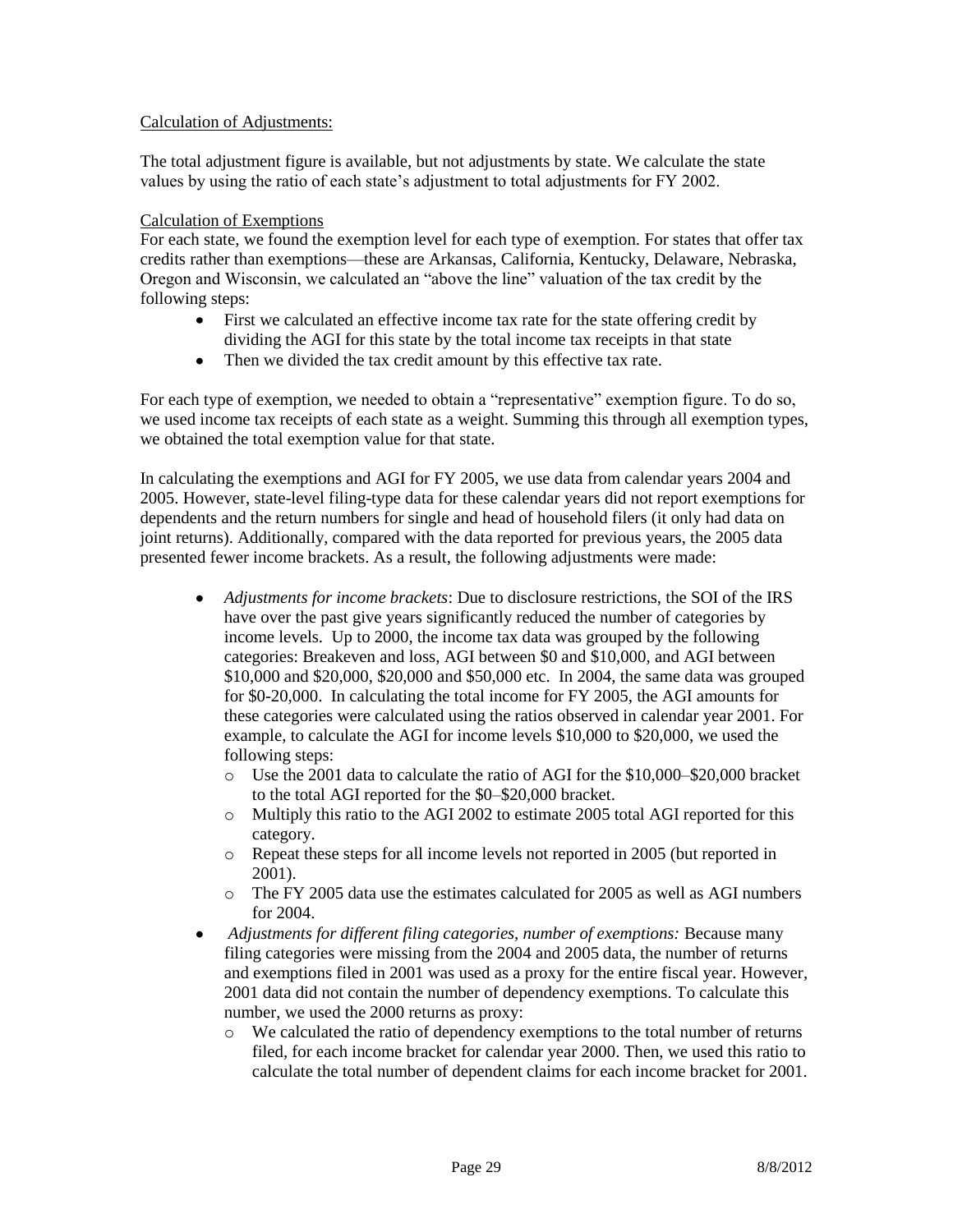- $\circ$  To estimate the FY2005 data, we first calculated the proportion of different filing types and exemption numbers to the number of total returns for 2001.
- o Using these proportions, we estimated the number of returns by type for 2005. We used the 2001 and 2002 data to calculate FY2005 data.
- *Adjustments for "total adjustments to AGI":* Because the 2005 data didn't include the  $\bullet$ total adjustments to AGI, we used the ratio of adjustments to total AGI for each state for 2001, and then multiplied the state-level AGI data for FY 2005 with this ratio to calculate the adjustments for FY 2005.

#### *xiv)Corporate Income Tax*

#### Sources

U.S. Department of Commerce, Bureau of Economic Analysis. *Regional Economic Accounts,*  **SA07N Wage and salary disbursements by NAICS industry, 2004 and 2005**. <http://www.bea.gov/regional/spi/default.cfm?satable=SA07N&series=NAICS>

U.S. Bureau of the Census. *2002 Economic Census.* **Sector Receipt Totals by State.** http://www.census.gov/econ/census02/guide/geosumm.htm.

U.S. Department of Commerce, Bureau of Economic Analysis. *National Income and Product Accounts*. **Table 6.17D. Corporate Profits before Tax by Industry** [http://www.bea.gov/national/nipaweb/TableView.asp?SelectedTable=232&FirstYear=2005&Last](http://www.bea.gov/national/nipaweb/TableView.asp?SelectedTable=232&FirstYear=2005&LastYear=2006&Freq=Year) [Year=2006&Freq=Year](http://www.bea.gov/national/nipaweb/TableView.asp?SelectedTable=232&FirstYear=2005&LastYear=2006&Freq=Year)

Methodology

The tax base is the amount of corporate profits for each state. Because state-level corporate data were not available, the national data were allocated to the states. This involved a multi-step process:

- 1. For each industry and state, we collected the 2005 annual receipts data by state by industry from the Economic Census, annual wage and salary disbursements data from BEA, and national corporate profits by industry from the BEA for calendar years 2004 and 2005.
- 2. We calculated the percent of each industry located in each state:
	- a. For each industry, we calculated state-level receipts ratios (state receipts divided by the total receipts in that industry).
		- i. The receipts data is collected through the economic census only, and therefore available only for 2002. We used this data nonetheless, since we are interested in the ratio of state's receipts to the total receipts in a given industry.
	- b. For each industry, we calculated state-level payroll ratios (state payroll divided by the total payroll in that industry) using wage and salary disbursements as a proxy for payroll.
	- c. We used the ratios calculated in step 2 to allocate national corporate profits in a given industry to each state. In estimating the profits, the receipts were weighted once and payroll was weighted twice:

$$
corp. profits_{s,i} = corp. profits_{\text{US},i} \cdot \left( \frac{2 * payroll_{s,i}}{\sum_{s} payroll_{i}} + \frac{receipts_{s,i}}{\sum_{s} receipts_{i}} \right) / 3
$$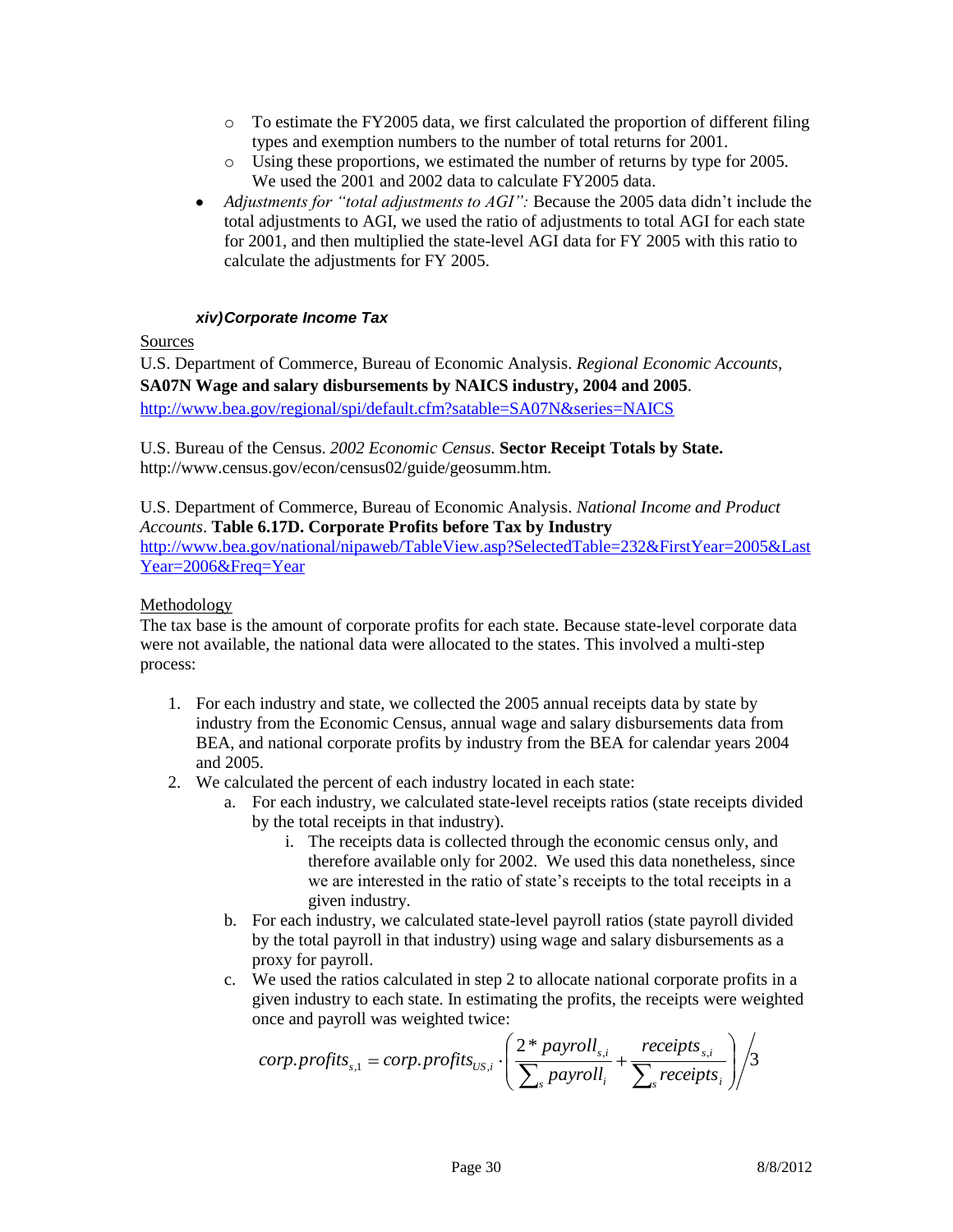d. We summed the corporate profits across different industries in a given state to obtain the total corporate profits in that state.

Aggregate profit numbers for construction, mining, and manufacturing are not available for the United States, so we used the sum of those numbers as one industry. Disaggregated receipt numbers for finance, information, and utilities are not available at the state level, so we excluded the receipt ratios for those industries in the final apportionment of corporate profits. After these four adjustments, total of the state by state calculation of corporate profits was \$4 million less than the BLS reporting.

## *xv) Property Tax*

**Sources** 

U.S. Bureau of the Census. *American Community Survey,* **Aggregate Value by Mortgage Status**. 2004 and 2005.

U.S. Bureau of the Census. *American Community Survey,* **Aggregate Gross Rent**. 2004 and 2005

U.S. Department of Agriculture, National Agricultural Statistics Service. *Farms, Land in Farms, and Livestock Operations 2005,* **Summary page 9 - Number of Farms, Land in Farms, and Average Farm Size By State, United States, and Puerto Rico 2004-2005**, . http://usda.mannlib.cornell.edu/usda/nass/FarmLandIn//2000s/2006/FarmLandIn-01-31-2006.pdf

U.S. Department of Agriculture, National Agricultural Statistics Service. *Land Values and Cash Rents 2006*, **Summary, page 6 - Farm Real Estate: Average Value per Acre, by Region and State.** [http://usda.mannlib.cornell.edu/usda/nass/AgriLandVa//2000s/2006/AgriLandVa-08-04-](http://usda.mannlib.cornell.edu/usda/nass/AgriLandVa/2000s/2006/AgriLandVa-08-04-2006.pdf) [2006.pdf](http://usda.mannlib.cornell.edu/usda/nass/AgriLandVa/2000s/2006/AgriLandVa-08-04-2006.pdf)

Internal Revenue Service. **Returns of Active Corporations**. [http://www.irs.gov/pub/irs](http://www.irs.gov/pub/irs-soi/02co06nr.xls)[soi/02co06nr.xls](http://www.irs.gov/pub/irs-soi/02co06nr.xls).

**U.S. Department of Commerce, Bureau of Economic Analysis.** *Regional Economic Information System***,** SA05N - Personal income by major source and earnings by NAICS industry, 2004 and 2005**. http://www.bea.gov/regional/spi/SA05Nfn.cfm** 

U.S. Bureau of the Census. *2002 Economic Census.* **Sector Receipt Totals by State.** http://www.census.gov/econ/census02/guide/geosumm.htm.

Federal Communications Commission. Common Carrier Bureau. *2004-2005 Statistics of Communication Common Carriers,* **Table 2.4 – Access Lines in Service by Customer for Reporting Incumbent Local Exchange Carriers.** http://hraunfoss.fcc.gov/edocs\_public/attachmatch/DOC-262086A1.pdf

American Gas Association. *Gas Facts: 2006,* **Table 5-2, Gas Utility Industry Miles of Pipeline and Main, by State, 1990–2005.**

U.S. Department of Energy. Energy Information Administration. *Annual Electric Generator Report (EIA-860),* **Installed Generator Capacity and Utility Files, 2004 and 2005.**  <http://www.eia.doe.gov/cneaf/electricity/page/eia860.html>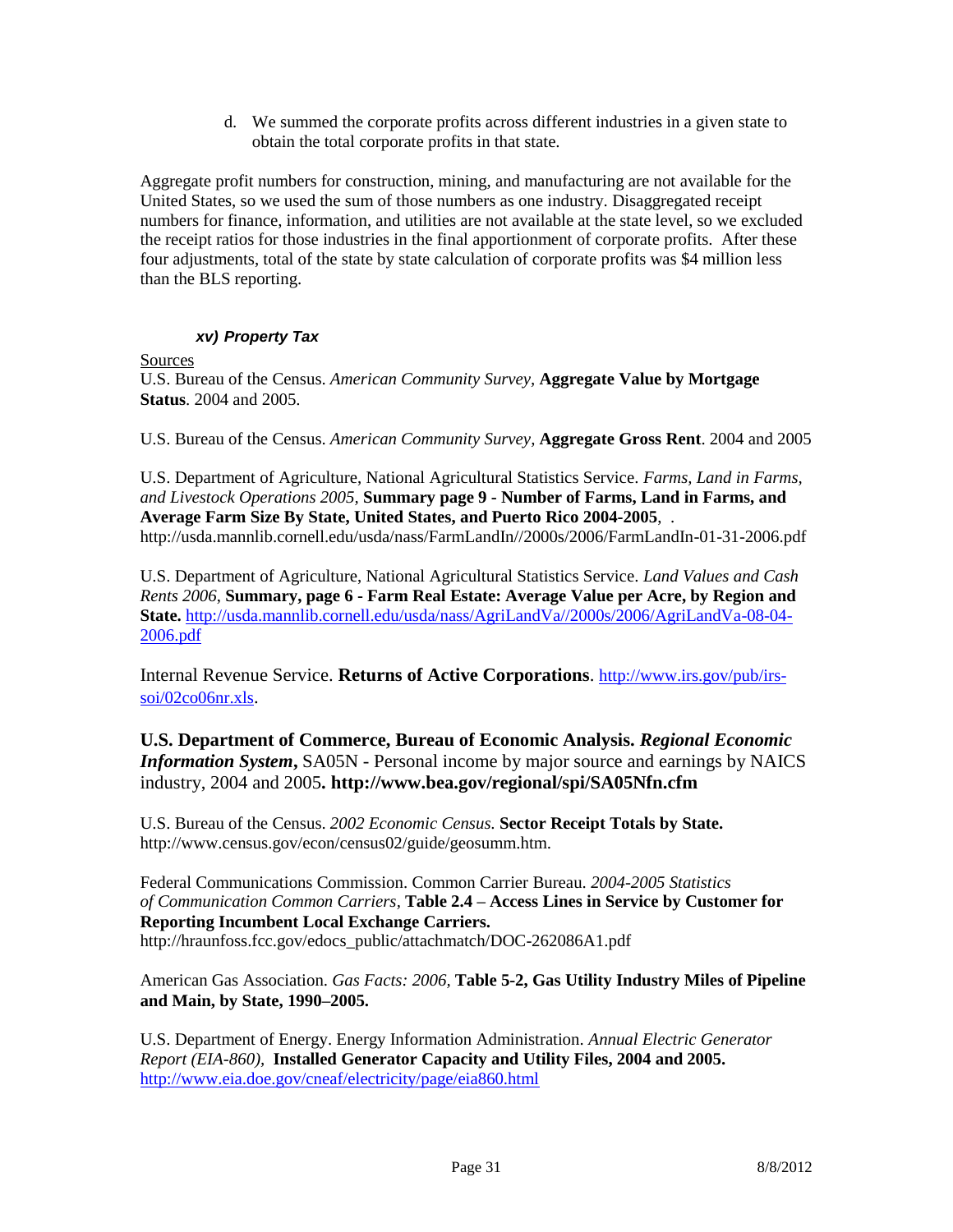Internal Revenue Service. **Depletable, Depreciable, and Land Assets in the Utility Sector 2005.**

#### Internal Revenue Service. **Depreciable Assets in the Utility Sector, by Industry 2002. Returns of Active Corporations by Minor Industry.** <http://www.irs.gov/pub/irs-soi/02co01nr.xls>

## Methodology

The tax base is the total property value in the state. Total property value consists of farm property, residential property, corporate property, and utility property including all exemptions. State agencies vary widely on the data they report on the total value of property in the state some include the total value of all property, others of only taxable property, and some only the assessed value of taxable property. For calculating tax capacity, one needs the total potential property tax base, and not all states report this value. The methodology below outlines our alternative measure of taxable property base. The total property calculations matched the state's estimates in many cases.

The tax base is the sum of utility, corporate, residential, and farm property values:

*Utility property:* Property for the utility sector in each state is the composite of the property (depreciable and depletable assets less depreciation, and land) in the gas, electric, and telephone industries. Assets for each sector are allocated by relative network size (state's share of gas pipeline, electrical generating capacity, and access telephone lines, respectively). In calculating the total property value, each asset base is weighted by its share of depreciable assets that make up the total of the utility industry:

- The share of nationwide depreciable property allocated across the gas, electric, and telephone industries is obtained from the IRS's 2002 Returns of Active Corporations by Minor Industry.
- The nationwide industry shares are applied to the total amount of utility property (combination of depreciable and depletable assets less depreciation and depletion, and land) to obtain national property estimates for each sector.
- Total property value for each sector is allocated across states using the network size  $\bullet$ proxy.

Summing the state-level property values across the three utility sectors yield the total utility property value estimate for that state.

*Corporate property:* Corporate property consists of depreciable assets, depletable assets (both minus accumulated depreciation), and land. For 19 broad industry sectors, the amount of corporate property nationwide is allocated across states by calculating each state's share of the nationwide sector total. Subject to some inconsistencies noted below, each state's share is estimated by calculating the share of each sector's total personal income earned in that state. All sectors for each state were then added together to obtain an estimate of total corporate property by state*.*

• In calculating state's share in personal income, we used BEA data for 2004 and 2005 to construct FY2005. When FY2005 data was missing (as it was for D.C. and Delaware for Construction and Mining) we used the share of that state in that industry for Calendar Year 2004 as a proxy.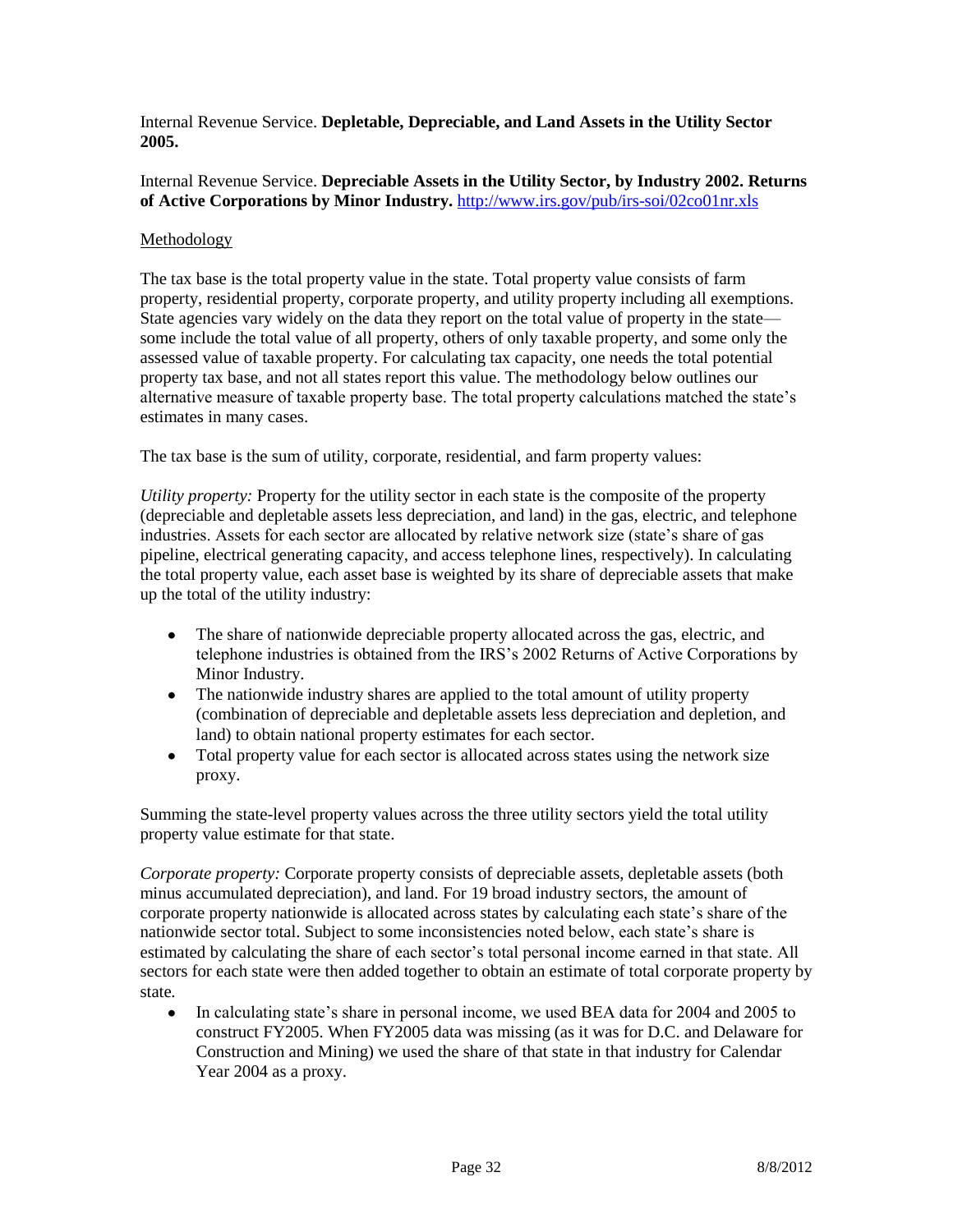*Residential property:* In theory, this class of property should include all residential property in the state—including exemptions. We obtained the estimate by adding the value of owner occupied housing to the value of rental housing for FY 2005. The value of rental housing was estimated by multiplying Aggregate Gross Rent by 12 (to annualize it), and then dividing Annualized Aggregate Gross Rent by 2 (to obtain Net Operating Income) (following conventional business rules) and then dividing Net Operating Income by .09 (to obtain the Net Present Value with interest rate equal to 9 percent).

This methodology is a major shift from previous studies which relied on the decennial census. The methodology required calculation of the value of new construction built during the years between the last census and the year of study. This was done by adjusting the value of new construction in each state for each consecutive year after the decennial census by the Freddie Mac Conventional Mortgage Home Price index and adjusting this figure to include the value of land. Because American Community Survey allows us to account for all housing (rental and owner occupied) in each state, we did no need to adjust for new construction.

A comparison of the FY 2005 calculation (that relies on ACS) to the FY2002 calculation (which relied on the longer, more complicated methodology) predicts a growth rate in housing values of 30 percent. During the same year period, the Freddie Mac Index grew by 34 percent.

*Farm Property:* Farm property is the estimated market value of land and buildings on farms for FY 2005. Total market value of this land is obtained by multiplying the total number of acres of farmland in each state by the average value per acre of farmland as of January 1, 2005. Data for average value per acre are missing for Alaska and Hawaii; the farm values for these states were increased by the 48-state growth rate in the market value of farm land and buildings between 1995 and 2005.

We compared the estimates for total property value (sum of utility, corporate, residential and farm property values) with the estimates of property values obtained from state agencies and chose the larger value. When we chose the larger value, we deducted from this value the assessed value of federal and military land, which cannot be taxed.

## *xvi)Death and Gift Tax*

#### Sources

Internal Revenue Service, *Internal Revenue Service Data Book 2005, Publication 55B*, **Table 6 – Internal Revenue Gross Collections, by Type of Tax and State, Fiscal Year 2005.**

U.S. Bureau of the Census. **State and Local Government Tax Collections, 2005.**  http://www.census.gov/govs/www/statetax.html.

## Methodology

The tax base is the sum of all federal death and gift collections for each state. As the federal taxes are applied uniformly across all states, this provides a valid measure of the magnitude of each state's base. The data for Maryland and District of Columbia collections are separated using the allocation of personal income across the two geographies.

#### *xvii) Severance Taxes*

Sources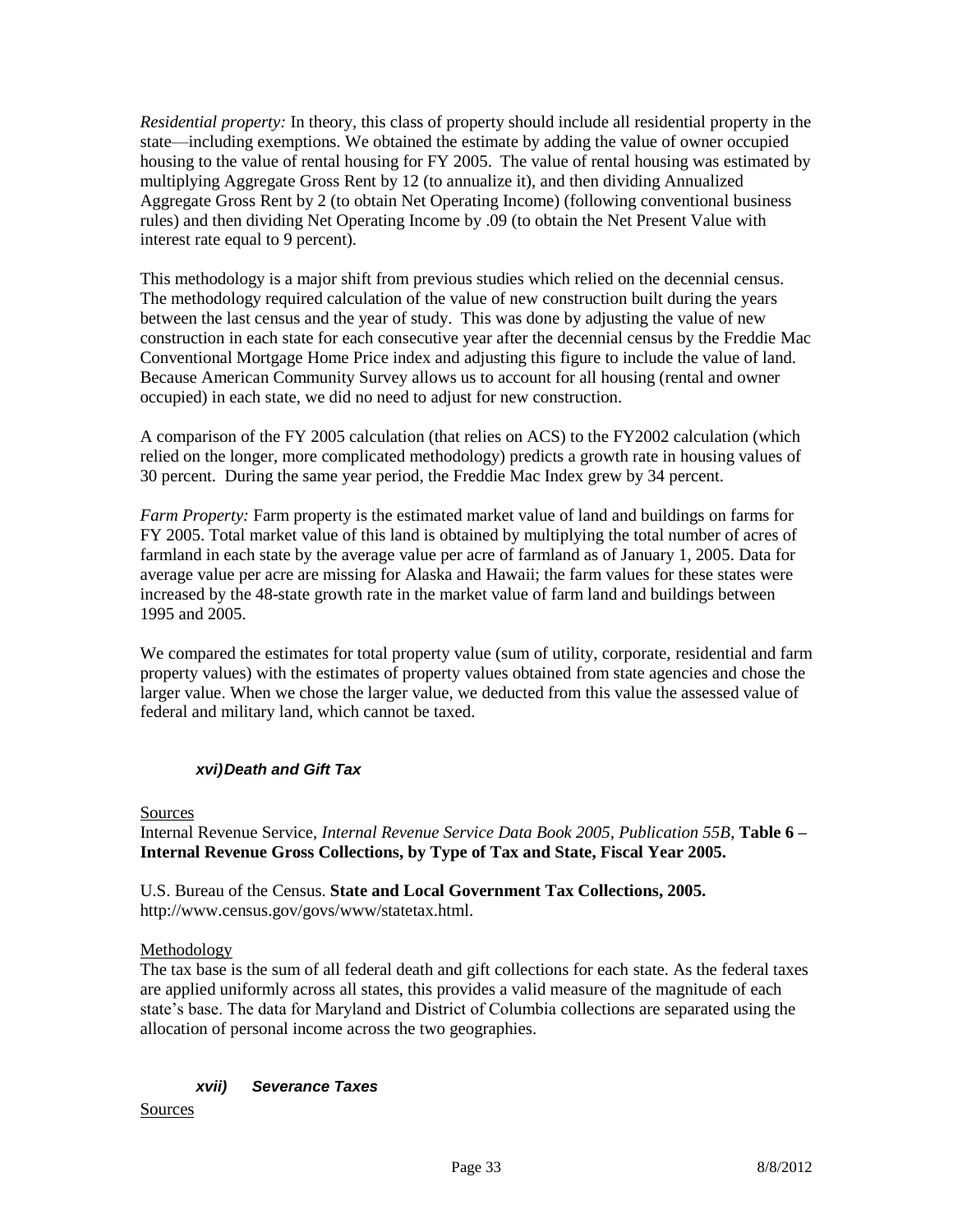Energy Information Administration. *Petroleum Navigator,* **Domestic Crude Oil First Purchase Prices by Area.** http://tonto.eia.doe.gov/dnav/pet/pet\_pri\_dfp1\_k\_a.htm

Energy Information Administration, *Petroleum Navigator,* **Domestic Crude Production by PADD District and State**. http://tonto.eia.doe.gov/dnav/pet/pet\_crd\_crpdn\_adc\_mbbl\_a.htm

Energy Information Administration. *Annual Coal Report 2005.* **Table 1 – Coal Production and Number of Mines by State and Mine Type, 2005-2004.** 

<http://www.eia.doe.gov/cneaf/coal/page/acr/table1.xls>

Energy Information Administration. *Annual Coal Report 2005,* **Table 28 – Average Open Market Sales Price of Coal by State and Mine Type 2005, 2004.** http://www.eia.doe.gov/cneaf/coal/page/acr/table28.xls

Energy Information Administration. *Natural Gas Annual 2004,* **Table 6 – Wellhead Value and Marketed Production of Natural Gas by State,.**

[http://www.eia.doe.gov/pub/oil\\_gas/natural\\_gas/data\\_publications/natural\\_gas\\_annual/historical/](http://www.eia.doe.gov/pub/oil_gas/natural_gas/data_publications/natural_gas_annual/historical/2005/pdf/table_006.pdf) [2005/pdf/table\\_006.pdf](http://www.eia.doe.gov/pub/oil_gas/natural_gas/data_publications/natural_gas_annual/historical/2005/pdf/table_006.pdf)

Energy Information Administration. *Natural Gas Annual 2005,* **Table 6 – Wellhead Value and Marketed Production of Natural Gas by State,.**

[http://www.eia.doe.gov/pub/oil\\_gas/natural\\_gas/data\\_publications/natural\\_gas\\_annual/historical/](http://www.eia.doe.gov/pub/oil_gas/natural_gas/data_publications/natural_gas_annual/historical/2006/pdf/table_006.pdf) [2006/pdf/table\\_006.pdf](http://www.eia.doe.gov/pub/oil_gas/natural_gas/data_publications/natural_gas_annual/historical/2006/pdf/table_006.pdf)

United States Geographical Survey. *Mineral Commodity Summaries 2005,* **Table 3 - Value of Nonfuel Mineral Production in the United States and Principal Nonfuel Minerals Produced in 2004***.* <http://minerals.usgs.gov/minerals/pubs/mcs/2005/mcs2005.pdf>

United States Geographical Survey. *Mineral Commodity Summaries 2006,* **Table 3 - Value of Nonfuel Mineral Production in the United States and Principal Nonfuel Minerals Produced in 2005***.* <http://minerals.usgs.gov/minerals/pubs/mcs/2006/mcs2006.pdf>

## Methodology

The tax base is the sum of the value of oil, coal, natural gas, and nonfuel mineral production.

- The price data for crude oil are missing for a number of states. We determined Alaska's  $\bullet$ price by weighting the North Slope and South prices by their respective production. For the remaining states (Arizona, Florida, Missouri, Nevada, Tennessee, and Virginia) we used the average price for the PADD (Petroleum Administration for Defense District)..
- Coal price data are also missing for Alaska, Arizona, Arkansas, Indiana, Kansas, Maryland, Mississippi, Missouri and Washington. When price data is missing, we used the average price from the same census division for FY2005.
- $\bullet$ Prices are also missing for natural gas in Florida, Nevada, Pennsylvania, Virginia and West Virginia. To compute the imputed wellhead value of marketed production in these states, we used average prices for the same census division.

## *xviii) All Other Taxes*

## Source

U.S. Bureau of Economic Analysis. *Regional Economic Accounts,* **State Personal**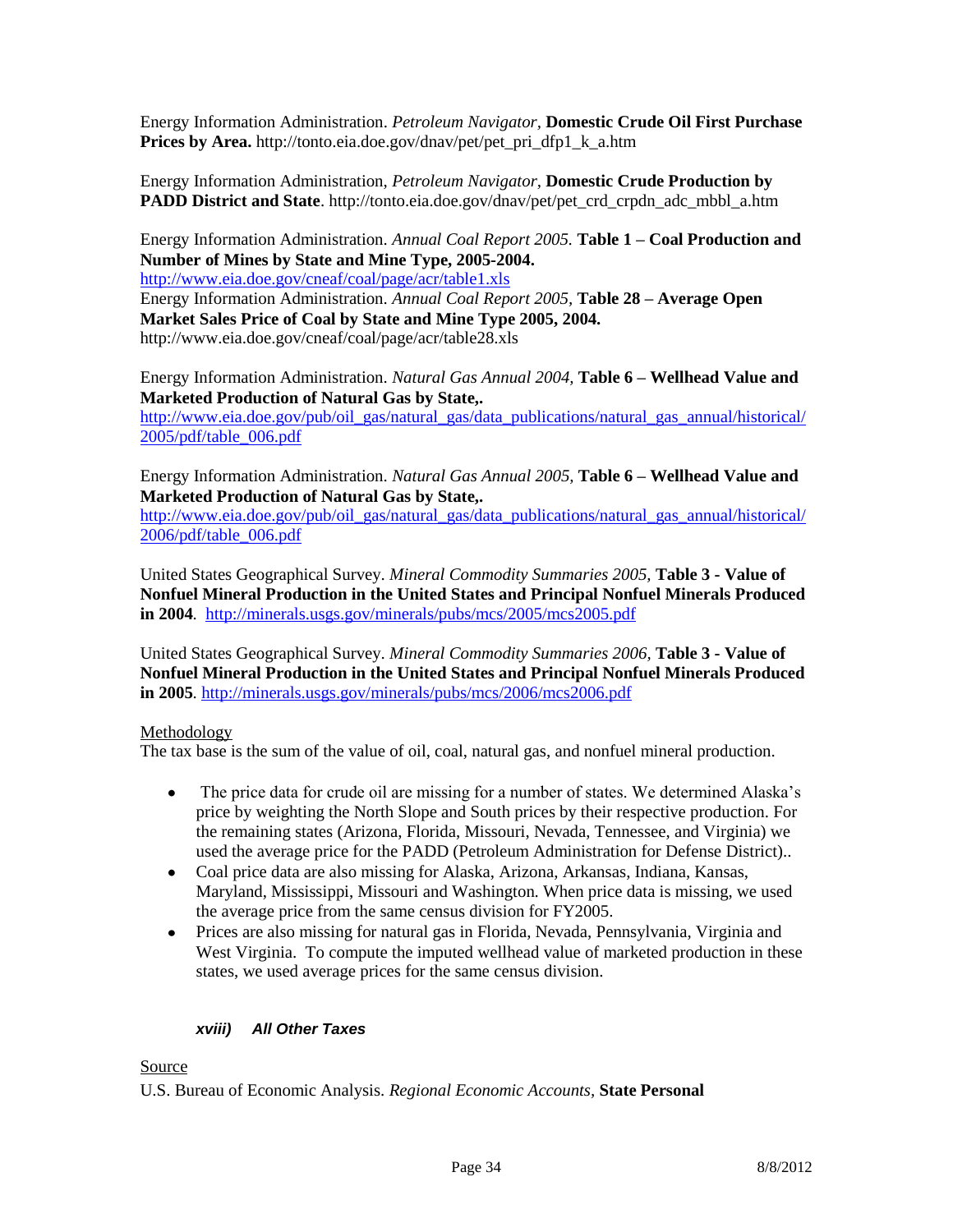#### **Income Annual Estimates.** http://www.bea.gov/bea/regional/spi/.

#### Methodology

The tax base is the personal income for each state. The tax revenue for all other taxes consists of the following categories of tax revenue from Census of Governments (see "State and Local Finance Data" above for source information): Other Selective Sales (T-29), Amusement Licenses (T-21), Alcohol Licenses (T-20), Public Utility Licenses (T-27), Occupational/Business Licenses (T-28), Other Licenses (T-19), Documentary and Stock Transfers (T-51), and Not Elsewhere Classified (T-99).

#### *2 . IV Bases for Individual User Charges/Fees and Other Non-tax Revenues*

#### *i) Lotteries*

Sources

U.S. Bureau of the Census. *Census of Governments.* **Income and Apportionment of State-Administered Lottery Funds: 2002.** [http://www.census.gov/govs/state/02lottery.html.](http://www.census.gov/govs/state/02lottery.html)

Government of The District Of Columbia Lottery And Charitable Games Control Board. *D.C.'s Best Bet: Creating a Better Community. Annual Report of the D.C. Lottery*, 2005. p.13, **Statements of Revenues, Expenses, and Changes in Net Assets Years Ended September 30, 2005 and 2004.** <http://www.dclottery.com/pdfs/AnnRpt05.pdf>

U.S. Bureau of Economic Analysis. *Regional Economic Accounts,* **Disposable Personal Income.** [http://www.bea.gov/bea/regional/spi/default.cfm?satable=summary.](http://www.bea.gov/bea/regional/spi/default.cfm?satable=summary)

U.S. Bureau of the Census. *2002 American Community Survey*. **Table P007, Households.** [http://factfinder.census.gov/servlet/DatasetMainPageServlet?\\_lang=en&\\_ts=170267274770&\\_ds](http://factfinder.census.gov/servlet/DatasetMainPageServlet?_lang=en&_ts=170267274770&_ds_name=ACS_2002_EST_G00_&_program=ACS) [\\_name=ACS\\_2002\\_EST\\_G00\\_&\\_program=ACS.](http://factfinder.census.gov/servlet/DatasetMainPageServlet?_lang=en&_ts=170267274770&_ds_name=ACS_2002_EST_G00_&_program=ACS)

#### Methodology

 $\overline{a}$ 

The base is the gross revenue from the sale of lottery tickets. We estimate a representative base for each state through a log-form cross-sectional regression of state level economic and demographic data on gross lottery sales. The regression is unweighted, so each state is equally influential in the regression. We use the predicted values for each state's lottery tax base, including those states without lotteries.<sup>22</sup> In such cases, the base is calculated assuming that the prize percentage equals to the prevailing national average and the administrative costs equal to the prevailing regional averages. The resulting base for each state is an estimate of what a state would raise in revenue if it adopted a "nationally representative" lottery.<sup>23</sup>

 $^{22}$  During FY2005 the following states did not have lotteries: Alabama, Alaska, Arkansas, Hawaii, Mississippi, Nevada, North Carolina, Oklahoma, Utah and Wyoming.

<sup>&</sup>lt;sup>23</sup> Assigning of a lottery base to states that do not have lotteries introduce various methodology issues: On one hand, we might be assigning "capacity" to states that would never choose to exercise this capacity, because of local preferences (Utah, for example) or because they have chosen a different method of taxing a similar base (for example, Nevada's high amusement tax). On the other hand, assigning these states a potential base helps maintain uniformity across states (and indeed, the same approach is used for other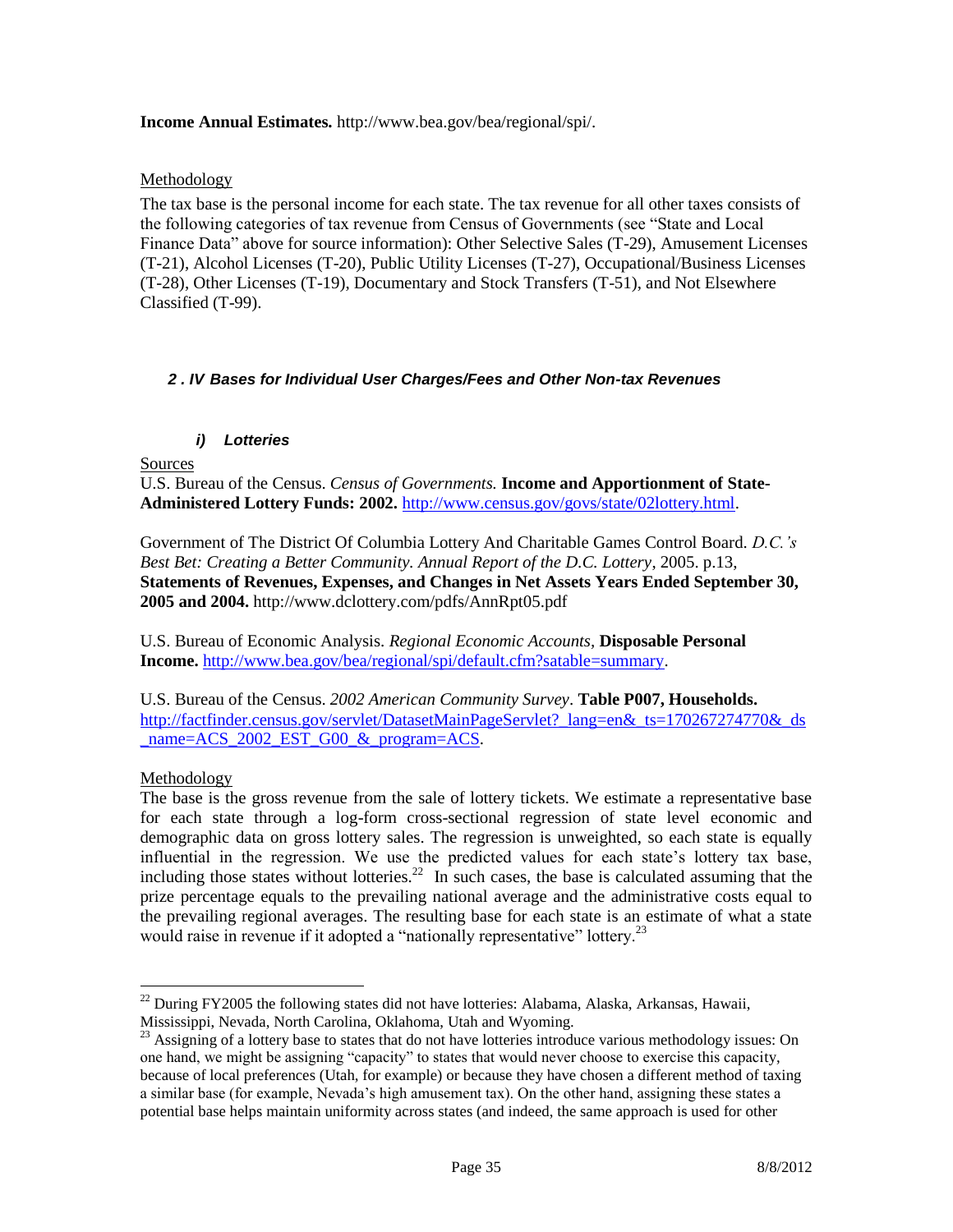In FY 2005, 41 states had lottery programs. As in the previous study, we exclude Delaware, West Virginia, and South Dakota from the regression because they collected a relatively larger share of revenues from video lottery terminals, which have significantly different revenue and cost structures. For example these three states had a pay-out ratio (prize in proportion to total revenues) of 15 percent where the rest of the states paid out 62% of their revenues.

Variables (and their sources) and the regression results appear below

#### *Dependent Variable*

 $\overline{a}$ 

Gross lottery revenues per household – logged (Census of Governments and American Community Survey) *Independent Variables*

Disposable income per household – logged (Bureau of Economic Analysis) Percent of population 18+ in a metro area (Current Population Survey) Percent of population with at least some college, 18+ (Current Population Survey) Percent of lottery revenues used for prizes (Census of Governments) Lottery administrative expenditures per household – logged (Census of Governments and American Community Survey)

| <b>Appendix Table 1 - Lottery regression results</b> |  |
|------------------------------------------------------|--|
|------------------------------------------------------|--|

| Dependent Variable: LOG(GROSS_REV)                               |             |                   |                       |          |
|------------------------------------------------------------------|-------------|-------------------|-----------------------|----------|
| Method: Least Squares                                            |             |                   |                       |          |
| Sample: 1 38                                                     |             |                   |                       |          |
| Included observations: 38                                        |             |                   |                       |          |
| White Heteroskedasticity-Consistent Standard Errors & Covariance |             |                   |                       |          |
|                                                                  |             |                   |                       |          |
|                                                                  | Coefficient | Std. Error        | t-Statistic           | Prob.    |
| C                                                                | $-19.2251$  | 8.759896          | $-2.19467$            | 0.0356   |
| LOG(Household Disposable Income)                                 | 1.875214    | 0.900033          | 2.083494              | 0.0453   |
| LOG(Administrative expenditures per household)                   | 0.464606    | 0.156021          | 2.977847              | 0.0055   |
| <b>Educated Adults</b>                                           | $-5.10931$  | 2.11905           | $-2.41113$            | 0.0218   |
| Price Percentage                                                 | 7.09248     | 1.672261          | 4.24125               | 0.0002   |
| Percentage of adults who live in metro areas                     | 1.267773    | 0.538409          | 2.354665              | 0.0248   |
|                                                                  |             |                   |                       |          |
| R-squared                                                        | 0.763125    |                   | Mean dependent var    | 5.892847 |
| Adjusted R-squared                                               | 0.726113    |                   | S.D. dependent var    | 0.803651 |
| S.E. of regression                                               | 0.420584    |                   | Akaike info criterion | 1.249594 |
| Sum squared residuals                                            | 5.660507    | Schwarz criterion |                       | 1.50816  |
| Log likelihood                                                   | $-17.7423$  |                   | Hannan-Quinn criter.  | 1.34159  |
| F-statistic                                                      | 20.61849    |                   | Durbin-Watson stat    | 1.664876 |
| Prob(F-statistic)                                                | 0           |                   |                       |          |

taxes). Some states choose not to use an income or sales tax, yet the economic activity underlying these potential revenues should be accounted for.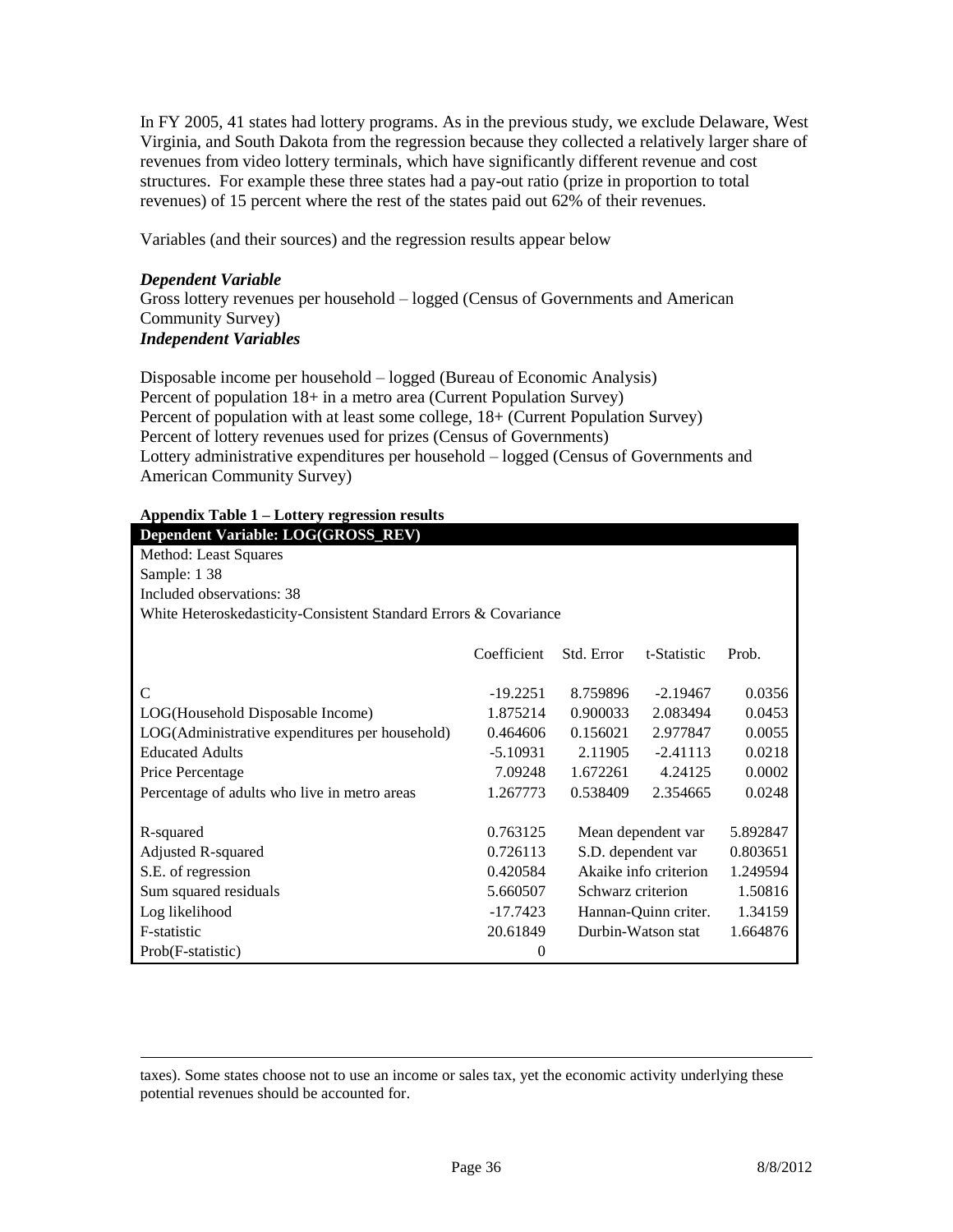## *ii) General Charges*

Sources

U.S. Bureau of the Census. *Annual Survey of Government Finances*, **State and Local Finances by Type of Government.** <http://ftp2.census.gov/govs/estimate/02statetypecd.zip>

U.S. Bureau of Economic Analysis. *Regional Economic Accounts,* **State Personal Income Annual Estimates***.* <http://www.bea.gov/bea/regional/spi/>

### Methodology

The revenue base for each state is the personal income in each state. Revenues for General User Charges consist of the following categories from Census of Governments: Air Transportation (A01), Miscellaneous Commerce Activity (A03), Total Education Charges (A09, A10, A12, A16, A18, A21), Hospital Charges (A36), Charges for highways and toll-roads (A44, A45), Housing and Community Development (A50); Charges on Natural Resources (A54, A56, A59), Parking (A60), Parks and Recreation (A61), Sewerage (A80), Waste Management (A81), Water Transport (A87), and all other NEC (A99).

### *iii) Other Non-tax Revenues (Miscellaneous General Revenues)*

#### Sources

U.S. Bureau of the Census. *Annual Survey of Government Finances*, **State and Local Finances by Type of Government.** http://ftp2.census. gov/govs/estimate/05statetypecd.zip

U.S. Bureau of Economic Analysis. *Regional Economic Accounts,* **State Personal Income Annual Estimates.** http://www.bea.gov/bea/regional/spi/.

## Methodology

The revenue base for each state is the personal income in each state. Revenues for Miscellaneous General Revenues consist of the following categories from Census of Governments: Property Sale from Housing/Community Development (U10), Other Property Sale (U11), Interest Revenue (U20), Fines and Forfeits (U30), Rents (U40) and Royalties (U41), Private Donations (U50), and Miscellaneous General Revenue NEC (U99).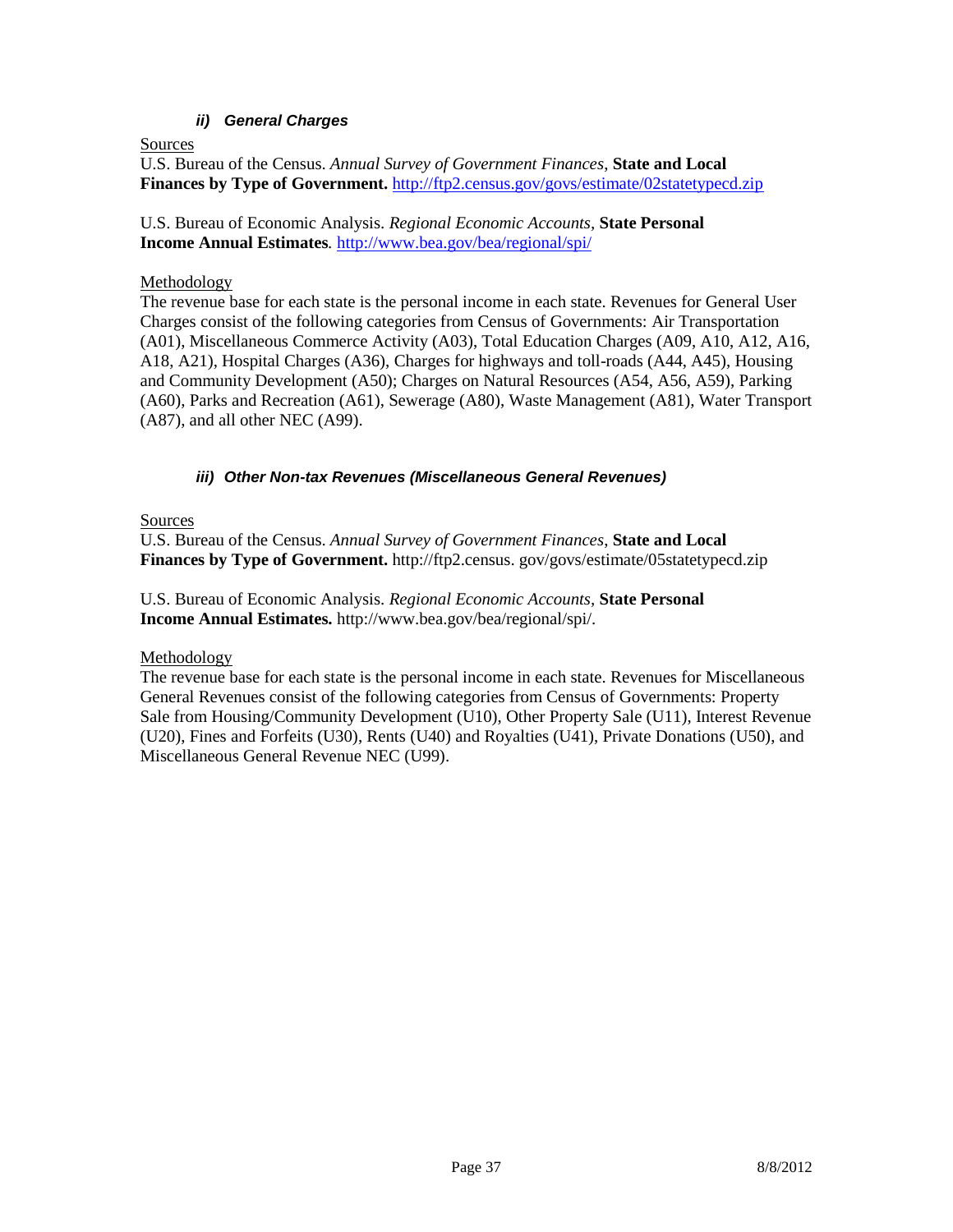## *Appendix 3 Data Sources and Methodology for Representative Expenditure System (RES), 2005*

This methodological appendix details the Representative Expenditure System, including all data sources, construction of workload measures, and adjustments and estimations used to obtain the Fiscal Year 2005 results.<sup>24</sup>

The RES system provides normalized expenditure estimates for a given unit of public services provided. This involves several steps:

First, one must identify and define categories of expenditures principally influenced by factors other than state populations. This study works with ten such categories: elementary and secondary education, higher education, public welfare, Medicaid, health and hospitals, highways, and police and corrections, environmental and housing, government administration and interest on debt. In Fiscal Year 2005, these categories accounted for 89% of all direct general expenditures for state and local governments.<sup>25</sup>

Next, one must define measurable "workload" factors—other than the price of inputs—that affect the cost of providing the service. The workload factors are used to redistribute the total national expenditure in a given expenditure area adjusting for various need factors. These need factors are largely socioeconomic, demographic and geographic variables, which are not directly related to the prevailing local policy choices. In the simplest case, the workload factor for each state and the District is the share of population in the national population. But for all expenditure items except the "other" category, we use more complicated weights, constructed by taking into consideration relevant population or locality characteristics. For example, the workload measures for highway expenditures are the number of vehicle miles traveled (capturing maintenance costs due to traffic) and total lane miles (measuring maintenance costs due to time and exposure). In Medicaid, we use a combination of the population shares of the disabled, poor, poor children and poor elderly.

The workload factors constructed add up to 1 across the entire nation. To redistribute the total expenditure for each expenditure item, we multiply the national expenditure level by the workload factor in each state to estimate what it would have cost the state to provide one workload-measure unit of services. This gives us the representative total expenditure for each state.

The next step adjusts the representative total expenditure for the variations in the costs of providing similar services in different states. We account for the cross-state variations of labor and other input costs by controlling for the prices inputs used in the provision of public services; the particulars of this methodology are outlined below in the input-cost section. The last step involves normalizing the representative total expenditure adjusted for input cost differences.

 $\overline{a}$ 

<sup>24</sup> For earlier methodologies, see Robert *Refuse's Representative Expenditures: Addressing the Neglected Dimension of Fiscal Capacity*, Advisory Commission on Intergovernmental Relations, M-174, December 1990, Yilmaz et al (2006), Tannenwald (2004, 2002) and GAO (2003).

 $25$  We consider the remaining 11% of expenditures collectively in a separate "other" category.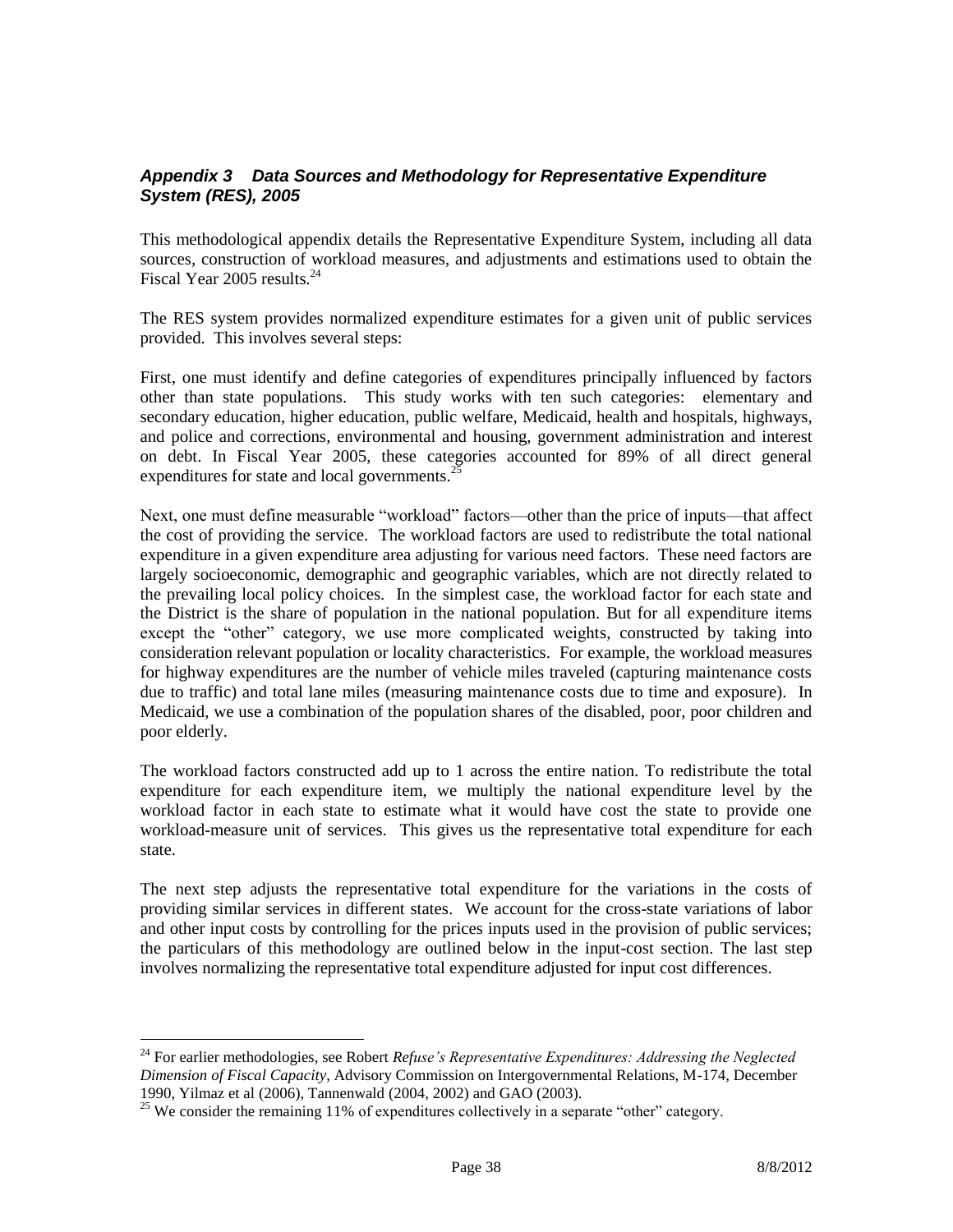The total expenditure need in a state is the sum of expenditure needs across different expenditure items Indexing the per capita expenditure need to the national average (Set at 100) gives us an index of fiscal need—the primary index used in the RES system.

The remainder of this Appendix details the data sources and workloads used in the RES FY 2005 results.

#### *3 . I 2005 State and Local Expenditure Data*

#### Source:

U.S. Census, *Annual Survey of State and Local Government Finances,* **State and Local Expenditures 2004-05** <http://ftp2.census.gov/govs/estimate/05slsstab1a.xls> and <http://ftp2.census.gov/govs/estimate/05slsstab1b.xls>

The expenditure items include the following

- Elementary and Secondary Education
- Higher Education
- Public Welfare
- Medicaid
- Health and Hospitals
- Highways
- Police and Corrections
- Environmental and Housing (includes natural resources, parks and recreation, housing and community development, sewage and solid waste management).
- Government Administration (includes, Financial administration, judicial and legal, general public buildings, and other governmental administration
- Interest on General Debt
- All other (includes other education and libraries, employment security administration, veterans' services, air transportation (airports), parking facilities, sea and inland port facilities, fire protection, protective inspection and regulation and general expenditure, n.e.c.)

Medicaid payments are the derived from the Census category "Vendor Payments for Medical Care," which is close in concept to Medicaid.<sup>26</sup> This category includes public welfare payments made directly to private vendors for medical assistance and hospital health care, including Medicaid. Payments to vendors must be made on behalf of low-income or means tested beneficiaries, or other medically-qualified persons.<sup>27</sup> The local public welfare expenditure value is the remainder of the Census category for public welfare—that is, the difference between total public welfare expenditure and the medical care vendor payments.

## *3 . II Input-Cost Index Data*

Sources:

 $\overline{a}$ 

<sup>26</sup> Donald J. Boyd. "The Bursting State Fiscal Bubble and State Medicaid Budgets." *Health Affairs*, 22, no. 1 (2003): 46-61.

<sup>27</sup> U.S. Bureau of the Census, *Government Finance and Employment Classification Manual. October 2006*. Note that starting in 2006, the medical vendors includes state payments to the Federal Government to offset costs of prescription drugs Medicare part D. This study is based on FY 2005 data, prior to this change.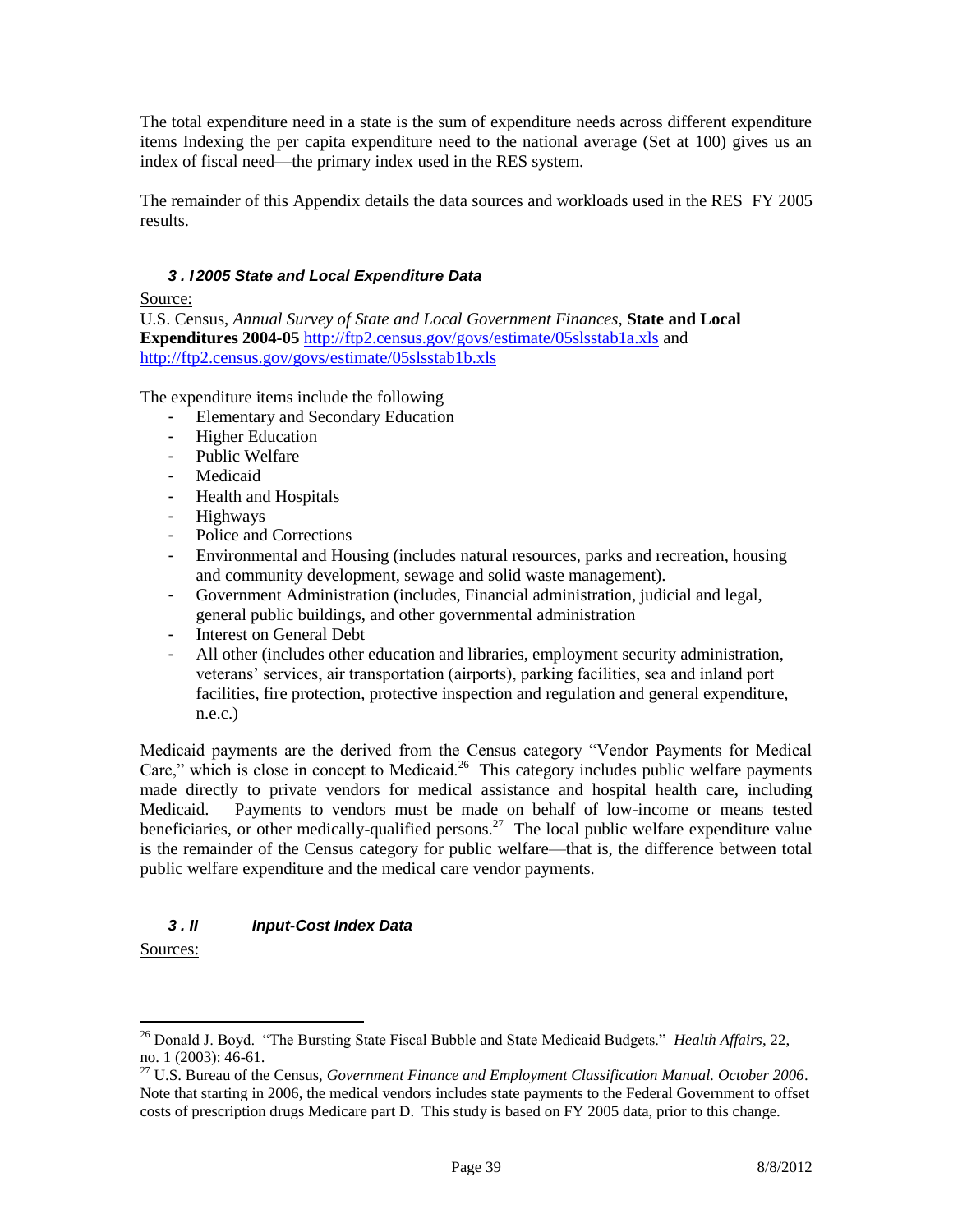U.S. Department of Commerce, Bureau of Labor Statistics. *May 2005 Occupational Employment and Wage Estimate,* **State Cross-Industry Estimates.**  <ftp://ftp.bls.gov/pub/special.requests/oes/oesm05st.zip>

#### U.S. Department of Commerce, Bureau of Labor Statistics. *May 2005 Occupational Employment and Wage Estimates* **National 4-digit NAICS Industry-Specific Estimates**  <ftp://ftp.bls.gov/pub/special.requests/oes/oesm05in4.zip>

U.S. Bureau of the Census, *State and Local Government Employment and Payroll, 2005*. **March 2005 State and Local Government Payroll Data by Function**. <http://ftp2.census.gov/govs/apes/05stlall.xls>

U.S. Department of Housing and Urban Development, Office of Policy Development and Research. **2005 Fair Market Rents, County Level Data,** http://www.huduser.org/datasets/fmr/fmr2005r/Revised\_FY2005\_CntLevel.xls

#### Methodology:

The input-cost adjustment normalizes for cost differentials across states. Two main drivers of the input-cost index are separately constructed labor and capital cost indices.

### Labor Cost Index

 $\overline{a}$ 

The labor cost captures the cost of hiring state and local employees in each public service area except for Medicaid. Since the actual health services paid for by Medicaid are provided by the private sector, we calculate the differences in the cost of workers in the areas of health and health support in every locality, taking into consideration the labor market differences.

#### *i) State and Local government labor cost index*

In order to calculate the labor costs, we construct a "representative" state and local employee using the NAICS industry-specific estimates and the occupation and wage data compiled by the Bureau of Labor Statistics. Then we price this "representative" employee at each state's local job market. Specifically, we follow these steps:

- To construct the "representative" state and local employee, we first compile data on the employees of state and local governments across the United States.
	- o Using this data, we calculate the total number of state and local government employees by major occupation category
	- o We then calculate the percentage of workers employed in each major occupation category among the total number of employees**.**
	- o This gives us a composite, "representative state and local employee."
- To price this "representative" employee at each state's labor market, we first find the annual median wages in a major occupation category for each state across all sectors
	- o When data is missing for a given state, we use the average of the median salary in this occupation for that state's census region. $^{28}$

 $28$  These changes include: Delaware, for production occupations, District of Columbia, New Jersey, and Vermont for farming, fishing, and forestry occupations, Idaho, Michigan, Oklahoma and Utah for education, training, and library occupations, Illinois for building and grounds cleaning and maintenance occupations, Kentucky for community and social services occupations and legal occupations, New Mexico, for sales and related occupations, Tennessee, for personal care and service occupations.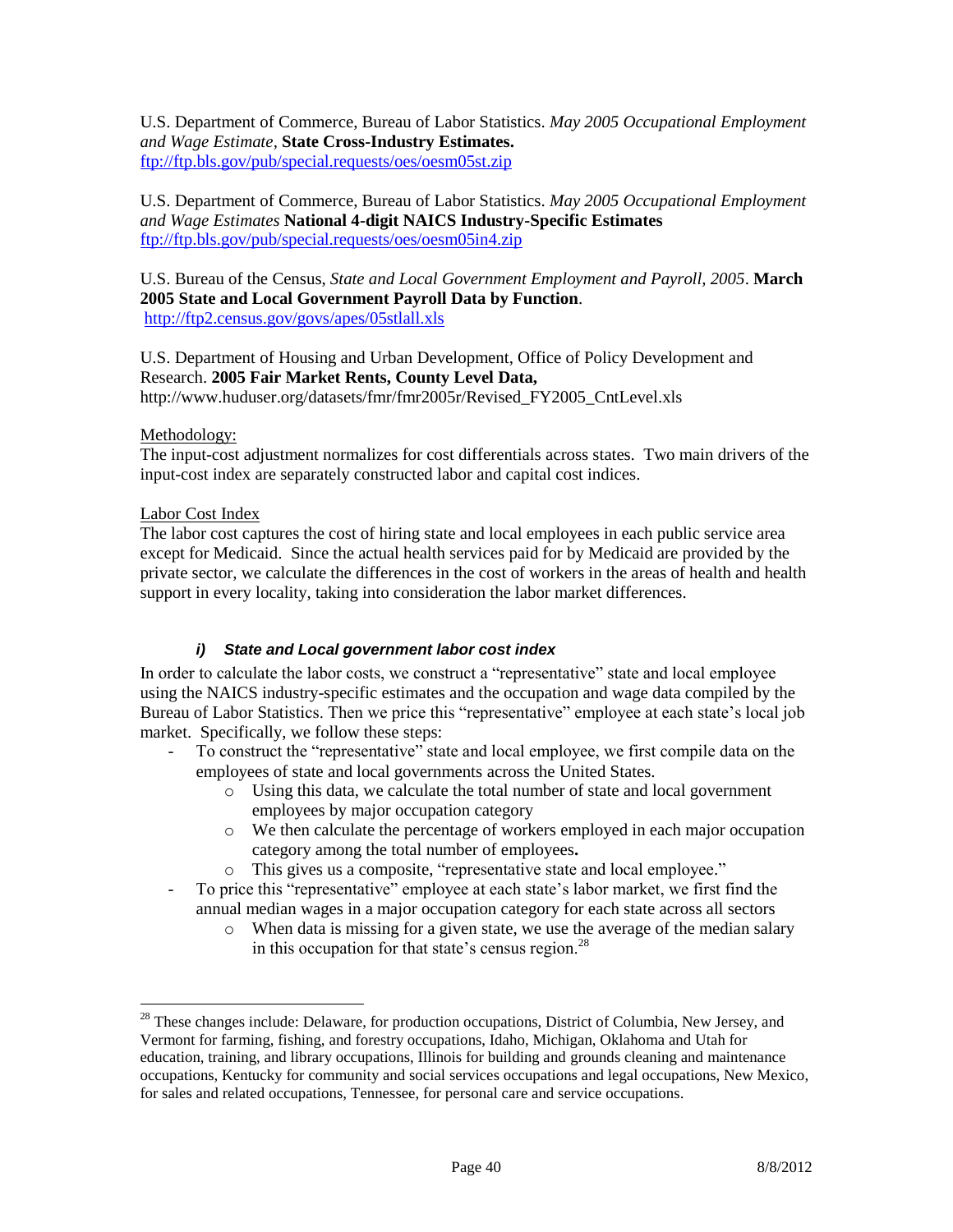o We then price the representative state and local employee by multiplying the annual median wages by its corresponding major occupation, and summing across all occupations.

This approach to calculating the labor costs is new. Previous studies by ACIR, and later by Tannenwald (2002, 2004), and Yilmaz *et. al* .(2006) derived the labor cost index from the earnings for males aged 45-64, controlling for educational attainment. However, the earnings data—available from the Census and the American Community Survey for non-census years has a major drawback: the underlying surveys log respondents by their place of residence, and not by their place of employment. This is obviously problematic for the District, which draws the majority of its workforce from surrounding suburbs in Maryland and Northern Virginia.<sup>29</sup> GAO (2003) took a step in the right direction by calculating the cost of a state and local employee in each locality using the BLS data. But GAO approach fell short of the creation of a "representative" employee, so their labor cost index partly reflects the local policy choices.

As the GAO study mentions, this new approach to calculating the labor cost index does not directly take into consideration the effects of age, gender and educational attainment. But this is not a necessarily a drawback: because we price the representative state and local employee using the private sector wages and salaries, which should reflect the characteristics of the local labor market (both the supply and the demand sides of it).

## *ii) Medicaid Cost Index*

 $\overline{a}$ 

Medicaid is an insurance program that pays for health services provided by the private sector. For this reason, calculating the cost of a "representative local government worker" is not a useful approach. Instead, we consider the private sector salaries of a typical health sector worker in a given state, taking into consideration the cross-market differences:

- First, we calculated the national median salary for two types of occupations: Healthcare practitioners and technical occupations Healthcare support occupations
- Then, for each state, we look at gross wages in the health care and health care support occupations by multiplying the total number of employees in each state with the annual median wage.
- We then divide this gross value, summed across to occupation categories, by the total number employed in each category in each state. This gives us the average median salary in a given state.
- The Medicaid cost index is the ratio of each state's median health salary to the national median salary.

## *iii) Adjustment for capital costs: fair market rent index*

Following the GAO (2003), we account for the differences in capital goods, particularly office space and other real property required for delivering public services. Because data on capital good cost differences is not readily available, we capture the cost differences by using a housing cost index, derived from the Department of Housing and Urban Development's Fair Market Rent Data. We use the fair market rent for a 2-bedroom apartment as our proxy for space costs. The data is available for each county in every state. For each state we calculate the statewide fair market rent by weighing the fair market rent in each county (or subdivision) by its population size.

Appendix Table 3 outlines the labor, Medicaid and capital cost indices for FY 2005.

<sup>&</sup>lt;sup>29</sup> For example, with this methodology, in FY2002, the labor cost index for the District was 102, and for Maryland and Virginia were 112 and 118 respectively.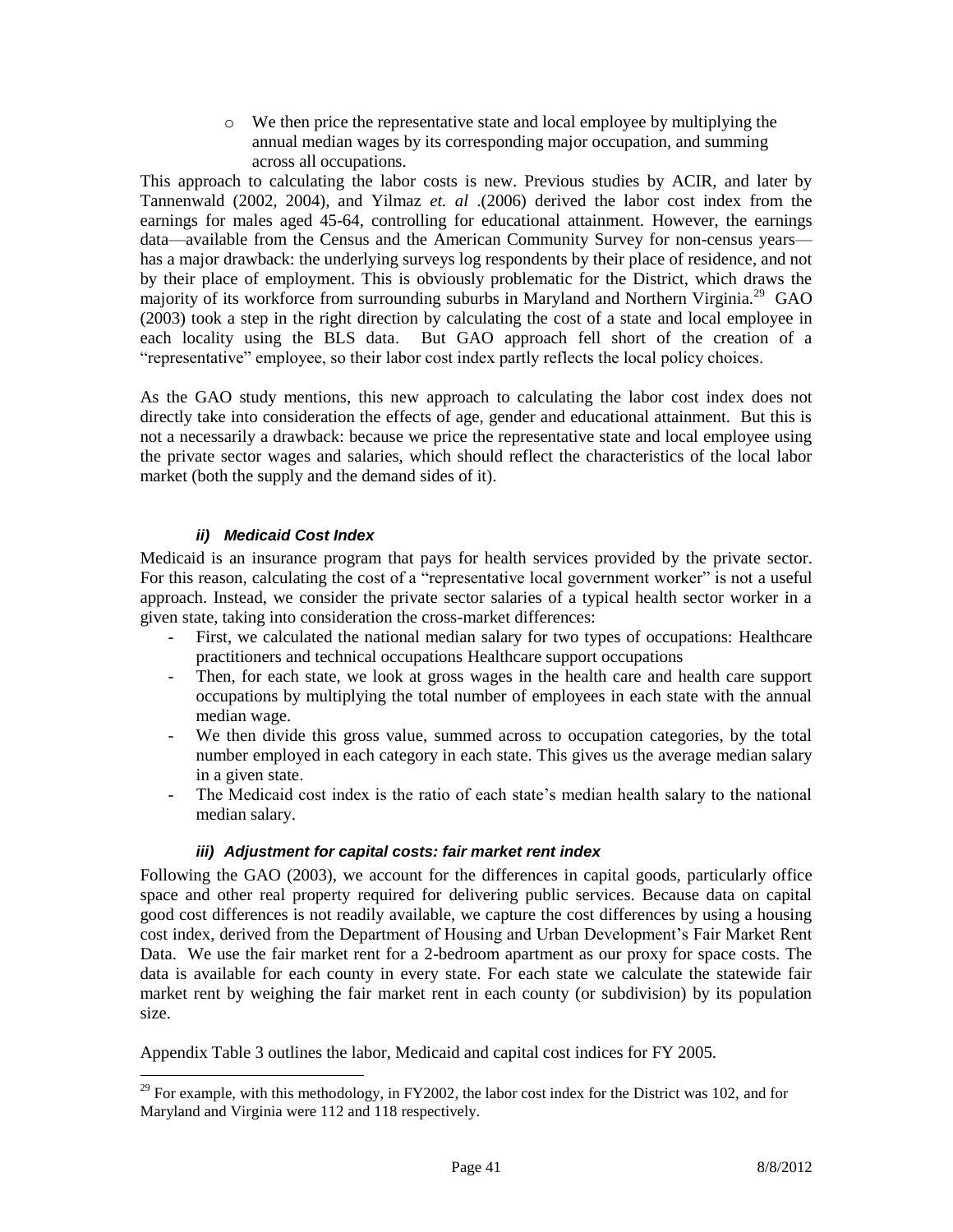| <b>State</b>                | Labor<br>Cost | <b>Medicaid</b><br>Cost | Capital<br>Cost | <b>State</b>  | Labor<br>Cost | <b>Medicaid</b><br>Cost | Capital<br>Cost |
|-----------------------------|---------------|-------------------------|-----------------|---------------|---------------|-------------------------|-----------------|
| <b>United States</b>        | 100           | 100                     | 100             | Missouri      | 83            | 82                      | 79              |
| Alabama                     | 78            | 83                      | 66              | Montana       | 74            | 89                      | 70              |
| Alaska                      | 96            | 120                     | 114             | Nebraska      | 80            | 88                      | 74              |
| Arizona                     | 84            | 99                      | 100             | Nevada        | 90            | 90                      | 114             |
| Arkansas                    | 72            | 82                      | 64              | <b>New</b>    | 90            | 116                     | 113             |
| California                  | 102           | 124                     | 139             | New Jersey    | 105           | 108                     | 136             |
| Colorado                    | 95            | 110                     | 105             | New Mexico    | 78            | 118                     | 77              |
| Connecticut                 | 107           | 116                     | 122             | New York      | 103           | 94                      | 124             |
| Delaware                    | 92            | 111                     | 96              | North         | 82            | 106                     | 80              |
| <b>District of Columbia</b> | 116           | 120                     | 154             | North Dakota  | 77            | 91                      | 64              |
| Florida                     | 83            | 96                      | 102             | Ohio          | 89            | 83                      | 79              |
| Georgia                     | 84            | 94                      | 89              | Oklahoma      | 75            | 95                      | 69              |
| Hawaii                      | 92            | 87                      | 137             | Oregon        | 92            | 79                      | 86              |
| Idaho                       | 79            | 116                     | 76              | Pennsylvania  | 87            | 113                     | 90              |
| Illinois                    | 95            | 89                      | 103             | Rhode Island  | 98            | 98                      | 110             |
| Indiana                     | 82            | 94                      | 78              | South         | 77            | 49                      | 74              |
| Iowa                        | 82            | 93                      | 72              | South Dakota  | 74            | 108                     | 69              |
| Kansas                      | 81            | 86                      | 76              | Tennessee     | 77            | 89                      | 72              |
| Kentucky                    | 78            | 85                      | 66              | Texas         | 84            | 88                      | 89              |
| Louisiana                   | 73            | 89                      | 72              | Utah          | 82            | 90                      | 84              |
| Maine                       | 81            | 84                      | 85              | Vermont       | 87            | 92                      | 90              |
| Maryland                    | 97            | 97                      | 125             | Virginia      | 93            | 94                      | 109             |
| Massachusetts               | 105           | 122                     | 140             | Washington    | 102           | 94                      | 95              |
| Michigan                    | 98            | 119                     | 90              | West Virginia | 71            | 85                      | 63              |
| Minnesota                   | 95            | 104                     | 100             | Wisconsin     | 90            | 98                      | 80              |
| Mississippi                 | 70            | 107                     | 65              | Wyoming       | 79            | 114                     | 67              |

**Appendix Table 2: Labor, Medicaid and Capital Cost indices**

#### Construction of the input-cost index

Using the labor cost and fair market rent indices we construct an input-cost index for each state. This requires estimating the share of labor and capital costs in service delivery.

To estimate the share labor costs, we annualized the March payroll and then divided this number by the total expenditures for each item. (In this exercise, we assume that the labor costs for debt service and Medicaid are zero.) This gives the ratio of payroll costs in total expenditures for each expenditure item. We assume that payroll expenditures constitute 75% of all compensation expenditures. Thus, we calculate the share of compensation in total expenditure by dividing the payroll's share by 0.75.

Appendix table 4 outlines the compensation cost percentages in total expenditure, calculated in the described manner.

No data exists for similar calculations of the share of capital costs. Therefore we follow the GAO's recommendation of using 15 percent across the board except for "interest on debt" items.

| $\Delta$ ppendix Table $3$ – Compensation costs in total expenditure |                                                           |  |  |  |  |  |
|----------------------------------------------------------------------|-----------------------------------------------------------|--|--|--|--|--|
| <b>Expenditure Item</b>                                              | Compensation Costs as % of<br><b>Total Function Costs</b> |  |  |  |  |  |
| Elementary and Secondary Education                                   | 63                                                        |  |  |  |  |  |
| <b>Higher Education</b>                                              | 55                                                        |  |  |  |  |  |
| Local Public Welfare                                                 | 29                                                        |  |  |  |  |  |
| Medicaid <sup>1</sup>                                                | 85                                                        |  |  |  |  |  |

|  | Appendix Table 3 - Compensation costs in total expenditure |  |
|--|------------------------------------------------------------|--|
|  |                                                            |  |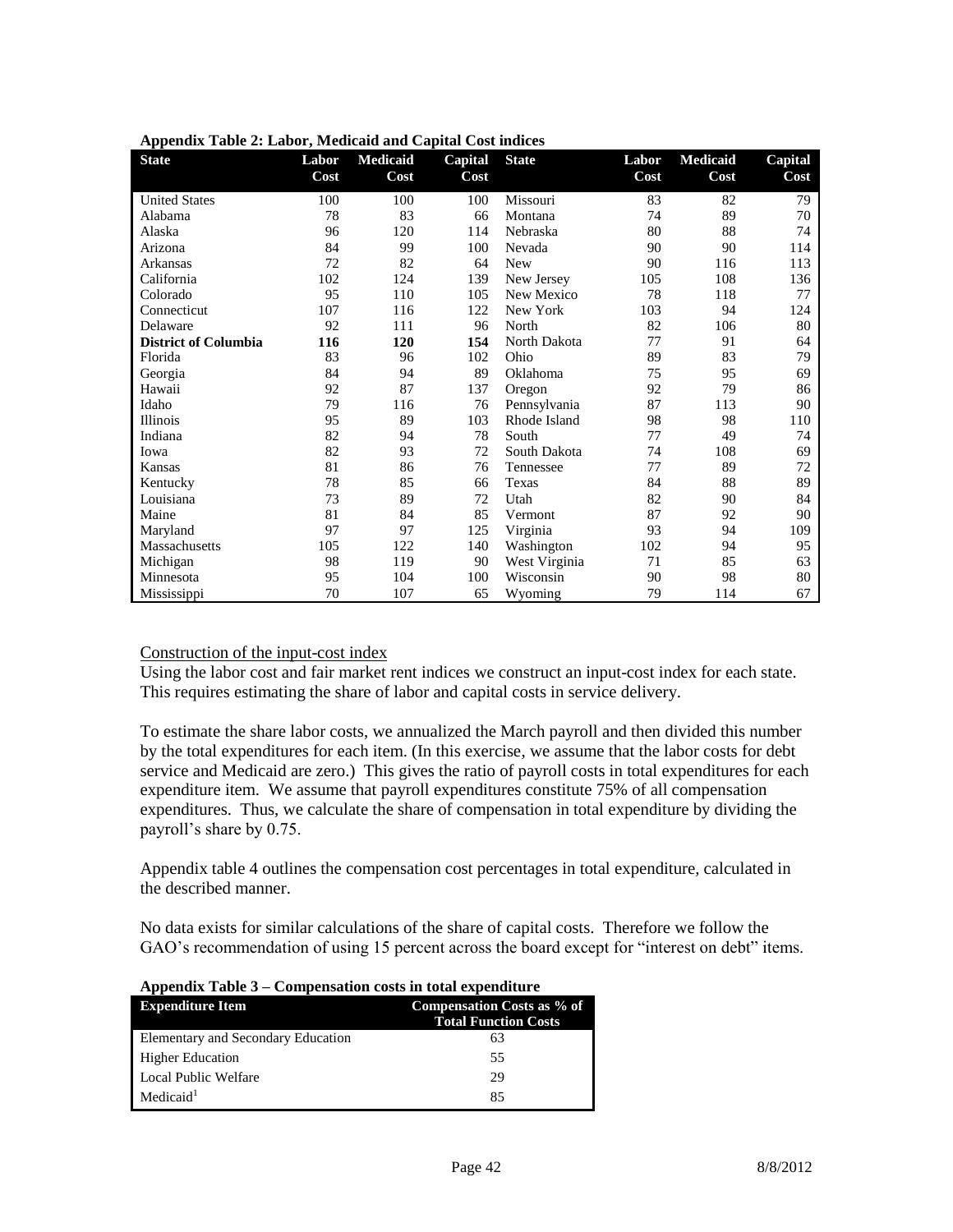| <b>Expenditure Item</b>        | Compensation Costs as % of<br><b>Total Function Costs</b> |
|--------------------------------|-----------------------------------------------------------|
| Health and Hospitals           | 46                                                        |
| <b>Highways</b>                | 25                                                        |
| Police and Corrections         | 78                                                        |
| <b>Environment</b> and Housing | 27                                                        |
| Governmental Administration    | 64                                                        |
| Interest on Debt <sup>2</sup>  |                                                           |
| All Other                      | 33                                                        |

<sup>1</sup>Medicaid labor costs are set at  $85\%$ , with the remaining 15% allocated to capital <sup>2</sup> Interest on debt is not adjusted for costs.

For a given state the input cost index is calculated using the following formula:

Input Cost Index =  $\textit{comp}\% \cdot \textit{laborindex} + 15\% * \textit{capitalindex} + \bigotimes - \textit{comp}\% - 15\% \cdot 100$ 

where *comp%* is the compensation as percentage of total expenditure for a given expenditure item, and l*aborindex* is the state's labor cost index and *capitaliindex* is the state's capital cost index.

#### *3 . III Poverty rate adjustments*

Sources:

U.S. Department of Housing and Urban Development, Office of Policy Development and Research. *2005 Fair Market Rents*, **County Level Data**, http://www.huduser.org/datasets/fmr/fmr2005r/Revised\_FY2005\_CntLevel.xls

U.S. Department of Health and Human Services *2005 HHS Poverty Guidelines* published in *Federal Register*, Vol. 70, No. 33, February 18, 2005, pp. 8373-8375, <http://aspe.hhs.gov/poverty/05fedreg.htm>

#### Methodology:

The representative expenditure methodology uses a number of poverty measures in calculating the workload factors. These include the number of people in poverty, the number of young in poverty, number of young in 200 percent of poverty, and number of elderly poor.

Both the Census and the US Department of Health and Human services publish poverty measures. The Census publishes poverty thresholds typically used for statistical purposes and the Department of Health and Human Services publishes poverty guidelines to establish eligibility for federal programs. Because most state programs are linked to federal eligibility rules, we use the poverty guidelines published by the Department of Health and Human Services.

These poverty guidelines (as well as the Census thresholds) are identical for the 48 contiguous states and the Washington D.C. (Separate numbers are available for Hawaii and Alaska). This is problematic because the purchasing power of the same income level varies greatly from one locality to another.

IN this study, we fallow GAO's recommendation for the cost of living differences. The GAO (2003) used the following formula to account for cost of living differences: *Cost of living*<sub>*i*</sub> =  $0.56+0.44*$ *Fair Market Rent index<sub>i</sub>*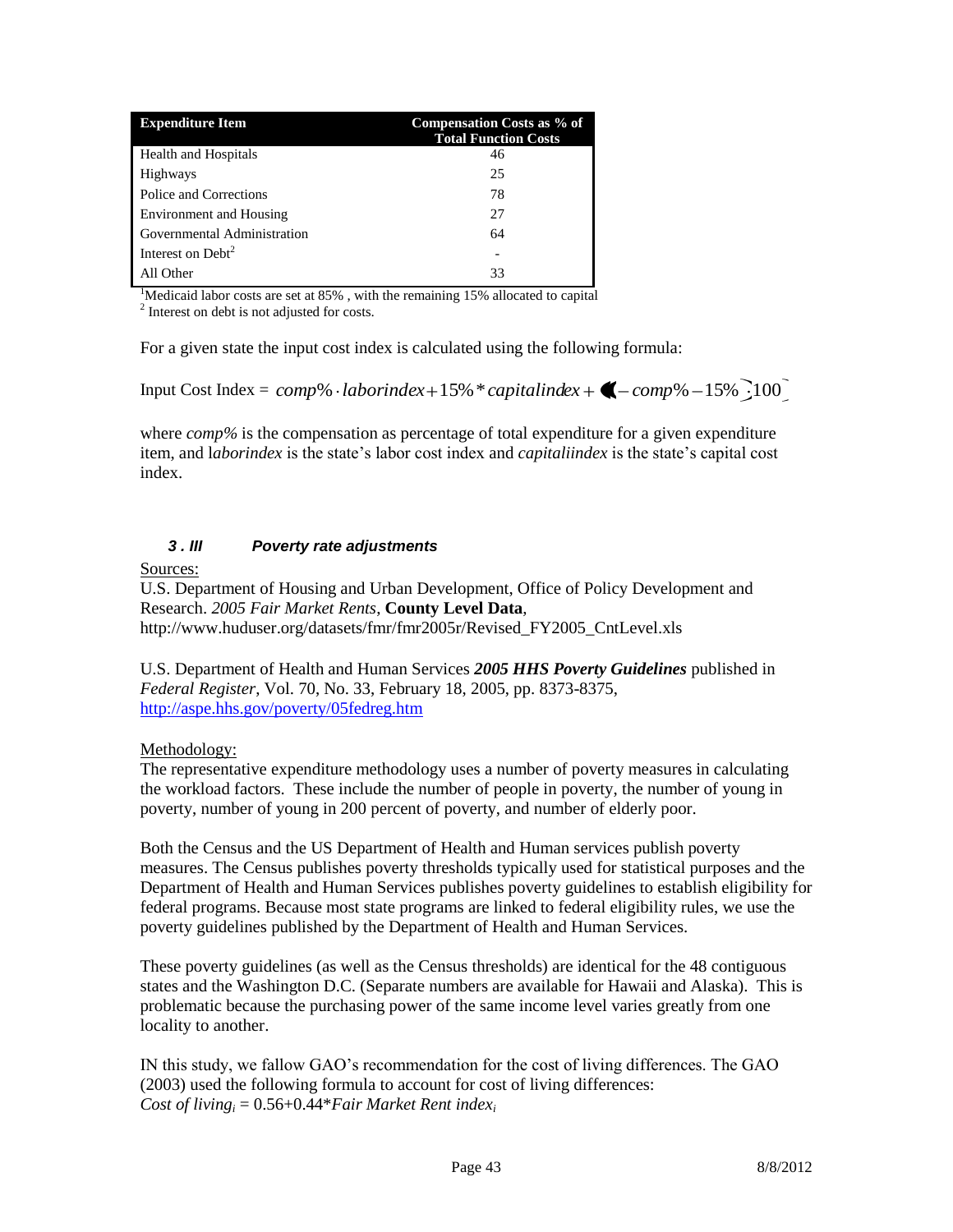We use GAO's approach in calculating a new set of poverty lines for the contiguous states and the District of Columbia. No adjustments are made to the Hawaii and Alaska figures. Appendix Table 5 outlines the poverty rate adjustments after accounting for cost of living differences. The calculations are done for the overall population only. To adjust the sub-populations such as youth or elderly in poverty, we use the ratio of adjusted poverty rate to the poverty rate.

|                      | Cost Of<br>Living<br><b>Index</b> | <b>Poverty</b><br>Rate | <b>Adjusted</b><br><b>Poverty</b><br>Rate |                | Cost Of<br>Living<br><b>Index</b> | <b>Poverty</b><br>Rate | <b>Adjusted</b><br><b>Poverty</b><br>Rate |
|----------------------|-----------------------------------|------------------------|-------------------------------------------|----------------|-----------------------------------|------------------------|-------------------------------------------|
| <b>United States</b> | 1.00                              | 13.2                   | 13.1                                      | Missouri       | 0.91                              | 13.9                   | 12.1                                      |
| Alabama              | 0.85                              | 16.7                   | 13.6                                      | Montana        | 0.87                              | 13.6                   | 10.6                                      |
| Alaska               | 1.06                              | 10.7                   | 13.4                                      | Nebraska       | 0.89                              | 11.7                   | 10.3                                      |
| Arizona              | 1.00                              | 14.0                   | 14.0                                      | Nevada         | 1.06                              | 10.4                   | 11.3                                      |
| Arkansas             | 0.84                              | 16.4                   | 12.7                                      | New Hampshire  | 1.06                              | 8.0                    | 8.3                                       |
| California           | 1.17                              | 13.0                   | 16.4                                      | New Jersey     | 1.16                              | 8.5                    | 10.3                                      |
| Colorado             | 1.02                              | 11.7                   | 12.0                                      | New Mexico     | 0.90                              | 18.5                   | 16.2                                      |
| Connecticut          | 1.09                              | 8.3                    | 9.1                                       | New York       | 1.10                              | 14.1                   | 15.6                                      |
| Delaware             | 0.98                              | 11.5                   | 11.4                                      | North Carolina | 0.91                              | 14.6                   | 13.0                                      |
| District of          | 1.24                              | 19.4                   | 22.4                                      | North Dakota   | 0.84                              | 10.2                   | 8.4                                       |
| Florida              | 1.01                              | 12.6                   | 12.8                                      | Ohio           | 0.91                              | 13.5                   | 12.1                                      |
| Georgia              | 0.95                              | 14.7                   | 13.7                                      | Oklahoma       | 0.86                              | 17.1                   | 14.0                                      |
| Hawaii               | 1.16                              | 10.0                   | 11.6                                      | Oregon         | 0.94                              | 13.0                   | 11.7                                      |
| Idaho                | 0.89                              | 12.4                   | 10.4                                      | Pennsylvania   | 0.96                              | 12.1                   | 11.5                                      |
| Illinois             | 1.01                              | 12.4                   | 12.5                                      | Rhode Island   | 1.04                              | 11.5                   | 12.1                                      |
| Indiana              | 0.90                              | 12.3                   | 10.9                                      | South Carolina | 0.89                              | 15.2                   | 12.9                                      |
| Iowa                 | 0.88                              | 11.3                   | 9.4                                       | South Dakota   | 0.86                              | 13.4                   | 10.5                                      |
| Kansas               | 0.89                              | 12.3                   | 10.4                                      | Tennessee      | 0.88                              | 16.3                   | 14.1                                      |
| Kentucky             | 0.85                              | 16.4                   | 13.6                                      | Texas          | 0.95                              | 16.9                   | 15.8                                      |
| Louisiana            | 0.88                              | 18.7                   | 16.2                                      | Utah           | 0.93                              | 10.4                   | 9.4                                       |
| Maine                | 0.94                              | 12.5                   | 11.3                                      | Vermont        | 0.96                              | 10.5                   | 10.1                                      |
| Maryland             | 1.11                              | 7.9                    | 8.8                                       | Virginia       | 1.04                              | 9.3                    | 9.8                                       |
| Massachusetts        | 1.18                              | 10.0                   | 12.2                                      | Washington     | 0.98                              | 11.7                   | 11.3                                      |
| Michigan             | 0.96                              | 13.9                   | 13.1                                      | West Virginia  | 0.84                              | 17.0                   | 14.3                                      |
| Minnesota            | 1.00                              | 9.6                    | 9.6                                       | Wisconsin      | 0.91                              | 10.8                   | 9.3                                       |
| Mississippi          | 0.85                              | 20.9                   | 17.3                                      | Wyoming        | 0.86                              | 9.6                    | 7.3                                       |

#### **Appendix Table 4 - Poverty Rate Adjustments**

#### *3 . IV Calculating Representative Expenditures*

To calculate representative expenditures by function, we multiplied, for each expenditure item, the state's workload measure by the total national expenditure for that items and the state's inputcost index function. Dividing this number by the state population yields the per capita adjusted expenditure need for each function. Then, we normalized the expenditure need estimates so that the expenditure need summed over all states equals the actual national expenditures for that item.

#### *i) Elementary and Secondary Education*

#### Sources:

.S. Census Bureau. *Current Population Survey*. **Table 1: Annual Estimates of the Population for the United States, Regions, and States and for Puerto Rico: April 1, 2000 to July 1, 2006 (NST-EST2006-01)**. http://www.census.gov/popest/states/NST-ann-est.html.

U.S. Census Bureau. *Current Population Survey, 2006 Annual Social and Economic Supplement,*  **POV46: Poverty Status by State: 2005 Below 100% and 125% of Poverty -- People Under 18 Years of Age** [http://pubdb3.census.gov/macro/032005/pov/new46\\_185200\\_03.htm](http://pubdb3.census.gov/macro/032005/pov/new46_185200_03.htm)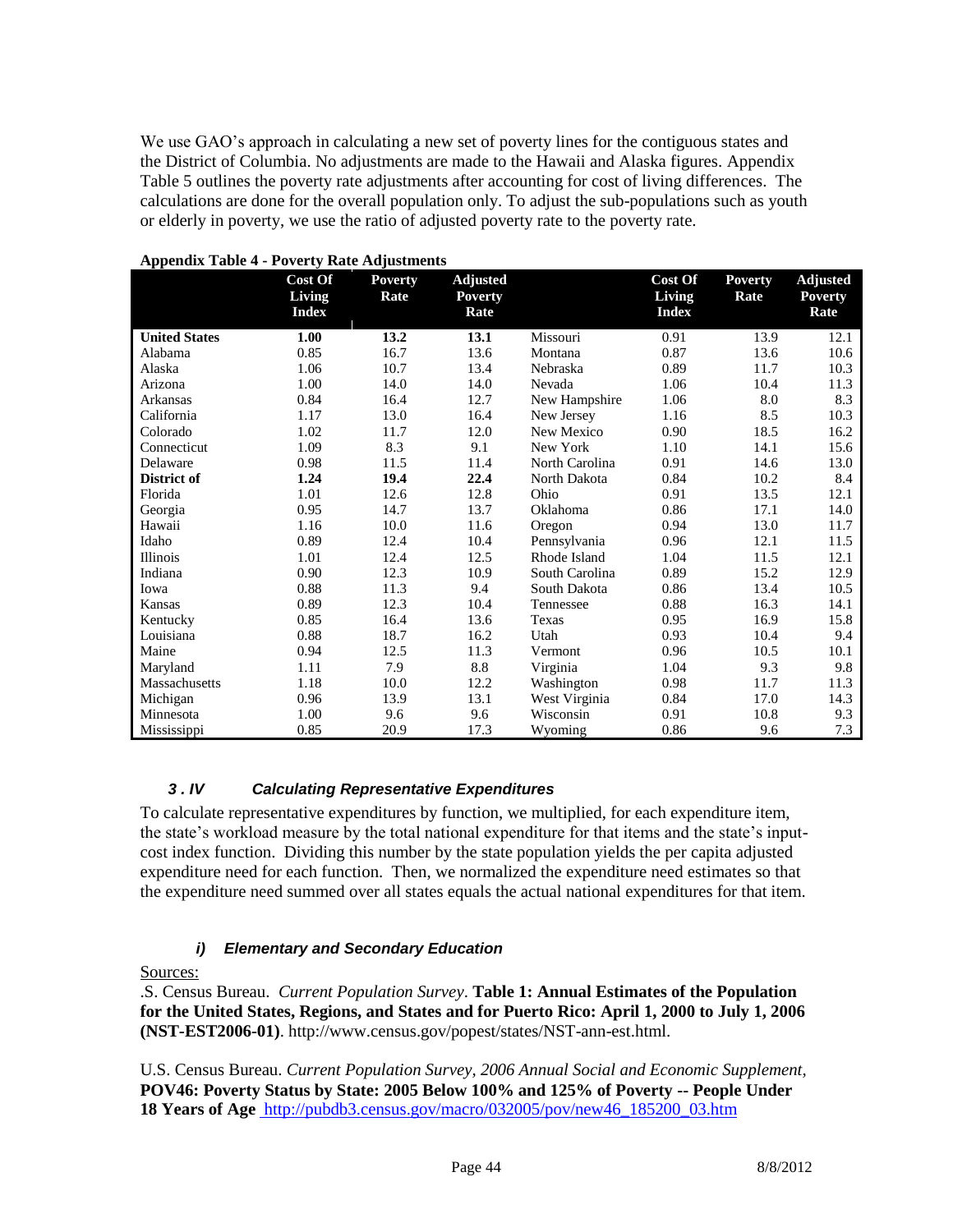U.S. Department of Education, National Center for Education Statistics. *Projections for Education Statistics* **Table 1. Actual and projected numbers for enrollment in grades PK–12, PK–8, and 9–12 in elementary and secondary schools, by control of school: Fall 1990 through fall 2015.** http://nces.ed.gov/programs/projections/tables/table\_01.asp

U.S. Department of Education, National Center for Education Statistics, *Digest of Education Statistics*, **Table 55. Private elementary and secondary enrollment, teachers, and schools, by orientation of school and selected school characteristics: Fall 2003**  [http://nces.ed.gov/programs/digest/d06/tables/dt06\\_055.asp](http://nces.ed.gov/programs/digest/d06/tables/dt06_055.asp)

UNESCO Institute for Statistics, *Education Statistics***, Table 19 – Finance Indicators by ISCED Level, 2005**. http://stats.uis.unesco.org/unesco/ReportFolders/ReportFolders.aspx

#### Methodology:

The number of potential public school students equal to the primary and secondary cohorts net of private enrollment. Private enrollment figures by state are not available for FY 2005—the latest number from the Digest of Education Statistics, 2006, is for 2003. To estimate private school enrollments at elementary (preK to  $7<sup>th</sup>$  grade) and secondary ( $8<sup>th</sup>$  to  $12<sup>th</sup>$  grades), we used the following steps:

- We calculated the share of each state in the total private school enrollment (primary and secondary) for 2003.
- We noted the national projected elementary and secondary level enrollment in private schools for 2005
- We multiplied these projections by the share of each state in private enrollment for 2003.

Previous studies used children in poverty and the elementary secondary distinction as the workload factors. We follow the same methodology, adjusting the poverty rate for differences in cost of living. We assume that educating the poor costs and additional 80% for each poor child.<sup>30</sup> We also assume that the primary to secondary per pupil cost ratio is 0.86.

Thus, the education unit costs equals, in each state

 $\big( +0.8 \cdot \text{povrate}_{18} \big)$   $\big\}$   $\big\$   $\big\}$   $\big\}$   $\big\}$   $\big\}$  *enrollment*  $\big\}$   $\big\}$   $\big\}$   $\big\{$   $\big\}$   $\big\}$   $\big\}$   $\big\}$   $\big\}$   $\big\}$   $\big\}$   $\big\}$   $\big\}$   $\big\}$   $\big\{$   $\big\}$   $\big\}$   $\big\}$   $\big\}$   $\big\}$   $\$ where *poverate<sub>18</sub>* is the rate of poverty among those under 18 years old.

The workload measure is the state's share of education cost index.

#### *ii) Higher Education*

Source:

 $\overline{a}$ 

U.S. Census Bureau, *State Population Estimates.* **State Single Year of Age and Sex Population Estimates: April 1, 2000 to July 1, 2006 - CIVILIAN**

[http://www.census.gov/popest/states/asrh/files/SC\\_EST2006\\_AGESEX\\_CIV.csv](http://www.census.gov/popest/states/asrh/files/SC_EST2006_AGESEX_CIV.csv)

<sup>&</sup>lt;sup>30</sup> We tried an alternative methodology that takes into consideration the additional services required for Special Education students and students with limited or no English proficiency. The data for these populations are available from the American Community Survey. American Community Survey results are self-reported, but we suspect the incidences are tied to a school district's ability to identify special education and limited/no English proficiency students. When schools do not have sufficient resources, they tend to underreport these incidences and when schools have sufficient resources, they tend to over-report. Therefore, we used poverty as a proxy for all by increasing the per pupil costs to 80 percent of an average student.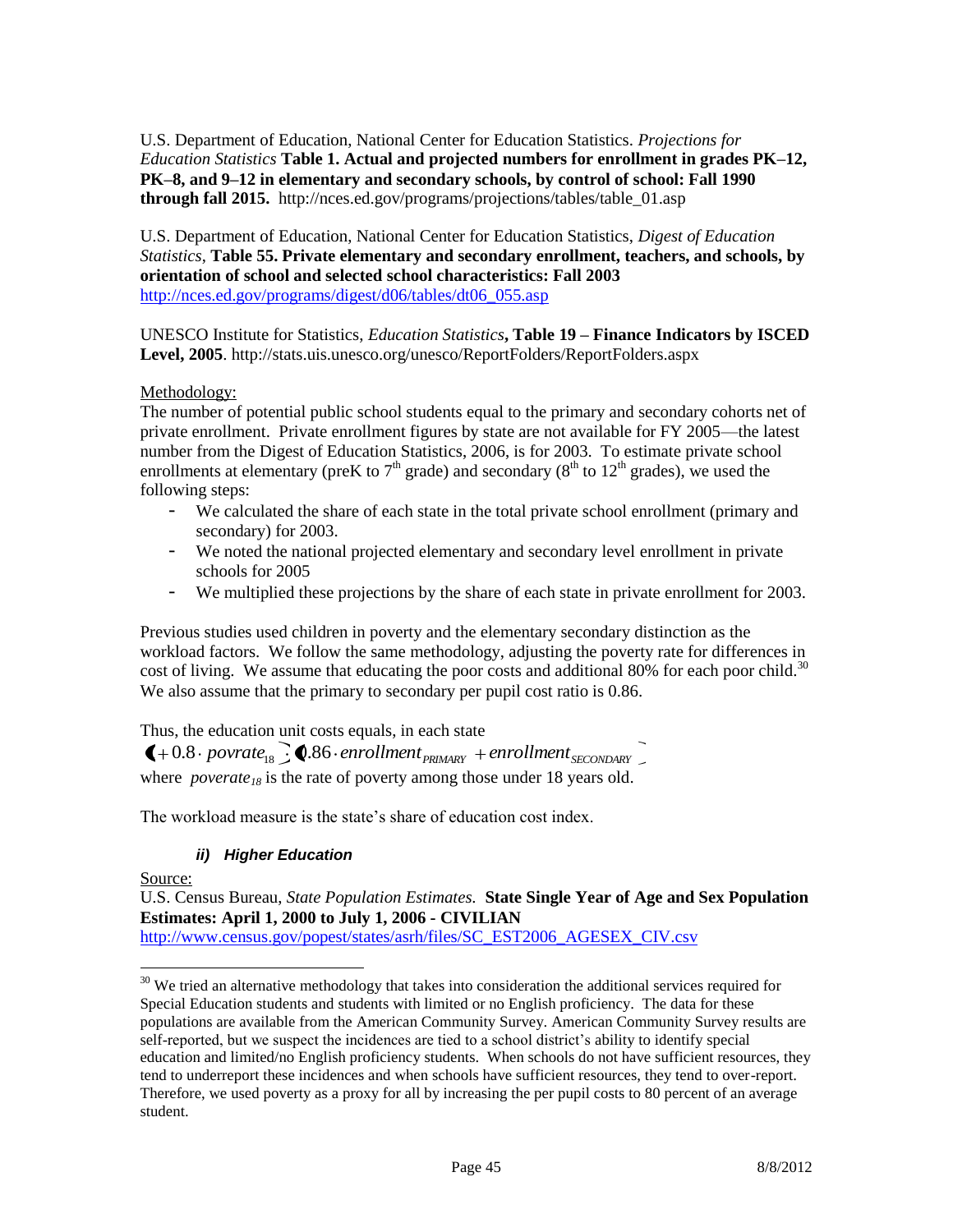#### U.S. Department of Education, National Center for Education Statistics, *Digest of Education Statistics, 2006.* **Table 177. Total fall enrollment in degree-granting institutions, by attendance status, age, and sex: Selected years, 1970 through 2015** http://nces.ed.gov/programs/digest/d06/tables/xls/tabn177.xls

#### Methodology:

Using actual enrollment data, we calculate the national college enrollments for cohorts 14-17, 18- 24, 25-34 and 35+, assuming three part time students equal one full time equivalent. Then we weigh each state's population in each of these age groups by the national net enrollment ratio in that group.

The workload measure is the state's share of estimated college population.

### *iii) Public Welfare*

Sources:

U.S. Census Bureau. *Current Population Survey*. **Table 1: Annual Estimates of the Population for the United States, Regions, and States and for Puerto Rico: April 1, 2000 to July 1, 2006 (NST-EST2006-01)**. http://www.census.gov/popest/states/NST-ann-est.html.

U.S. Census Bureau**,** *American Community Survey, 2005*. **Percentage of People in Poverty, by State**

Methodology:

Workload measure is the state's share of total population in poverty.

#### *iv) Medicaid*

#### U.S. Social Security Administration, Office of Policy. *SSI Recipients by State and County, 2005,*  **Table 1. Number of recipients by state or other area, eligibility category, age, and receipt of OASDI benefits, December 2005**

[http://www.socialsecurity.gov/policy/docs/statcomps/ssi\\_sc/2005/](http://www.socialsecurity.gov/policy/docs/statcomps/ssi_sc/2005/)

U.S. Census Bureau. *Current Population Survey, 2006 Annual Social and Economic Supplement,*  **POV46: Poverty Status by State: 2005 Below 185% and 200% of Poverty -- People Under 18 Years of Age** [http://pubdb3.census.gov/macro/032005/pov/new46\\_185200\\_03.htm](http://pubdb3.census.gov/macro/032005/pov/new46_185200_03.htm)

U.S. Census Bureau. *Current Population Survey, 2006 Annual Social and Economic Supplement,*  **POV46: Poverty Status by State: 2005 Below 100% and 125% of Poverty -- People 18 to 64 Years of Age** http://pubdb3.census.gov/macro/032005/pov/new46\_100125\_05.htm

U.S. Census Bureau. *American Community Survey, 2005.* **Percentage of Adults 65+ Below Poverty, by State.** 

.S. Census Bureau. *Current Population Survey*. **Table 1: Annual Estimates of the Population for the United States, Regions, and States and for Puerto Rico: April 1, 2000 to July 1, 2006 (NST-EST2006-01)**. http://www.census.gov/popest/states/NST-ann-est.html.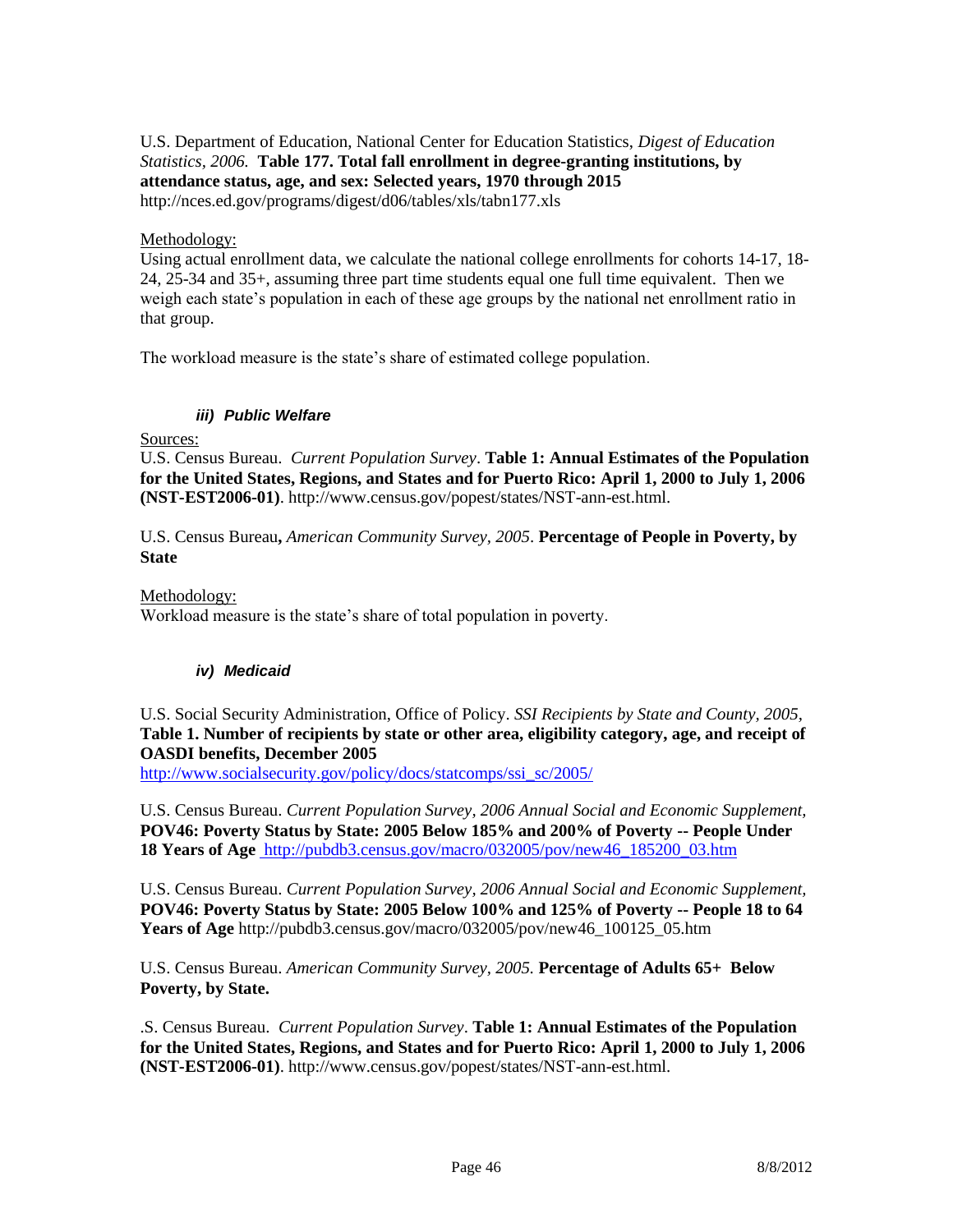### Congressional Budget Office, **Fact Sheet for CBO's March 2006 Baseline: Medicaid and the State Children's Health Insurance Program,** Source: http://www.cbo.gov/budget/factsheets/2006b/medicaid.pdf

#### Methodology:

Medicaid costs are calculated using the federal cost allocations to different demand factors namely families in poverty, children below 200 percent of poverty, elderly below poverty, and number of supplemental security income (SSI) recipients. Because states' Medicaid payments closely follow federal disbursements, using federal cost allocations is appropriate. Appendix Table 6 shows the federal benefit payments by eligibility category for FY2005.

| <b>Demand Factor</b> | FY2005 Outlay | <b>Percentage of total</b> |
|----------------------|---------------|----------------------------|
| Aged                 | 39.1          | 24.0%                      |
| Blind                | 73.9          | 45.3%                      |
| Children             | 29.8          | 18.3%                      |
| Adults               | 20.2          | 12.4%                      |
| Total                | 163.0         | 100%                       |

#### **Appendix Table 5- Federal Benefit Payments by Eligibility Category (In Billions of dollars)**

Source: CBO

Following this table, Unit Medicaid Expenditures is calculated in this way:

Unit Medicaid Expenditures =  $0.124 *$  (number of families below poverty) +  $0.183*$  (number of children below 200% of poverty) +  $0.240*(\text{number of elderly below powerly}) + 0.453*(\text{number of}$ federal SSI recipients).

Unit Medicaid Expenditure measure captures, not the actual expenditure by the state, but the representative expenditure had the state spent \$1 for each "representative" Medicaid client—a composite of the factors outlined in Appendix Table 6.

The workload factor is the share of each state's Unit Medicaid Expenditure in the national Unit Medicaid Expenditure.

#### *v) Health and Hospitals*

#### Sources:

U.S. Census Bureau, *State Population Estimates.* **State Single Year of Age and Sex Population Estimates: April 1, 2000 to July 1, 2006 - CIVILIAN** [http://www.census.gov/popest/states/asrh/files/SC\\_EST2006\\_AGESEX\\_CIV.csv](http://www.census.gov/popest/states/asrh/files/SC_EST2006_AGESEX_CIV.csv)

American Community Survey, 2006: **Table B19081: Mean Household Income by Quintile, By State,** 2005

United Health Foundation, America's Health Rankings, 2006, p.112. **Table 37—Years of Productive Life Lost per 100,000 population,** and, p.88 for District's Data. http://www.unitedhealthfoundation.org/ahr2006/media2006/shrmediakit/2006ahr.pdf

#### Methodology: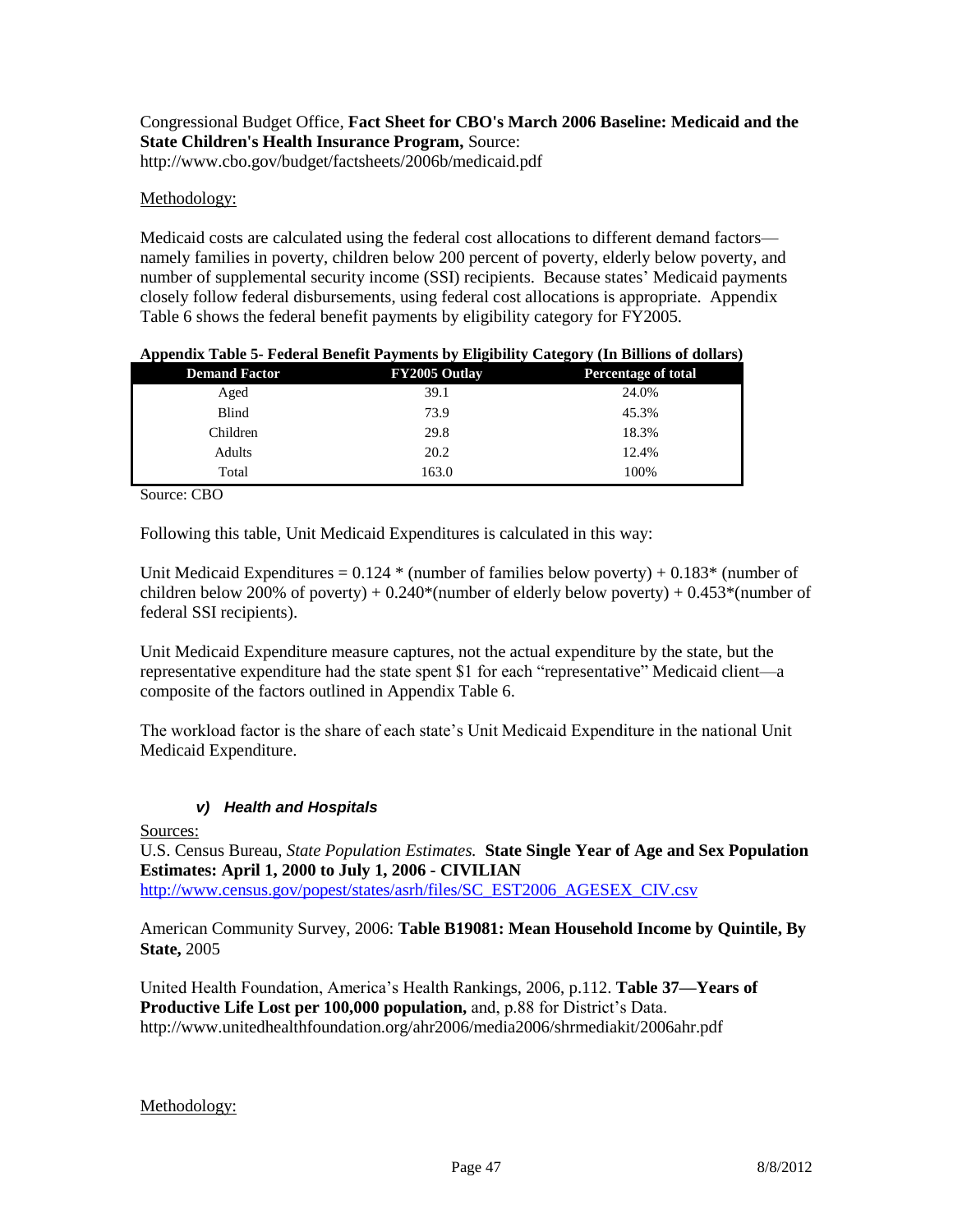The workload factor is the weighted average of three measures: share in national population, share in the income generated by the low income households, and share in the number of productive years lost.

Population share calculation is the share of each state's population in the national population.

Income generated by low income households is a proxy for poverty: It is the product of each state's population share and an index of income among the bottom fourth and fifth quintiles. The household income quintiles are calculated using the public use micro-data files from the American Community Survey.

In this study, we introduce a new variable to capture the general well-being of states' populations. This variable is Years of Productive Life Lost. GAO recommended the use of this figure as a means for targeting federal health sector aid to states in a 1996 study.<sup>31</sup>

The workload measure is the equally weighted average of state's share of total population, state's in national total of the Years of Productive Life List, and state's share of low-income families.

### *vi) Highways*

Sources:

Federal Highway Administration, *Highways Statistic, 2004.* **Table VM-2M: Vehicle-miles of travel, by functional system** <http://www.fhwa.dot.gov/policy/ohim/hs04/xls/vm2.xls>

Federal Highway Administration, *Highways Statistic, 2005.* **Table VM-2M: Vehicle-miles of travel, by functional system** http://www.fhwa.dot.gov/policy/ohim/hs05/xls/vm2.xls

Federal Highway Administration, *Highways Statistics 2004.* **Table HM-60: Rural and urban lane-miles, estimated.**<http://www.fhwa.dot.gov/policy/ohim/hs04/xls/hm60.xls>

Federal Highway Administration, *Highways Statistics 2005.* **Table HM-60: Rural and urban lane-miles, estimated.** <http://www.fhwa.dot.gov/policy/ohim/hs05/xls/hm60.xls>

#### Methodology:

Workload measure equals 0.825 times state's share of vehicle-miles plus 0.175 times state's share of lane-mileage. These weightings are based on the GAO Report Cited in Rafuse study.

## *vii) Police and Corrections*

Sources

 $\overline{a}$ 

U.S. Census Bureau, *State Population Estimates.* **State Single Year of Age and Sex Population Estimates: April 1, 2000 to July 1, 2006 - CIVILIAN** [http://www.census.gov/popest/states/asrh/files/SC\\_EST2006\\_AGESEX\\_CIV.csv](http://www.census.gov/popest/states/asrh/files/SC_EST2006_AGESEX_CIV.csv)

U.S. Department of Justice, Federal Bureau of Investigation: *Crime in the United States 2004*

<sup>&</sup>lt;sup>31</sup> GAO. Report to the Chairman, Committee on. Labor and Human Resources, U.S.. Senate. PUBLIC HEALTH. A Health Status. Indicator for Targeting Federal Aid to States. November 1996 [http://www.gao.gov/archive/1997/he97013.pdf,](http://www.gao.gov/archive/1997/he97013.pdf) Accessed on October 26, 2007.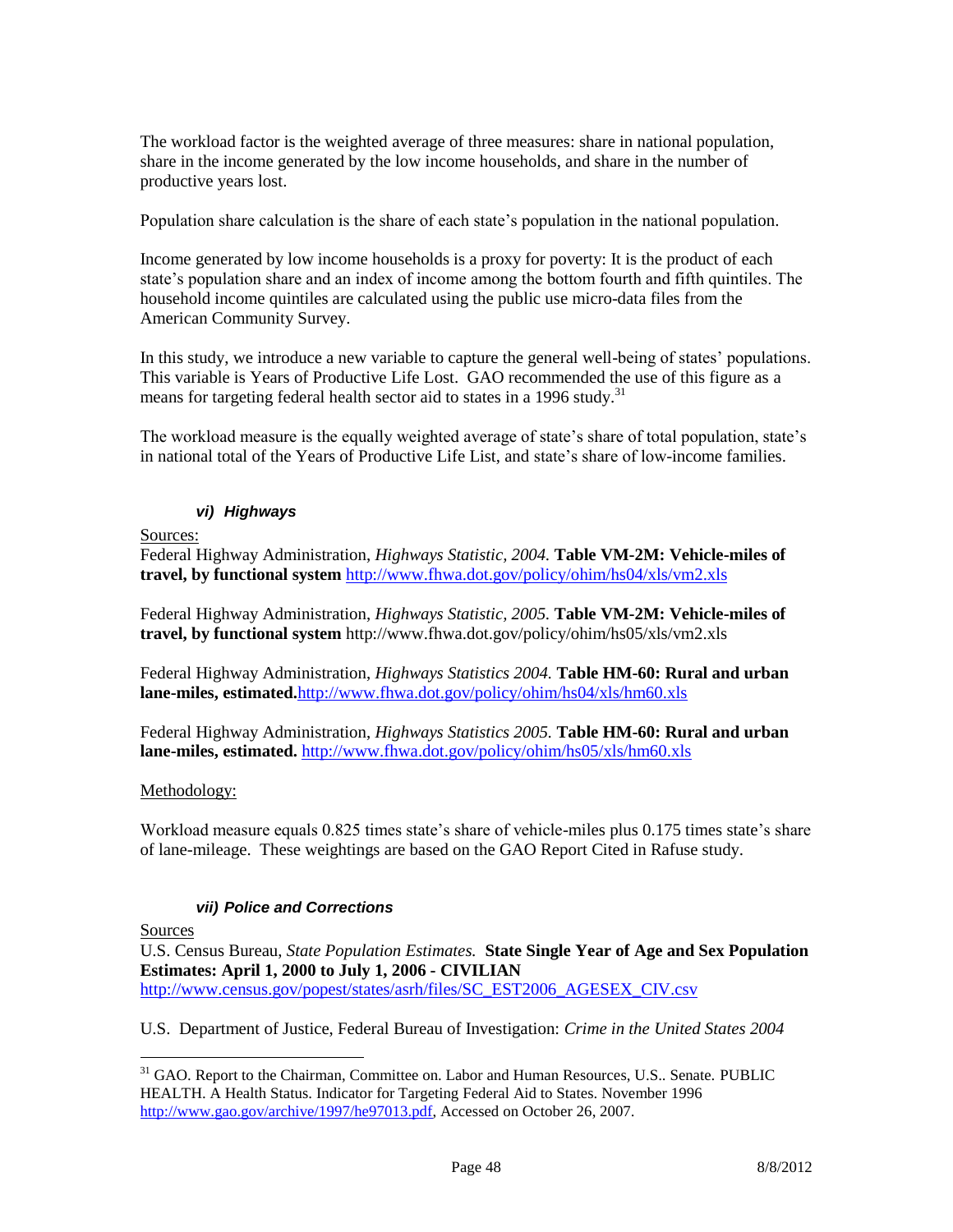Table 5: Index of Crime, by state http://www.fbi.gov/ucr/cius 04/documents/04tbl05a.xls

U.S. Department of Justice, Federal Bureau of Investigation: *Crime in the United States 2004* Table 5: Index of Crime, by state<http://www.fbi.gov/ucr/05cius/data/documents/05tbl05.xls>

French, M.T., McCollister, K.E., and Reznik, D. "The Cost of Crime to Society: New Crime-Specific Estimates for Policy and Program Evaluation." Manuscript. <http://tresearch.org/resources/AHSRPresentations/McCollister.ppt>

Cohen, Mark A. (2001) 'Measuring the costs and benefits of crime and justice', in volume 4: *Measurement and Analysis of Crime and Justice* pp.263-316 Criminal Justice 2000. National Institute of Justice (July 2000) NCJ 182411, accessed at: http://www.ncjrs.org/criminal\_justice2000/vol\_4/04f.pdf

#### Methodology:

Workload measure is the equally weighted average of state's share of total population, state's share of population aged 18-24, and state's share in total public costs related to crime.

The public cost calculations use for each type of crime (murder, rape, robbery, aggravated assault, burglary, larceny, and motor vehicle theft) is the costs involving the police and the criminal system as well as the costs of social and post-victimization services. Each crime incidence is multiplied by the public cost component. The sum of these costs is the full measure of the public costs of crime. The costs are "average" costs that are estimated for the entire nation.

#### *viii)Other Categories of Expenditures: Environment and Housing, Interest on General Debt, Governmental Administration, and All Other Direct General Expenditures*

Methodology: Workload Measure is state's share of total 2002 U.S. population.

#### *ix) Interest on General Debt*

The workload measure is the average of the workload measures calculated for each of the items above.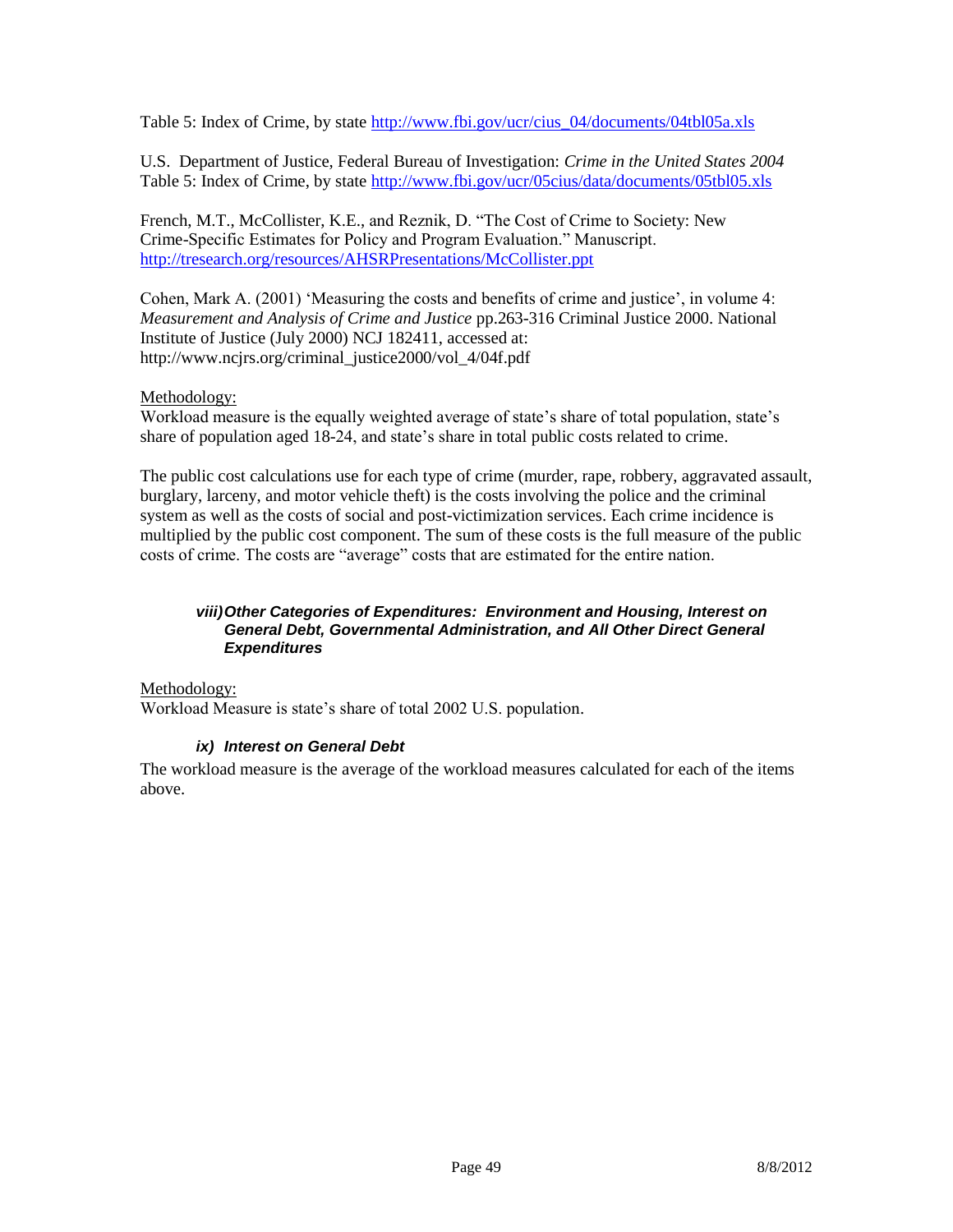# *Appendix 5 - Supporting Tables*

| $_{\rm 100}$ $_{\rm 200}$ $_{\rm 000}$ $_{\rm 000}$<br><b>Revenue Source</b> | <b>State and</b><br>Local | <b>Percent of</b><br><b>Total</b> | <b>Standard Base</b><br>(billions)* | <b>Representative Rate</b>   |             |
|------------------------------------------------------------------------------|---------------------------|-----------------------------------|-------------------------------------|------------------------------|-------------|
|                                                                              | <b>Revenue</b>            |                                   |                                     |                              |             |
|                                                                              | <b>Collections</b>        |                                   |                                     |                              |             |
| General Sales/Gross Receipts                                                 | \$262.95                  | 16.59%                            | 3,992.55                            | $\mathcal{C}6.59$            | per dollar  |
| <b>Selective Sales</b>                                                       | \$106.03                  | 6.69%                             |                                     |                              |             |
| Motor Fuel                                                                   | \$35.77                   | 2.26%                             | 175.89                              | 620.34                       | per gallon  |
| <b>Public Utilities</b>                                                      | \$22.55                   | 1.42%                             | B 629.84                            | 0.3.58                       | per dollar  |
| <i>Insurance</i>                                                             | \$14.89                   | 0.94%                             | 1,059.02                            | $\ell$ 1.41                  | per dollar  |
| Tobacco                                                                      | \$13.34                   | 0.84%                             | 18.72                               | $\sqrt{71.26}$               | per package |
| <b>Alcoholic Beverages</b>                                                   | \$13.58                   | 0.86%                             | 0.53                                | \$25.79                      | per gallon  |
| <b>Distilled Spirits</b>                                                     | \$5.70                    | 0.36%                             | 0.16                                | \$35.75                      | per gallon  |
| Beer                                                                         | \$6.20                    | 0.39%                             | 0.30                                | \$20.91                      | per gallon  |
| Wine                                                                         | \$1.68                    | 0.11%                             | 0.07                                | \$23.94                      | per gallon  |
| Amusement                                                                    | \$5.54                    | 0.35%                             | 151.20                              | 63.66                        | per dollar  |
| Pari-mutuels                                                                 | \$0.37                    | 0.02%                             | 16.72                               | 62.20                        | per dollar  |
| <b>License Taxes</b>                                                         | \$30.30                   | 1.91%                             | 487.79                              | \$16.10                      | per license |
| <b>Motor Vehicles</b>                                                        | \$19.65                   | 1.24%                             | 238.90                              | \$66.29                      | Per license |
| Vehicle Operators                                                            | \$2.12                    | 0.13%                             | 199.75                              | \$7.14                       | Per license |
| Corporate Licenses                                                           | \$7.26                    | 0.46%                             | 6.09                                | \$1,191.71                   | Per license |
| Fishing & Hunting                                                            | \$1.26                    | 0.08%                             | 43.04                               | \$29.35                      | per license |
| Personal Income Tax                                                          | \$240.93                  | 15.20%                            | 6,326.15                            | $\mathcal{L}3.81$            | per dollar  |
| Corporate Income Tax                                                         | \$43.14                   | 2.72%                             | 1,186.34                            | $\mathcal{C}3.64$            | per dollar  |
| Property Tax                                                                 | \$335.68                  | 21.18%                            | 25,202.22                           | $\varphi$ 1.33               | per dollar  |
| Death and Gift Taxes                                                         | \$5.42                    | 0.34%                             | 24.48                               | 622.16                       | per dollar  |
| <b>Severance Taxes</b>                                                       | \$8.18                    | 0.52 %                            | 217.33                              | $\&$ 3.76                    | per dollar  |
| <b>Other Taxes</b>                                                           | \$72.18                   | 4.55%                             | 9,975.38                            | $\varphi$ 0.72               | per dollar  |
| User Charges & Nontax Rev.                                                   | \$480.09                  | 30.29%                            | 20,000.54                           | $\mathcal{L}2.40$            | per dollar  |
| Lotteries                                                                    | \$18.43                   | 1.16%                             | 49.78                               | $\sqrt{37}$ . $\sqrt{03}$    | per dollar  |
| <b>General User Charges</b>                                                  | \$308.25                  | 19.45%                            | 9,975.38                            | $\mathcal{Q}3.0\mathcal{Q}9$ | per dollar  |
| <b>Other Non-tax Revenues</b>                                                | \$153.40                  | 9.68%                             | 9,975.38                            | 1.54c                        | per dollar  |
| <b>Total Revenues</b>                                                        | \$1,584.90                | 100%                              |                                     |                              |             |

**Appendix Table 6- Representative Revenue System, US, FY 2005**

\*The tax base value is expressed in the applicable units. For ad valorem taxes, this value is dollars; for excise taxes issued per unit sold the base is measured in kind.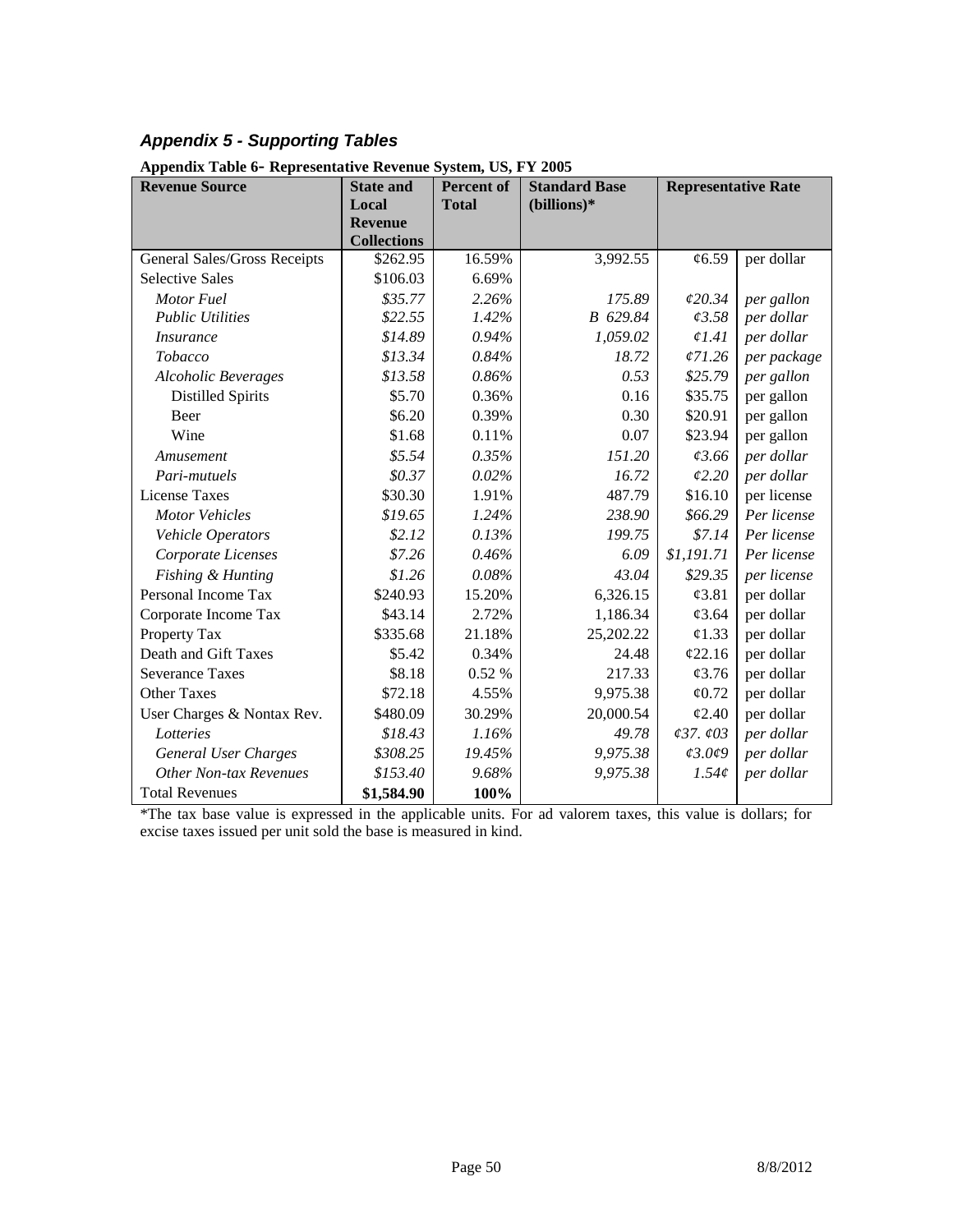| <b>State</b>                | Revenue  | % of            | Rank            | Per Capita | $%$ of          | Rank            |
|-----------------------------|----------|-----------------|-----------------|------------|-----------------|-----------------|
|                             | Capacity | benchmark       |                 | Revenue    | capacity        |                 |
| <b>United States</b>        | \$5,345  | 100             |                 | \$5,345    | 100             |                 |
| Alabama                     | \$4,409  | 82              | 44              | \$4,458    | 101             | 23              |
| Alaska                      | \$7,061  | 132             | 4               | \$10,952   | 155             | $\mathbf{1}$    |
| Arizona                     | \$4,762  | 89              | 37              | \$4,308    | 90              | 44              |
| Arkansas                    | \$4,164  | $\overline{78}$ | 49              | \$4,217    | 101             | $\overline{22}$ |
| California                  | \$6,023  | $\frac{1}{113}$ | 10              | \$5,946    | 99              | 28              |
| Colorado                    | \$5,899  | 110             | 14              | \$5,264    | 89              | 46              |
| Connecticut                 | \$7,214  | 135             | 3               | \$6,630    | 92              | $\overline{42}$ |
| Delaware                    | \$6,581  | 123             | 7               | \$6,137    | 93              | 38              |
| <b>District of Columbia</b> | \$8,621  | 161             | 1               | \$9,198    | 107             | $\overline{14}$ |
| Florida                     | \$5,498  | 103             | 18              | \$5,105    | 93              | 39              |
| Georgia                     | \$4,749  | 89              | 38              | \$4,356    | 92              | 43              |
| Hawaii                      | \$5,933  | 111             | 12              | \$5,980    | 101             | 24              |
| Idaho                       | \$4,403  | 82              | 45              | \$4,507    | 102             | 19              |
| Illinois                    | \$5,441  | 102             | 20              | \$5,118    | 94              | 37              |
| Indiana                     | \$4,844  | 91              | $\overline{34}$ | \$5,103    | 105             | 15              |
| lowa                        | \$5,024  | 94              | 29              | \$5,097    | 101             | 21              |
| Kansas                      | \$4,892  | 92              | 33              | \$4,869    | 100             | 25              |
| Kentucky                    | \$4,451  | 83              | 42              | \$4,254    | 96              | $\overline{34}$ |
| Louisiana                   | \$4,211  | 79              | 48              | \$4,900    | 116             | 5               |
| Maine                       | \$5,028  | 94              | $\overline{28}$ | \$5,522    | 110             | 8               |
| Maryland                    | \$5,976  | 112             | 11              | \$5,680    | 95              | 35              |
| Massachusetts               | \$7,258  | 136             | $\overline{2}$  | \$6,150    | 85              | 49              |
| Michigan                    | \$5,044  | 94              | 26              | \$5,253    | 104             | 18              |
| Minnesota                   | \$5,901  | 110             | 13              | \$5,854    | 99              | $\overline{27}$ |
| Mississippi                 | \$3,788  | 71              | 51              | \$4,092    | 108             | 12              |
| Missouri                    | \$4,900  | 92              | 32              | \$4,382    | 89              | 45              |
| Montana                     | \$4,920  | 92              | 31              | \$4,529    | 92              | 40              |
| Nebraska                    | \$5,014  | $\overline{94}$ | $\overline{30}$ | \$5,451    | 109             | 10              |
| Nevada                      | \$6,355  | 119             | 9               | \$5,460    | 86              | 48              |
| New Hampshire               | \$6,551  | 123             | $\overline{8}$  | \$4,749    | $\overline{72}$ | 51              |
| New Jersey                  | \$6,587  | 123             | 6               | \$6,448    | 98              | 31              |
| New Mexico                  | \$4,538  | 85              | 41              | \$5,061    | 112             | 6               |
| New York                    | \$5,882  | 110             | 15              | \$7,531    | 128             | $\overline{2}$  |
| North Carolina              | \$4,704  | 88              | 39              | \$4,615    | 98              | 30              |
| North Dakota                | \$5,190  | 97              | 22              | \$5,110    | 98              | 29              |
| Ohio                        | \$4,827  | 90              | 35              | \$5,247    | 109             | 9               |
| Oklahoma                    | \$4,448  | 83              | 43              | \$4,310    | $\overline{97}$ | $\overline{32}$ |
| Oregon                      | \$5,156  | 96              | $\overline{23}$ | \$4,969    | 96              | 33              |
| Pennsylvania                | \$5,031  | $\overline{94}$ | $\overline{27}$ | \$5,244    | 104             | $\overline{17}$ |
| Rhode Island                | \$5,609  | 105             | 17              | \$5,692    | 101             | 20              |
| South Carolina              | \$4,390  | 82              | 46              | \$4,845    | 110             | $\overline{7}$  |
| South Dakota                | \$5,073  | 95              | 25              | \$4,086    | 81              | 50              |
| Tennessee                   | \$4,637  | 87              | 40              | \$4,135    | 89              | 47              |
| Texas                       | \$4,791  | 90              | 36              | \$4,524    | 94              | 36              |
| Utah                        | \$4,374  | 82              | 47              | \$4,750    | 109             | 11              |
| Vermont                     | \$5,296  | 99              | 21              | \$5,669    | 107             | 13              |
| Virginia                    | \$5,856  | 110             | 16              | \$5,386    | 92              | 41              |
| Washington                  | \$5,467  | 102             | 19              | \$5,425    | 99              | 26              |
| <b>West Virginia</b>        | \$3,965  | 74              | 50              | \$4,871    | 123             | 3               |
| Wisconsin                   | \$5,099  | 95              | 24              | \$5,360    | 105             | 16              |
| Wyoming                     | \$6,885  | 129             | 5               | \$8,412    | 122             | 4               |

## **Appendix Table 7- Revenue Capacity and actual revenues, levels and state rankings, US, FY 2005**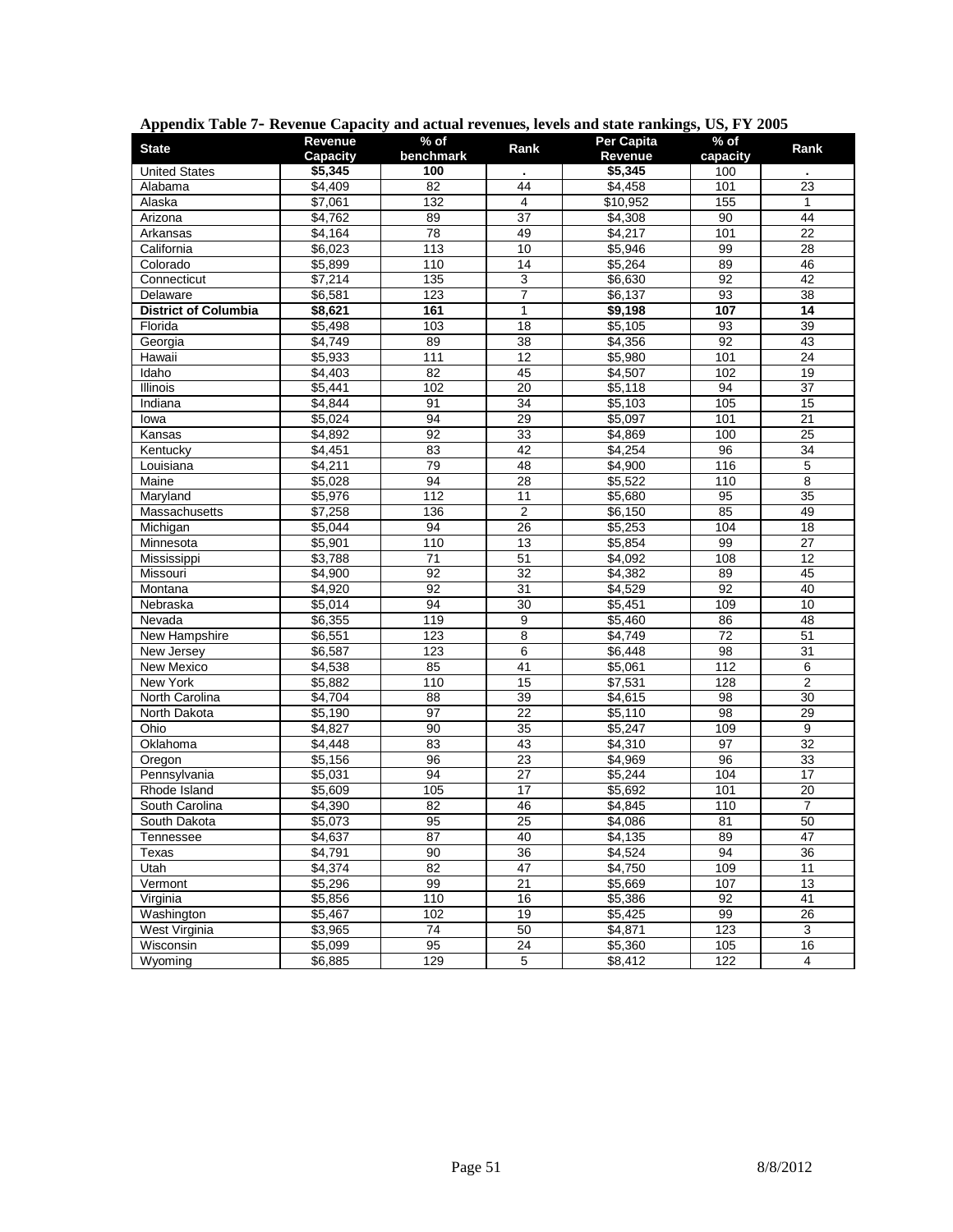| <b>State</b>                | <b>Expenditure</b> | $%$ of          | Rank            | <b>Actual</b>      | % of need | Rank                    |
|-----------------------------|--------------------|-----------------|-----------------|--------------------|-----------|-------------------------|
|                             | <b>Need</b>        | benchmark       |                 | <b>Expenditure</b> |           |                         |
| <b>United States</b>        | \$6,778            | 100             | ä,              | \$6,778            | 100.00    |                         |
| Alabama                     | \$6,385            | 94              | 44              | \$6,382            | 100       | 26                      |
| Alaska                      | \$7,423            | 110             | $\overline{4}$  | \$13,261           | 179       | $\mathbf{1}$            |
| Arizona                     | \$6,879            | 101             | 37              | \$5,531            | 80        | 51                      |
| Arkansas                    | \$6,141            | 91              | 49              | \$5,586            | 91        | 41                      |
| California                  | \$8,283            | 122             | 10              | \$7,626            | 92        | 37                      |
| Colorado                    | \$6,757            | 100             | 14              | \$6,217            | 92        | 38                      |
| Connecticut                 | \$6,763            | 100             | 3               | \$7,488            | 111       | 16                      |
| Delaware                    | \$6,201            | 91              | 7               | \$8,105            | 131       | 5                       |
| <b>District of Columbia</b> | \$8,905            | $\frac{1}{131}$ | 1               | \$12,446           | 140       | $\overline{\mathbf{3}}$ |
| Florida                     | \$6,349            | 94              | 18              | \$6,339            | 100       | $\overline{27}$         |
| Georgia                     | \$6,788            | 100             | 38              | \$5,552            | 82        | 50                      |
| Hawaii                      | \$6,270            | 93              | 12              | \$7,327            | 117       | 8                       |
| Idaho                       | \$6,321            | 93              | 45              | \$5,640            | 89        | 46                      |
| <b>Illinois</b>             | \$6,652            | 98              | 20              | \$6,444            | 97        | 33                      |
| Indiana                     | \$6,176            | 91              | $\overline{34}$ | \$6,096            | 99        | $\overline{32}$         |
| lowa                        | \$5,889            | 87              | 29              | \$6,561            | 111       | 15                      |
| Kansas                      | \$6,184            | 91              | $\overline{33}$ | \$6,112            | 99        | 30                      |
| Kentucky                    | \$6,249            | $\overline{92}$ | 42              | \$5,618            | 90        | 44                      |
| Louisiana                   | \$6.343            | 94              | 48              | \$6,329            | 100       | 29                      |
| Maine                       | \$5,853            | 86              | 28              | $\sqrt{$7,216}$    | 123       | 7                       |
| Maryland                    | \$6,639            | 98              | 11              | \$6,558            | 99        | 31                      |
| Massachusetts               | \$7,151            | 106             | $\overline{2}$  | \$7,731            | 108       | 19                      |
| Michigan                    | \$7,003            | 103             | 26              | \$6,644            | 95        | 35                      |
| Minnesota                   | \$6,366            | 94              | 13              | \$7,414            | 116       | $\overline{9}$          |
| Mississippi                 | \$6,836            | 101             | 51              | \$6,136            | 90        | 45                      |
| Missouri                    | \$6,169            | 91              | 32              | \$5,625            | 91        | 40                      |
| Montana                     | \$6,158            | 91              | 31              | \$6,148            | 100       | 28                      |
| Nebraska                    | \$5,996            | $\overline{88}$ | $\overline{30}$ | \$6,236            | 104       | $\overline{20}$         |
| Nevada                      | \$6,741            | 99              | $\overline{9}$  | \$6,191            | 92        | 39                      |
| New Hampshire               | \$5,859            | $\overline{86}$ | 8               | \$5,995            | 102       | 25                      |
| New Jersey                  | \$6,655            | 98              | 6               | \$7,582            | 114       | 10                      |
| New Mexico                  | \$7,114            | $\frac{1}{105}$ | 41              | \$7,317            | 103       | 24                      |
| New York                    | \$7,270            | 107             | $\overline{15}$ | \$9,532            | 131       | $\overline{4}$          |
| North Carolina              | \$6,462            | 95              | 39              | \$6,065            | 94        | 36                      |
| North Dakota                | \$6,294            | 93              | 22              | \$6,854            | 109       | 18                      |
| Ohio                        | \$6,179            | 91              | $\overline{35}$ | \$6,794            | 110       | $\overline{17}$         |
| Oklahoma                    | \$6,298            | 93              | 43              | \$5,385            | 85        | 48                      |
| Oregon                      | \$6,311            | 93              | 23              | \$6,520            | 103       | 23                      |
| Pennsylvania                | \$6,166            | 91              | $\overline{27}$ | \$6,957            | 113       | $\overline{11}$         |
| Rhode Island                | \$6,672            | 98              | $\overline{17}$ | \$7,492            | 112       | 12                      |
| South Carolina              | \$5,910            | $\overline{87}$ | 46              | \$6,593            | 112       | $\overline{13}$         |
| South Dakota                | \$6,355            | 94              | 25              | \$5,738            | 90        | 43                      |
|                             |                    | 93              | 40              | \$5,691            | 91        | 42                      |
| Tennessee                   | \$6,270            |                 |                 |                    |           |                         |
| <b>Texas</b>                | \$6,980<br>\$6,559 | 103             | $\overline{36}$ | \$5,728            | 82        | 49                      |
| Utah                        |                    | 97              | $\overline{47}$ | \$5,831            | 89        | $\overline{47}$         |
| Vermont                     | \$5,991            | 88              | 21              | \$7,598            | 127       | 6                       |
| Virginia                    | \$6,372            | 94              | 16              | \$6,161            | 97        | $\overline{34}$         |
| Washington                  | \$6,788            | 100             | 19              | \$7,050            | 104       | 21                      |
| West Virginia               | \$5,915            | $\overline{87}$ | 50              | \$6,124            | 104       | 22                      |
| Wisconsin                   | \$6,124            | 90              | 24              | \$6,825            | 111       | $\overline{14}$         |
| Wyoming                     | \$6,185            | 91              | $\overline{5}$  | \$9,979            | 161       | $\overline{2}$          |

#### **Appendix Table 8- Revenue Capacity and actual revenues, levels and state rankings, US, FY 2005**